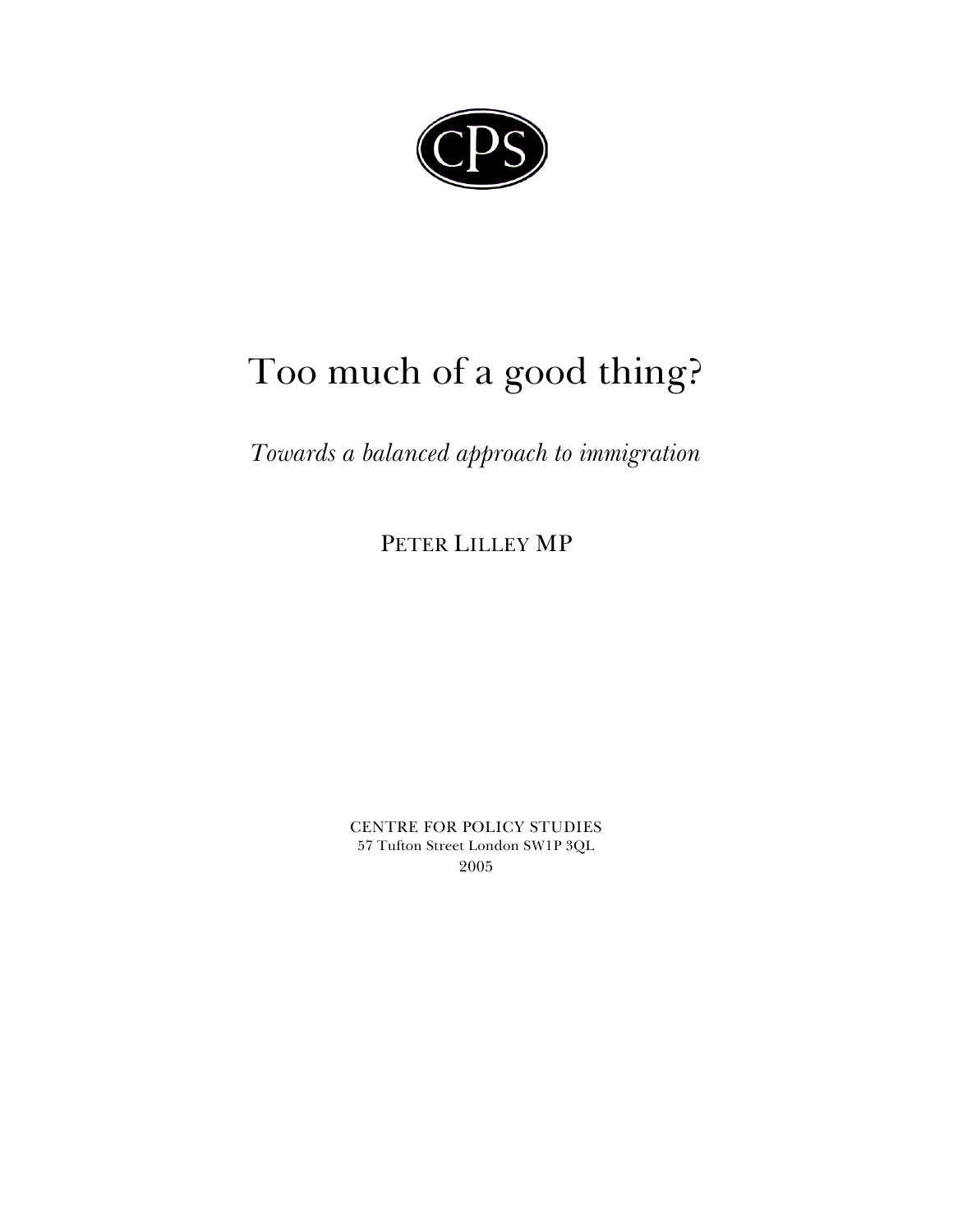# **THE AUTHOR**

PETER LILLEY is MP for Hitchin and Harpenden. He has served as Deputy Leader of the Conservative Party, Shadow Chancellor, Secretary of State for Trade and Industry and Secretary of State for Social Security. He is the author of a number of recent pamphlets, including *Identity Crisis: the case against ID cards* (Bow Group, 2005)*, Save our Pensions* (Social Market Foundation, 2003)*, Taking Liberties* (Adam Smith Institute, 2002)*, Common Sense on Cannabis* (Social Market Foundation, 2001)*,* and *Patient Power* (Demos, 2000)*.*

*The aim of the Centre for Policy Studies is to develop and promote policies that provide freedom and encouragement for individuals to pursue the aspirations they have for themselves and their families, within the security and obligations of a stable and law-abiding nation. The views expressed in our publications are, however, the sole responsibility of the authors. Contributions are chosen for their value in informing public debate and should not be taken as representing a corporate view of the CPS or of its Directors. The CPS values its independence and does not carry on activities with the intention of affecting public support for any registered political party or for candidates at election, or to influence voters in a referendum.*

# ISBN No. 1 903219 95 7 Centre for Policy Studies, March 2005

Printed by 4 Print, 138 Molesey Avenue, Surrey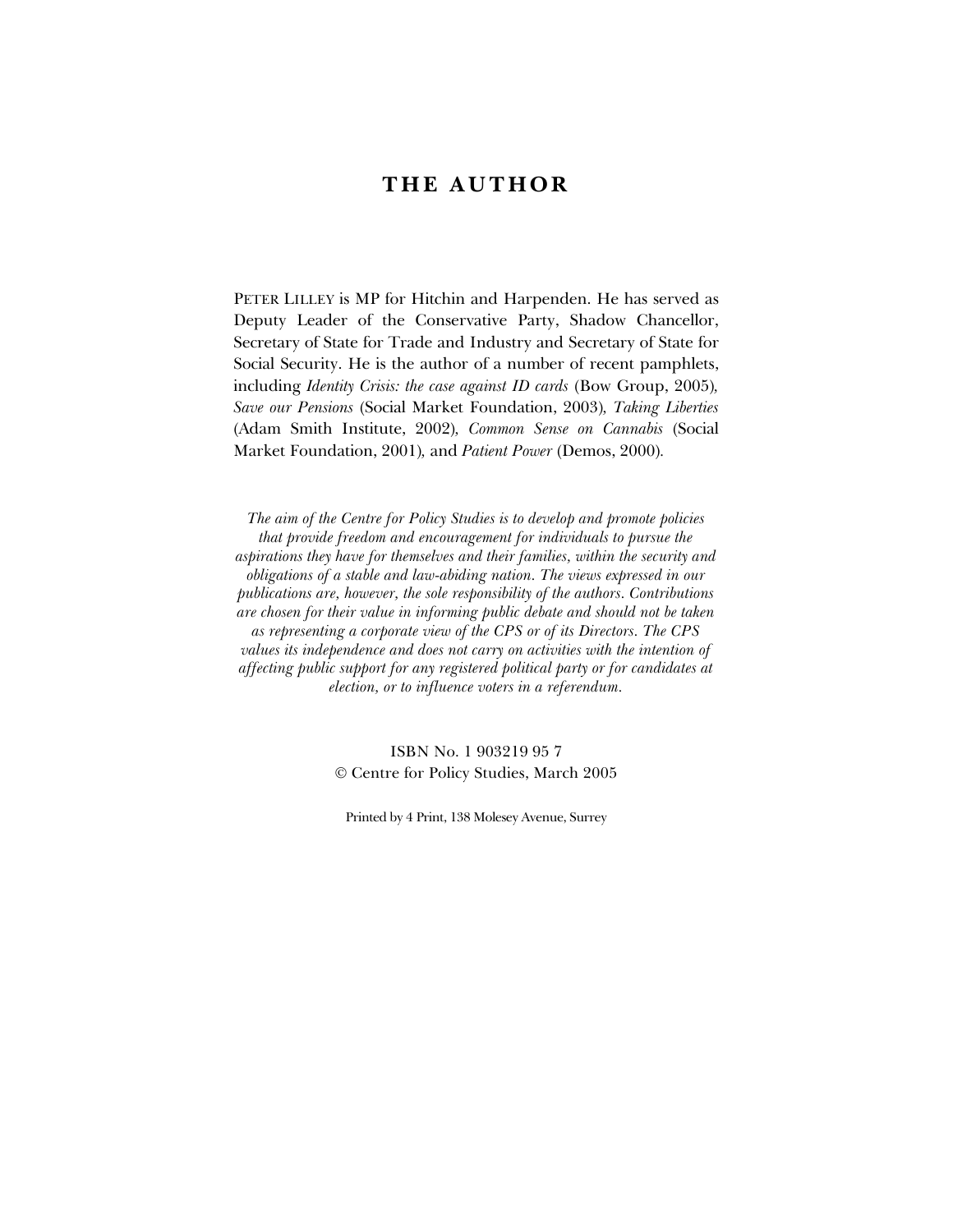# **CONTENTS**

Preface

| Summary                                      |    |
|----------------------------------------------|----|
| 1. The numbers                               | 1  |
| 2. Government policy                         | 5  |
| 3. Does immigration enrich us economically?  | 11 |
| 4. The true economic benefits of immigration | 27 |
| 5. Housing and land                          | 30 |
| 6. Recommendations                           | 36 |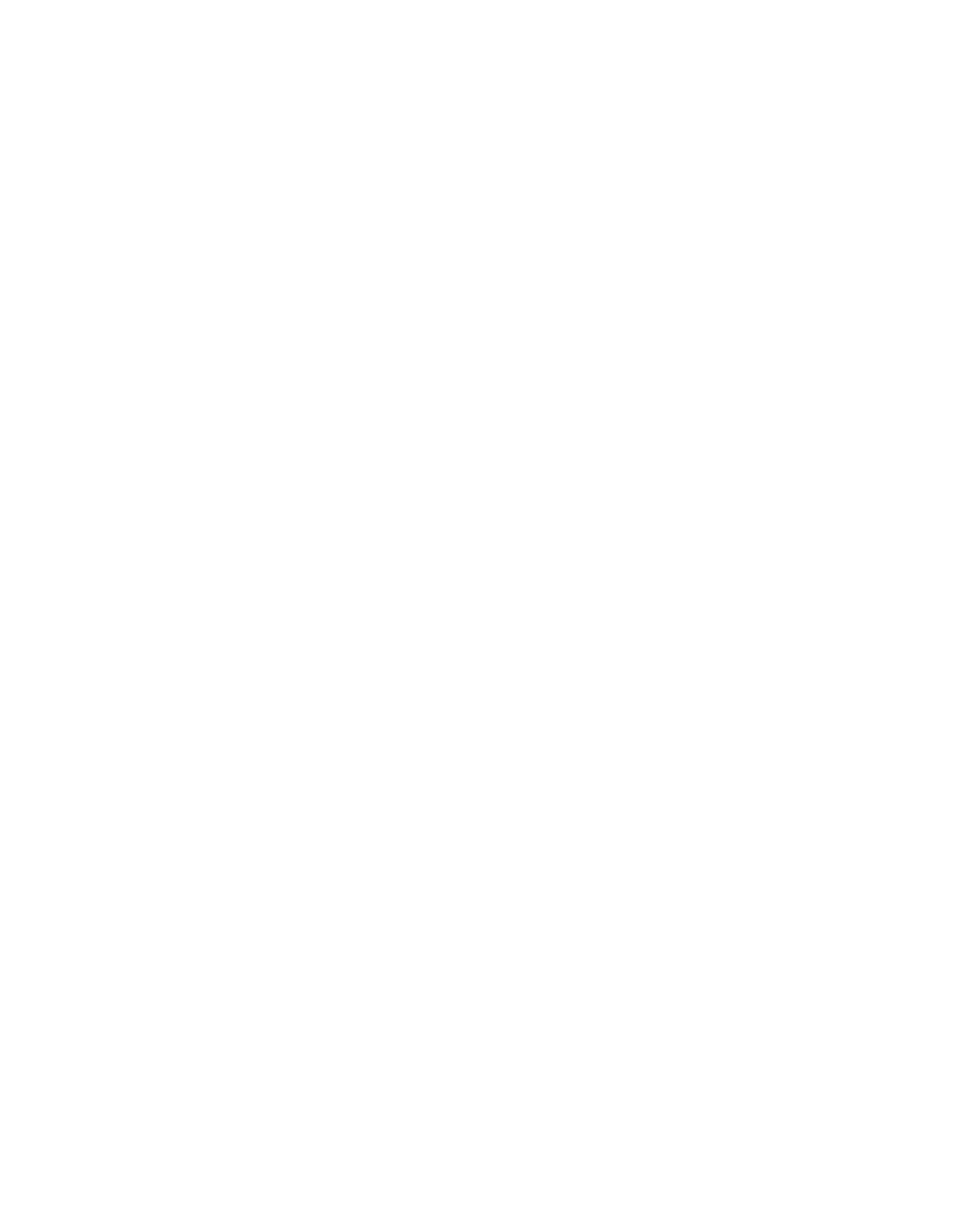# **PREFACE**

FEW SUBJECTS AROUSE such widespread concern and strongly held  $views - for and against - as immigration.$ 

On most issues there is lively discussion about alternative policies, the pros and cons and trade-offs between them. Immigration is different.

Whenever I mention to people that I am researching the subject their advice, without exception, is: "Don't even think about it. You will either be dismissed as a libertarian crank or labelled a racist". When I was writing in favour of legalising cannabis, friends urged caution – but nothing like this.

Fear of being labelled racist has certainly stifled intellectual debate. All censorship has malign consequences and this is no exception. Moderate commentators, who have a positive view of immigrants and want a generous approach to refugees but believe in restricting the total numbers of people settling here, have been effectively silenced. Now the election has forced immigration into the limelight we urgently need a moderate case for some, but limited, immigration. Because no one has put that case, the contest has been between those who oppose any immigration at all and those who oppose all limits on immigration.

Experience of living in areas with a large number of immigrants, knowing them as neighbours and working with them as constituents has convinced me that the caricature of immigrants  $-$  as scroungers, criminals and a threat to society  $-$  is the reverse of the truth. The overwhelming majority of immigrants are decent, hard working, law abiding people who want to make a positive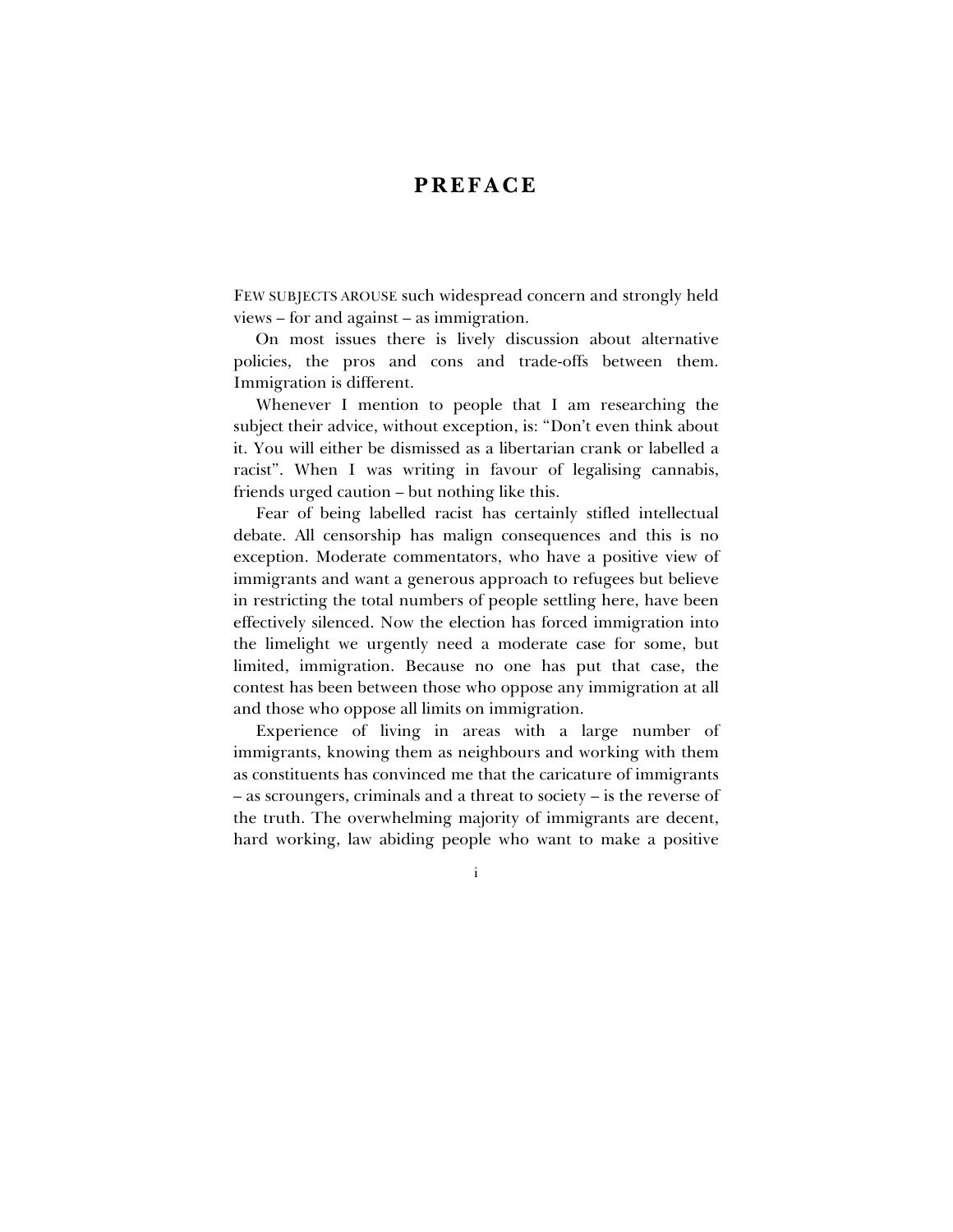contribution to this country. They tend to epitomise the values of enterprise and family cohesion that I as a Conservative admire. Furthermore, the decent majority of British people are not hostile to immigrants as people. They also instinctively recognise that stopping all immigration would damage the economy. But they do not conclude that we should therefore relax all restrictions on settlement in this country. If moderate mainstream politicians do not present the public with a reasonable case for allowing some, but not unlimited amounts, of immigration, voters will become increasingly susceptible to the irrational appeal of extremist parties like the BNP.

Throughout this pamphlet, the term "immigrant" refers to people (be they Belgian bankers or Bangladeshi catering workers) coming to work or settle here. The terms British, resident or native refer to the existing population of all races.

The suppression of moderate debate has been convenient for the Government. Their immigration policies and the arguments they use to justify them largely escape serious scrutiny. For example, it is astonishing that Government policy underwent a reversal – moving from 'severe restriction' to active ëencouragementí of immigration without the liberal media reporting that fact. Because this change of objectives has gone unreported, the public still assumes that the Government is trying to restrict the total inflow into the UK. They are aware that immigration has accelerated sharply but assume this is due to the failure of policy rather than the reversal of policy. They conclude that most immigration must be illegal or exploitation of the asylum system. The Government fosters this illusion by regular claims to be cracking down on illegal immigration and abuse of asylum laws. Its pre-election pledges are designed to reinforce this impression while still leaving them free to continue to encourage more immigration should they win the next election.

The arguments the Government uses to explain why higher immigration is necessary are largely exempt from criticism. By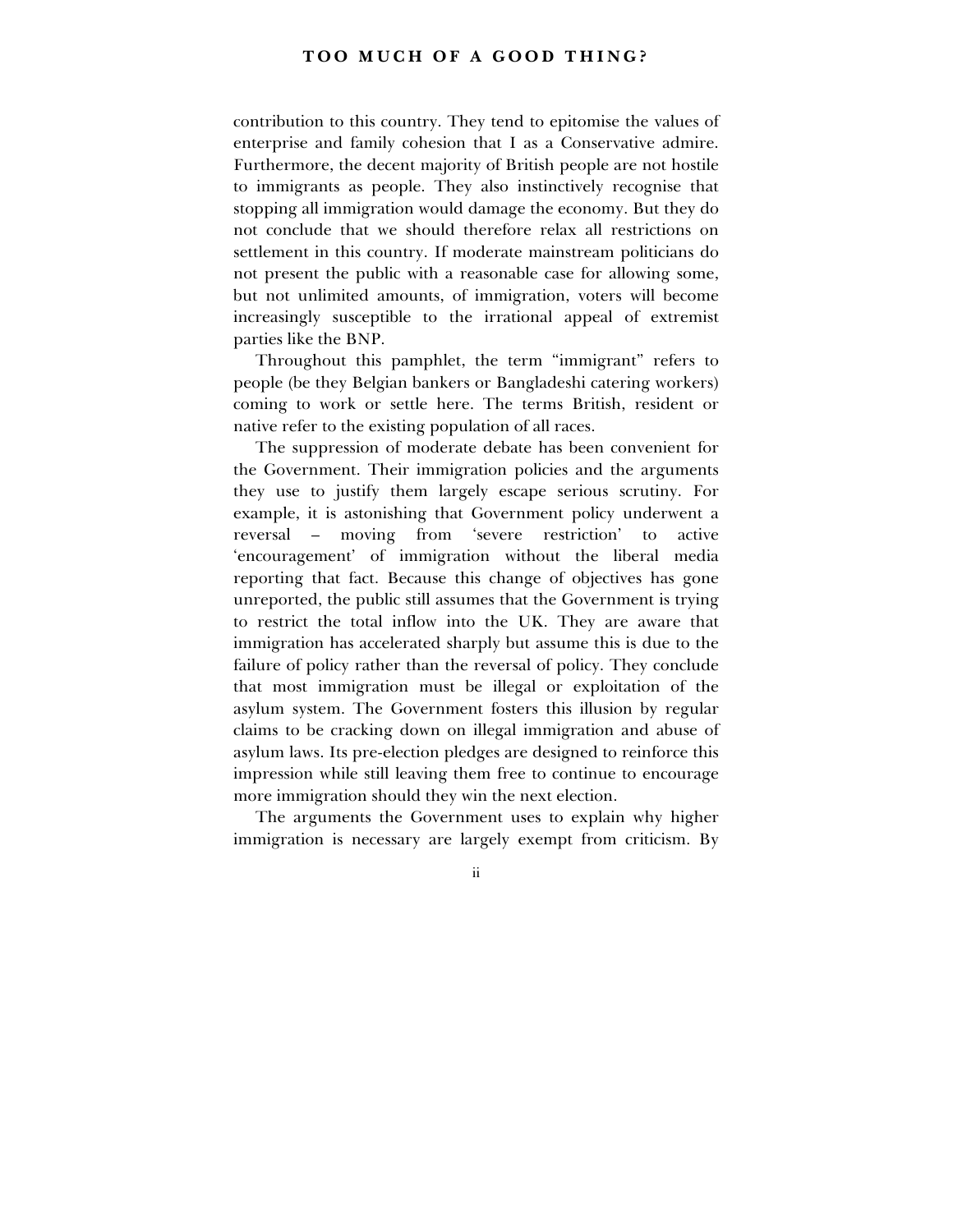### **FOREWORD**

contrast, populist arguments *against* immigration are rightly subjected to merciless criticism by the liberal media. As it happens, the arguments the Government uses to justify higher immigration – that it promotes economic growth, fills labour shortages, staffs the public services, boosts the public finances and will pay for our pensions – are often the mirror image of the populist arguments (that immigration takes away British jobs, creates unemployment and is a burden on the public services and the taxpayer). Both sets of arguments have three things in common: they are plausible, they are bogus, and they rely on the same economic fallacies. Both deserve to be debunked.

If the Government's arguments in favour of more immigration were valid, they would destroy the case for restricting it at all. They imply that the more immigrants we allow in, the better off the resident population will be. That matters because civil servants take ministers at their word. They therefore set about developing, interpreting and implementing policy accordingly. As we shall see, that is exactly what they have been doing. They also feel it is their duty to conceal those consequences of large scale immigration which do not conform to the rosy arguments enunciated by Ministers – hence their refusal to acknowledge the extent to which the Government's unpopular house-building targets are driven by immigration.

There is an obvious humanitarian case for helping refugees. But there is also a strong case for *some* economic migration. A two-way flow of skilled workers is natural and desirable in an open economy. To stop migration entirely would not only be impractical but would inflict significant damage on the economy. Some immigration undoubtedly enriches this country both economically and culturally. Beyond a certain point, however, there is little reason to suppose that an increased inflow will enrich us much further. On the other hand the problems resulting from immigration  $-$  not least the pressures on housing and land  $-$  do rise in proportion to the numbers settling here. The economic benefits that the Government invokes are largely imaginary and divert attention away from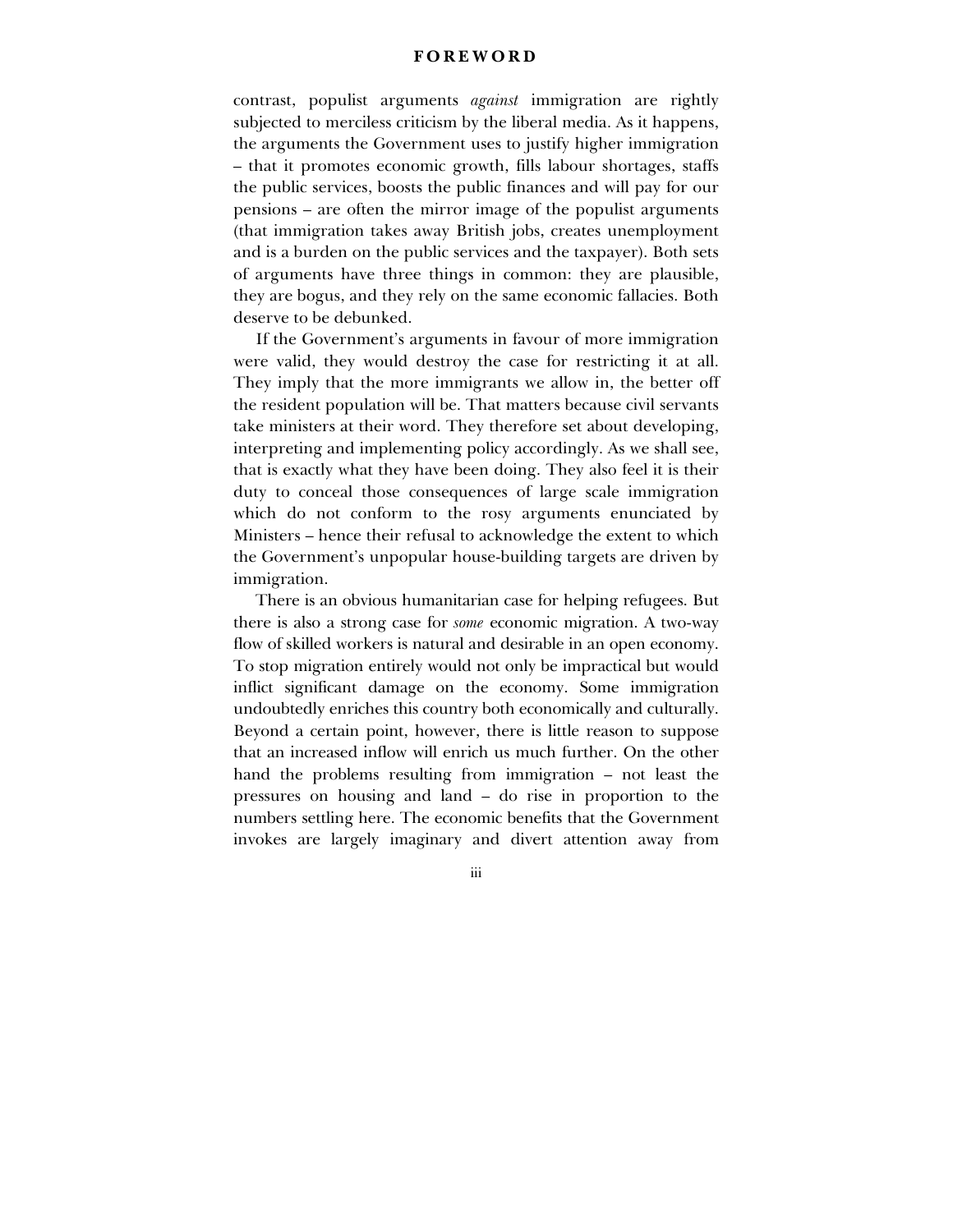identifying the real benefits which can flow from certain limited kinds of immigration. These benefits need to be understood so that policy can be tailored to maximise them.

There is therefore a strong case for some, but not unlimited, immigration. So recent Conservative proposals to impose a ceiling on the annual inflow makes a great deal of sense. However, a Conservative Government should go further: it should harness market forces to restrain immigration by charging employers fees for work permits that fully reflect the social, environmental and housing costs of increased population. Such fees could possibly be established by auctioning to employers some of the strict quota of permits. These charges would also protect resident workers from being undercut; maintain incentives to acquire scarce skills and prevent employers treating those on work visas as indentured labour. Such an approach would be:

- based on a positive view of the contribution individual immigrants make to the nation's life;
- compatible with a belief in markets and understanding of how they work;
- and a measured approach to public concerns.

This pamphlet is a modest contribution to that task.

Peter Lilley March 2005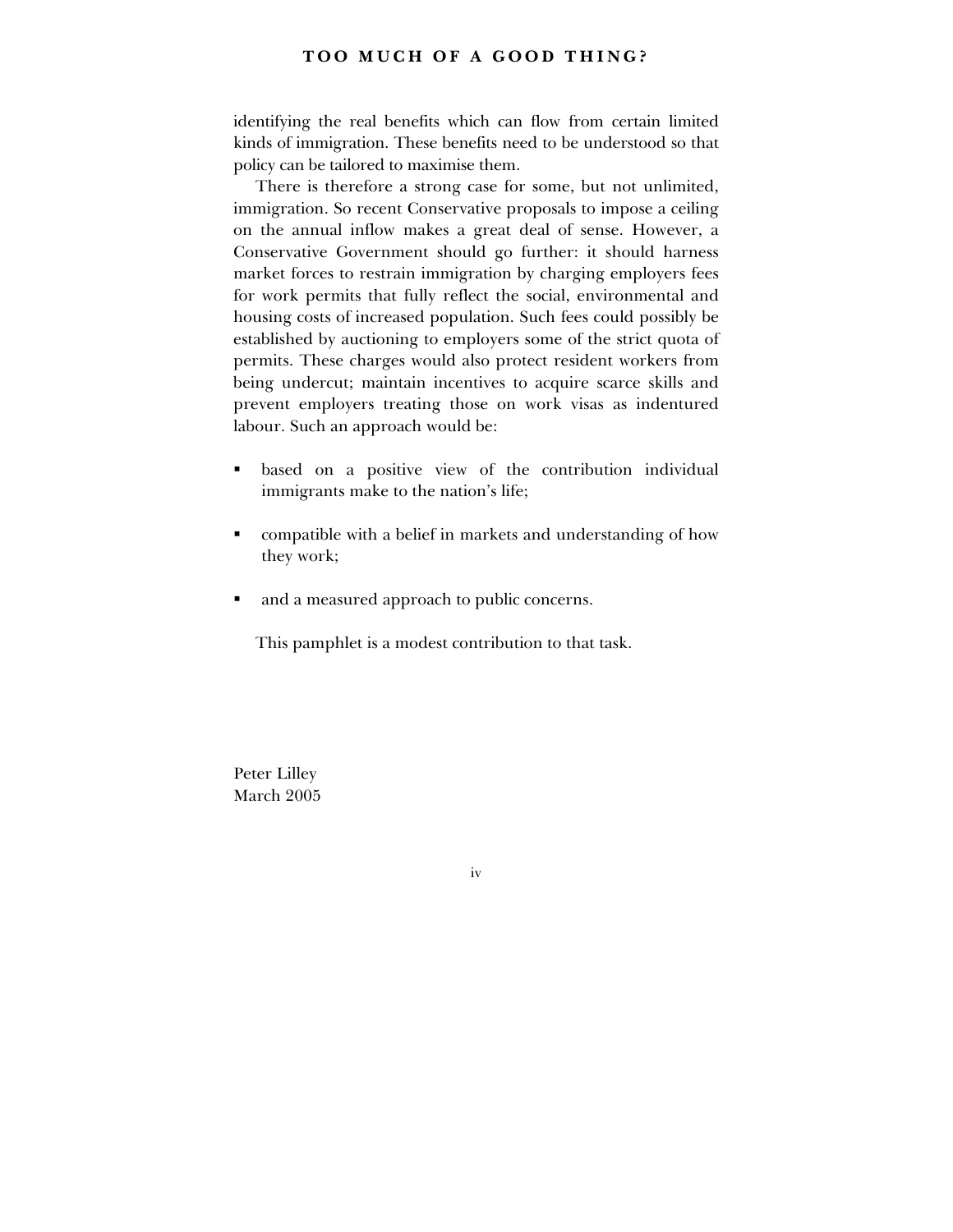# **SUMMARY**

- The big rise in recorded immigration is not so much the result of Governmentís failure to control it as the success of its largely unreported policy to "encourage... sustain and... increase lawful immigration".
- ! This change of policy escaped critical attention since fear of accusations of racism stifles serious debate. Now the election has forced the issue into the limelight, the moderate case for some limited immigration needs to be made.
- ! The caricature of immigrants as scroungers, criminals and a burden on society is the reverse of the truth. Most are decent, hard working, law-abiding people who want to make a positive contribution.
- ! The Government argues that immigration promotes growth, fills shortages, staffs public services and boosts the public finances. These arguments are the mirror of populist arguments against immigration: that immigrants take British jobs, burden the public services and cost the taxpayer. Both sets of arguments are false.
- ! **Growth**: immigration contributes to the growth of the work force and total output. But that does not mean, as the Government claims, that it increases per capita incomes.
- ! **Shortages**: migration cannot, as the Government claims, assuage a general excess demand for labour since immigrants add to demand for goods and services as much as they contribute to increased supply.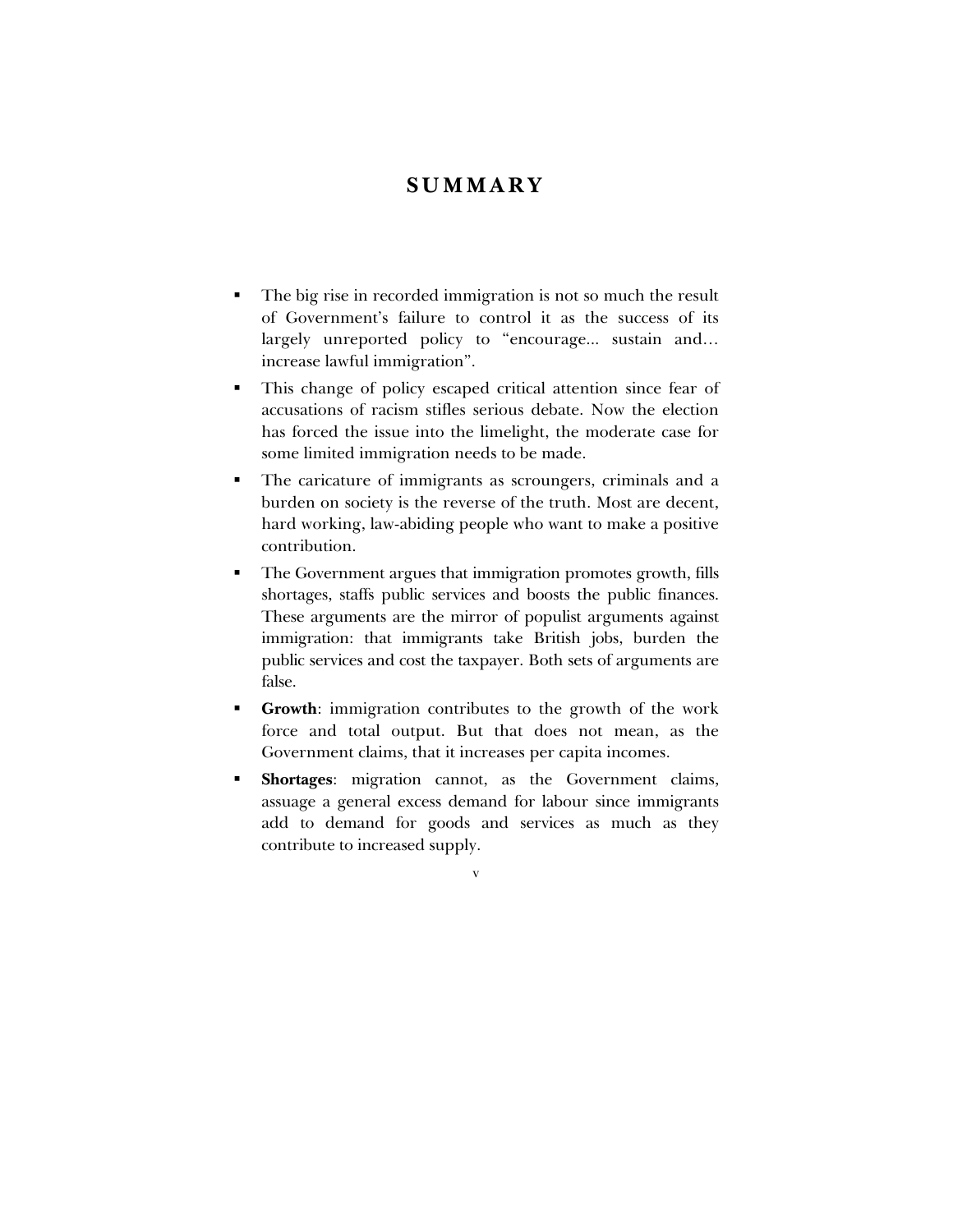- **Fiscal benefits:** the Government's claim that immigrants collectively pay more taxes than the cost of their benefits and public services they use is flawed. The data also ignored the large pension liabilities they are accruing.
- Pensions: today's immigrants will become pensioners when the demographic problem they are supposed to alleviate is most acute. To maintain the current ratio between working age and retired people would require over a million immigrants, year in year out.
- ! Immigrants enrich us economically and culturally. But the benefits do not increase in proportion to numbers whereas the problems (e.g. pressure on housing) do.
- ! Net immigration will account for a third of extra households by 2031. Since brownfield sites provide two thirds of new homes, net immigration is the main reason for green field development.
- The total inflow should be limited to meet humanitarian obligations and genuine economic benefits. In particular:
	- rules for work permits should be restricted to secure the genuine benefits of immigration;
	- market forces should be harnessed to restrict the inflow of immigrants by charging employers for work permits a sum reflecting the full environmental, housing and administrative costs of extra people.
- This would protect UK workers from being undercut, maintain incentives for Britons (of all races) to acquire scarce skills and free immigrant workers from being indentured to an employer if they or their new employers pay the cost of their remaining visa period.
- ! The policy objective should be to bring a balance between the inflow and outflow of non-EU citizens as soon as feasible. That would still leave scope for a gross annual inflow of nearly 200,000 non-EU citizens as well as the likely continuing inflow from new member states to which the UK is now committed.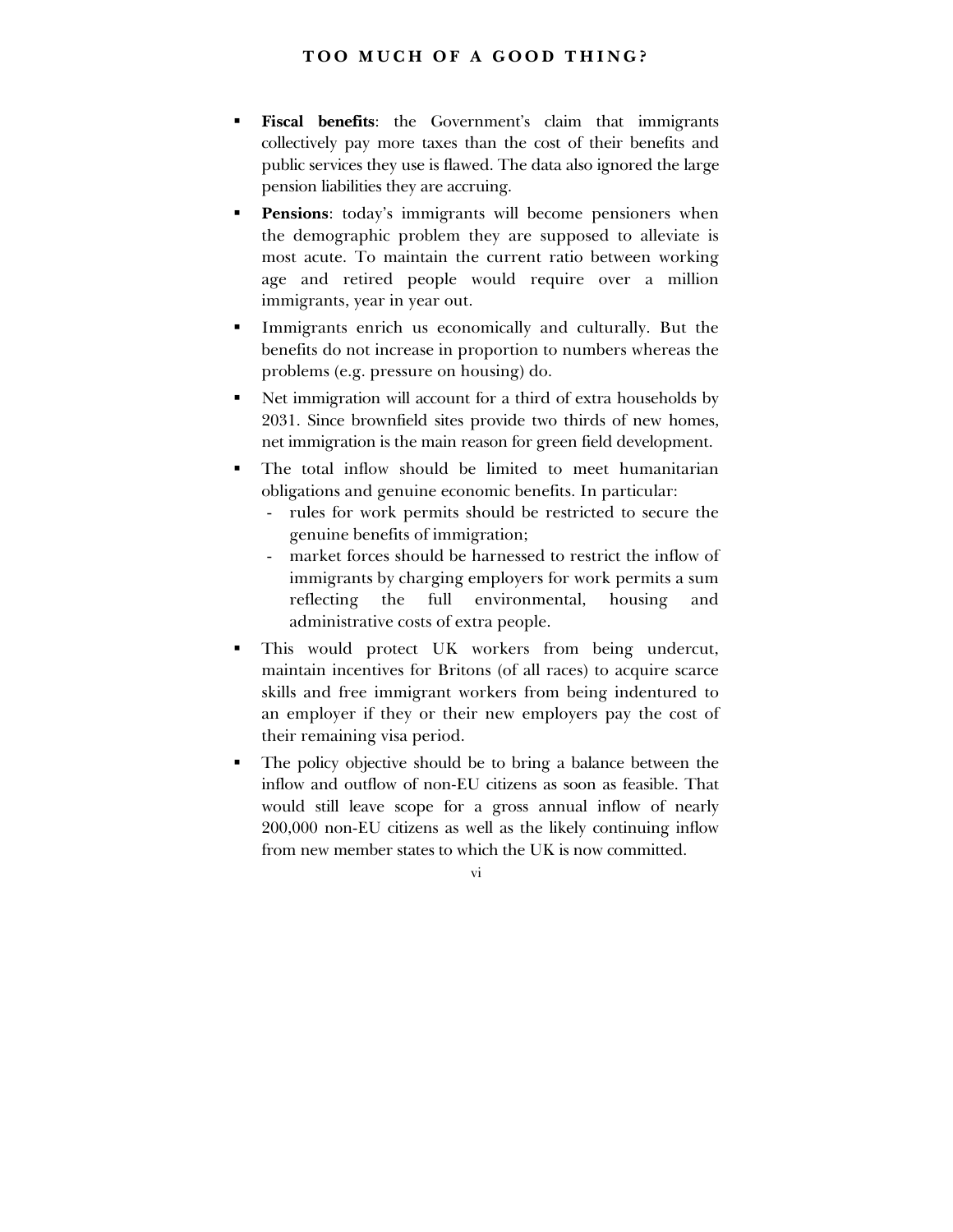# **THE NUMBERS**

THE PUBLIC TENDS TO OVERESTIMATE the number of people who have come from abroad. For example a MORI poll asked "What percentage of the British population are immigrants to this country (i.e. not born in the UK)?" the average response was about  $21\%$  – more than double the true figure of  $8.3\%$ .<sup>1</sup>

On the other hand the Government tends to play down the numbers. A Home Office memo released under the Freedom of Information rules revealed an official rebuke to ministers: "Can we please stop saying that Migrationwatch forecasts are wrong. I have pointed out before that Migrationwatch assumptions are often below the Government Actuaryís Department high migration variant."

So it is useful to start by giving a few facts.

#### **Sources**

-

The Office of National Statistics (ONS) publishes annual estimates of "Migrants entering or leaving the UK". Its main source is the

<sup>1</sup> Respondents may have confused the term 'immigrant' with 'ethnic minorityí which includes subsequent generations. Even so, their perception is too high. On the other hand, when asked "How many asylum seekers and immigrants do you think come to Britain every year from outside the European Union?" the average reply was 113,000. This is well below Government figures for 2003 which show a net non-EU inflow of 222,000 and less than a third of the gross non-EU inflow of 343,000. www.mori.com/polls/2003/migration.shtml.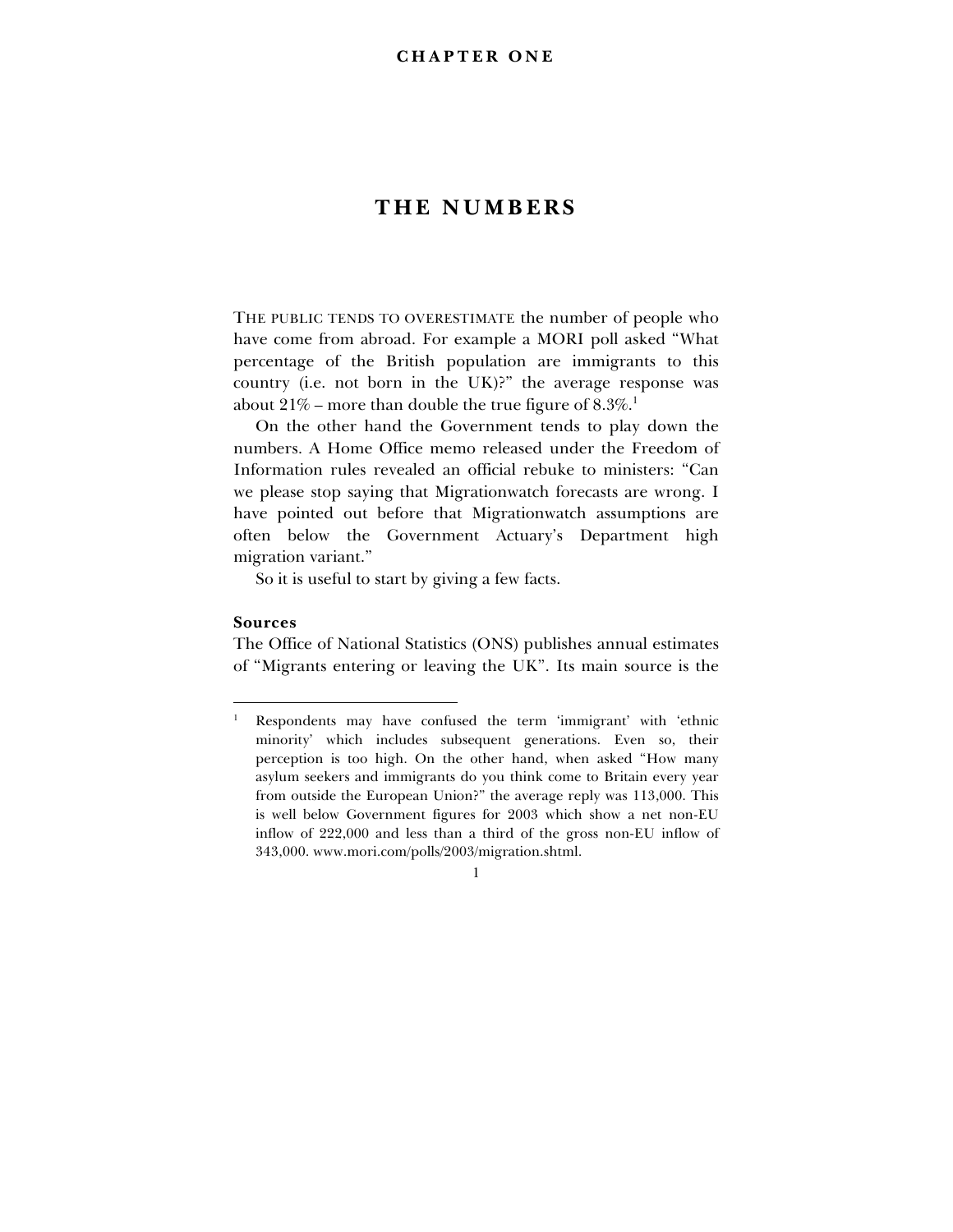International Passenger Survey which involves interviewing one in every 500 people entering and leaving the UK. Those intending to stay for a year or more are classified as migrants. Adjustments are made for those who stay longer or leave earlier than their intention when interviewed. The figures are also adjusted to include asylum seekers who do not usually reveal their intention until after they have entered the country.

The figures reflect legal immigration only. No estimate is made of the number of illegal immigrants. The most recent year for which these figures are available is 2003.<sup>2</sup>

#### **Totals**

-

The ONS figures show that there were 513,000 in-migrants and 362,000 out-migrants in 2003. There was therefore a net inflow of 151,000 people into the UK.

Both gross and net figures have risen strongly in recent years. The net inflow has more than trebled from 47,000 in 1997. For most of Britain's history – including the post war decades when there was substantial immigration from the New Commonwealth  $-$ Britain was a net exporter of people. The UK only became a net importer on a consistent basis in the early 1990s.

### **Where are they from?**

The figures for both in-migrants and out-migrants include British (and European) citizens. British people have consistently accounted for just over half the outflow but the proportion of inmigrants who are returning British citizens has fallen from a third a decade ago to under a fifth last year. So there was a net outflow of 85,000 British citizens in 2003 and a net non-British inflow of 236,000.

There are large flows in both directions with the EU, US and the Old Commonwealth. But the *net* inflow of citizens of these

<sup>2</sup> Office of National Statistics, 4 November 2004.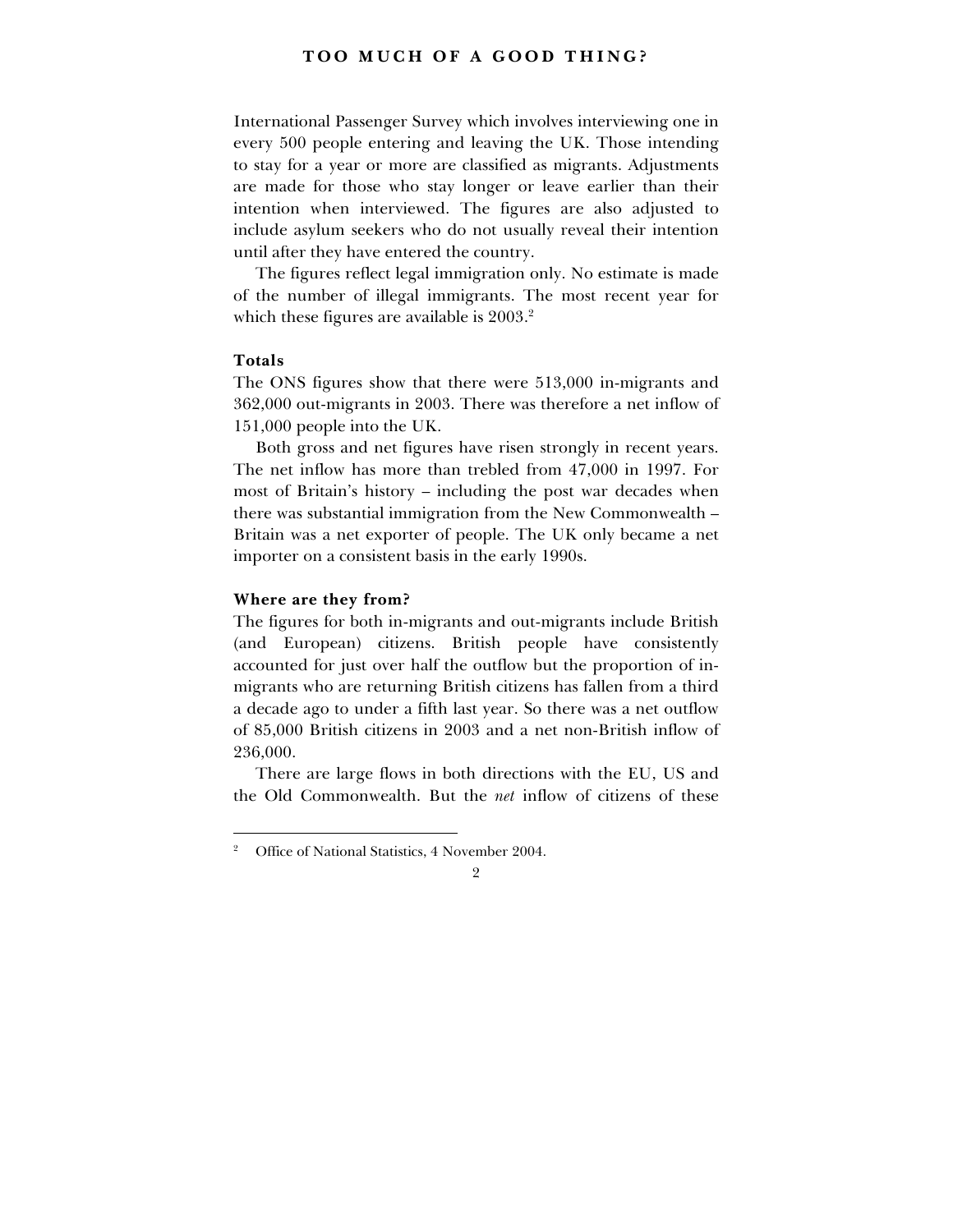# **THE NUMBERS**

countries is fairly small. People from developed countries typically come here to work for a limited period then return home. The major part of the net inflow into Britain is from less developed countries – New Commonwealth and non-Commonwealth Africa, Asia and Latin America  $=$  since fewer return to their home countries**.**

#### **How do they enter?**

Contrary to popular opinion, asylum seekers do not constitute the majority of the net inflow. The make up of the net inflow of non-EU citizens in 2003 was probably as shown in the table below. Each category shows the *net* inflow – incomers less those who may have entered in previous years but left in that year.

### **Estimated Breakdown by Reason of Entry 2003**

#### **Non-EU Citizens**

| Category                     | <b>Number</b> | Percentage |
|------------------------------|---------------|------------|
| Asylum inc. accompanying     |               |            |
| dependants                   | 30,000        | 14%        |
| Work related inc. dependants | 105,000       | 47%        |
| Family formation             | 65,000        | 30%        |
| Students and other           | 22,000        | $10\%$     |
| Total non-EU net inflow      | 222,000       | 100%       |
| Source: Migration Watch      |               |            |

#### **Forecasts**

The Government Actuary's Department makes projections of future UK population taking into account trends in migration. The latest estimates were published in September 2004. The central projection assumes net immigration runs at 130,000 a year in future. This is double their previous projections but below the net inflow over the last six years which averaged 157,000. They project an increase in the total population of 6.1 million by 2031 of which  $84\%$  – some 5.2 million people – is the result of net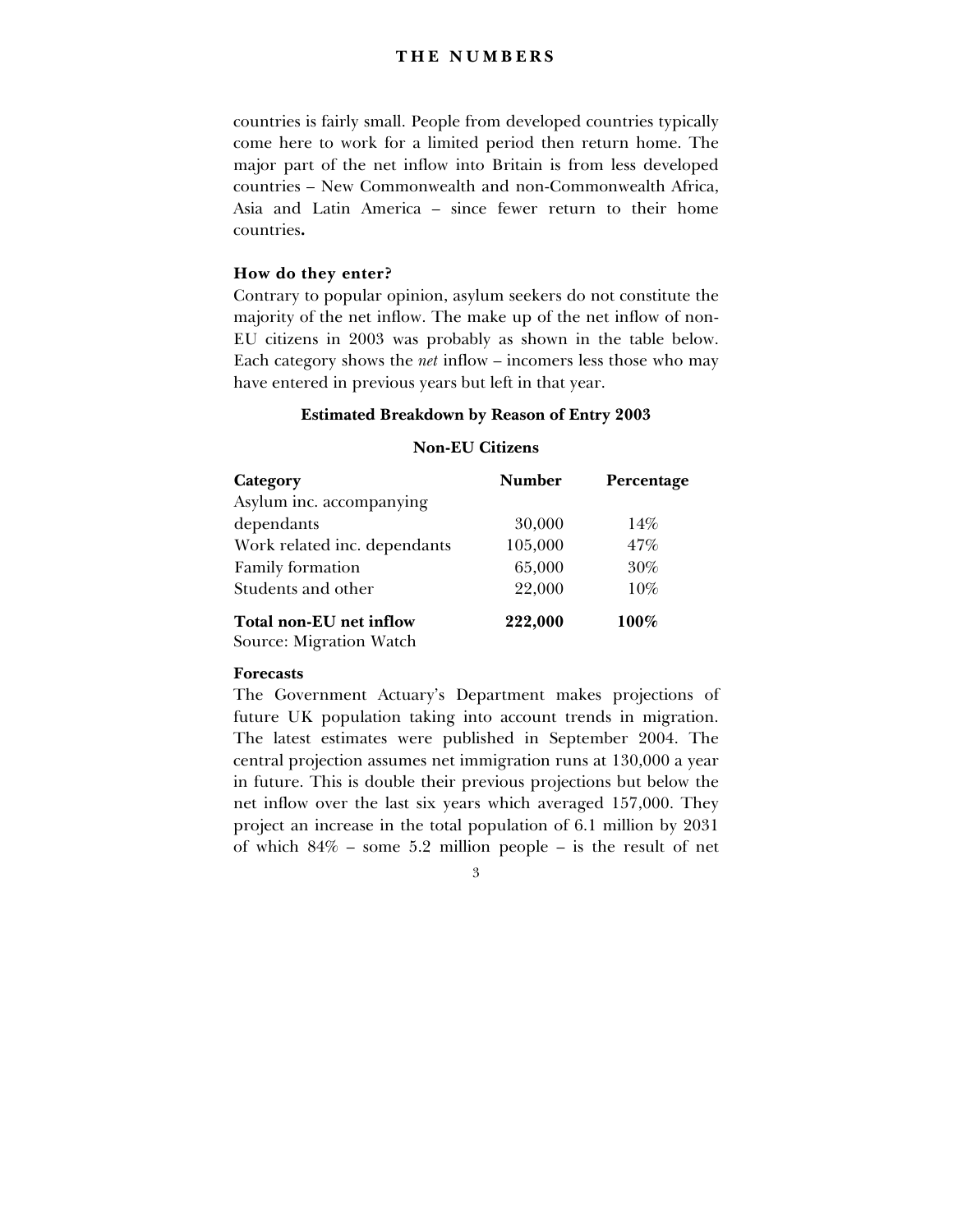immigration (including descendants). These figures also make no allowance for illegal immigration, nor for failed asylum seekers who stay on illegally, nor visa over-stayers.

# **Illegal immigration**

By its nature, the scale of illegal immigration is unknown. The one category of illegal immigration about which there is reliable data is rejected asylum seekers. There are up to 250,000 asylum seekers who have been refused asylum or leave to remain but who have neither been removed nor are known to have departed. The other two categories of illegal immigrants are clandestine entrants and legal entrants who overstay their visa. It is important to recognise that many in these two categories may also be included in the first as any illegal entrant of visa overstayer can claim asylum. Regrettably, the Government does not record how many of the roughly 50,000 illegal entrants it has detained annually who then claimed asylum. Until recently, even undetected illegal immigrants had a strong incentive to claim asylum since, once they lodged a claim, they gained access to the benefit system, qualified for the right to work after six months and had immunity from removal while their claims and appeals were being assessed. These incentives have at last been curtailed. The recent reduction in asylum claims may simply mean that fewer illegal immigrants are now bothering to claim asylum.

Illegal immigration is an important issue. The Government claims to be strongly against it, and periodically announces crackdowns. This deflects attention away from the huge increase in lawful immigration which it has encouraged, and from its relaxation of border controls (for example, in 1997 it abolished exit checks so that now, for the 1.5 million visas that are issued every year, there are no checks on the number who depart).

The inadequate control of illegal immigration should not, however, distract attention from what is happening to legal immigration: which is the focus of this paper.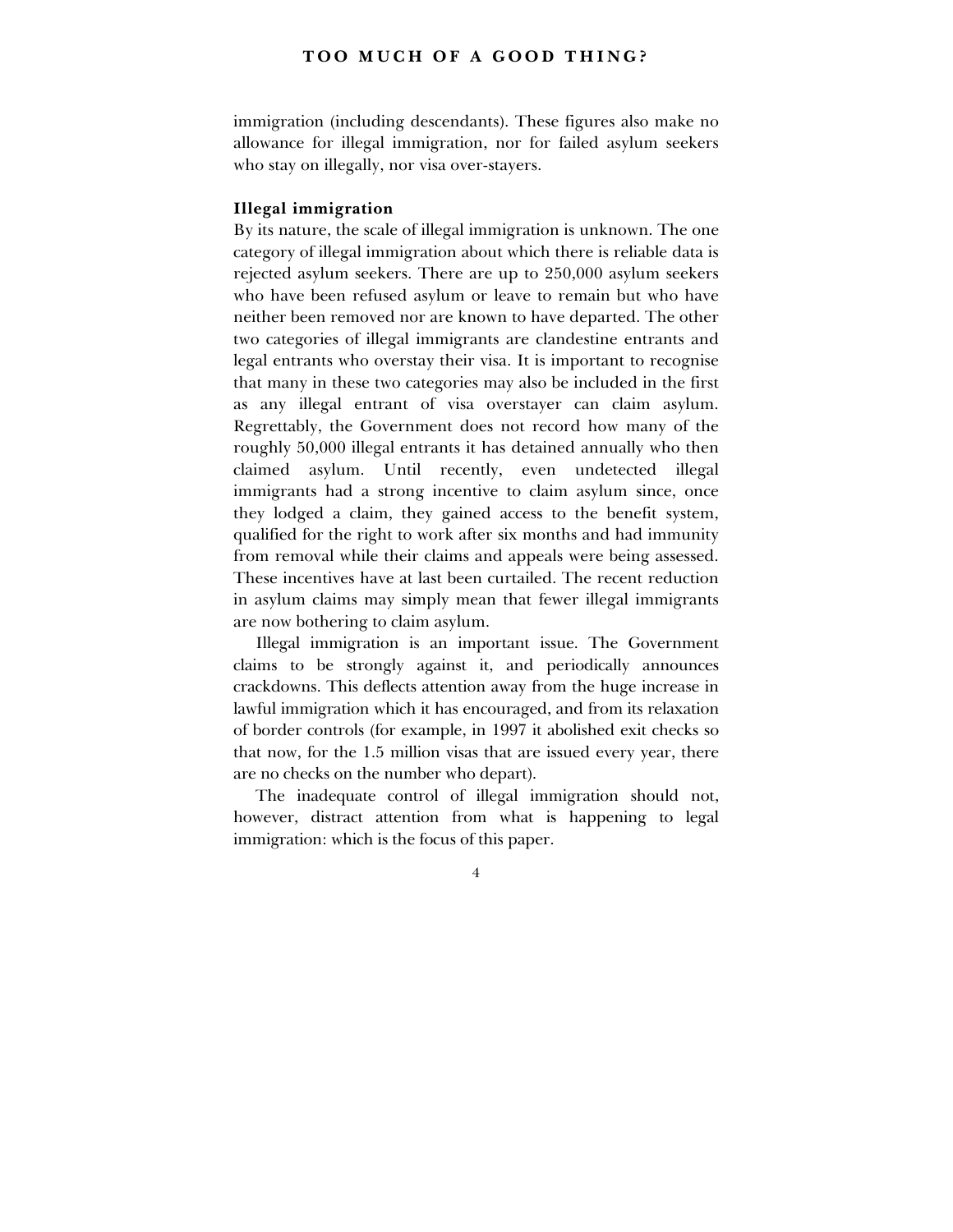# **GOVERNMENT POLICY**

PUBLIC OPINION IS strongly in favour of restricting immigration. Most people take it for granted that this is the Government's objective too. They therefore assume that the large rise in immigration in recent years must be because the Government's attempts to control it have failed – presumably because immigrants have entered illegally or by exploiting the asylum system. Even the Government's political opponents attack it for incompetence and "losing control of immigration". In fact, the rise in legal immigration is largely the result of deliberate policy rather than the failure of policy. What is the evidence for this assertion?

# **The Government admits it**

-

Government policy is now quietly to 'encourage', 'sustain' and even 'increase' legal immigration. The officials who wrote the Impact Assessment for the ID Cards Bill let the cat out of the bag. They wrote:

 The Government wants to **encourage** lawful migration to the country... sustaining and perhaps increasing current levels of lawful immigration  $\ldots$  [emphasis added].<sup>3</sup>

Ministers try to avoid being so explicit. But when asked whether he thought the current level of net immigration into this country is too high, too low or about right the Home Secretary

<sup>3</sup> Economic Impact Assessment of the Identity Cards Bill, November 2004.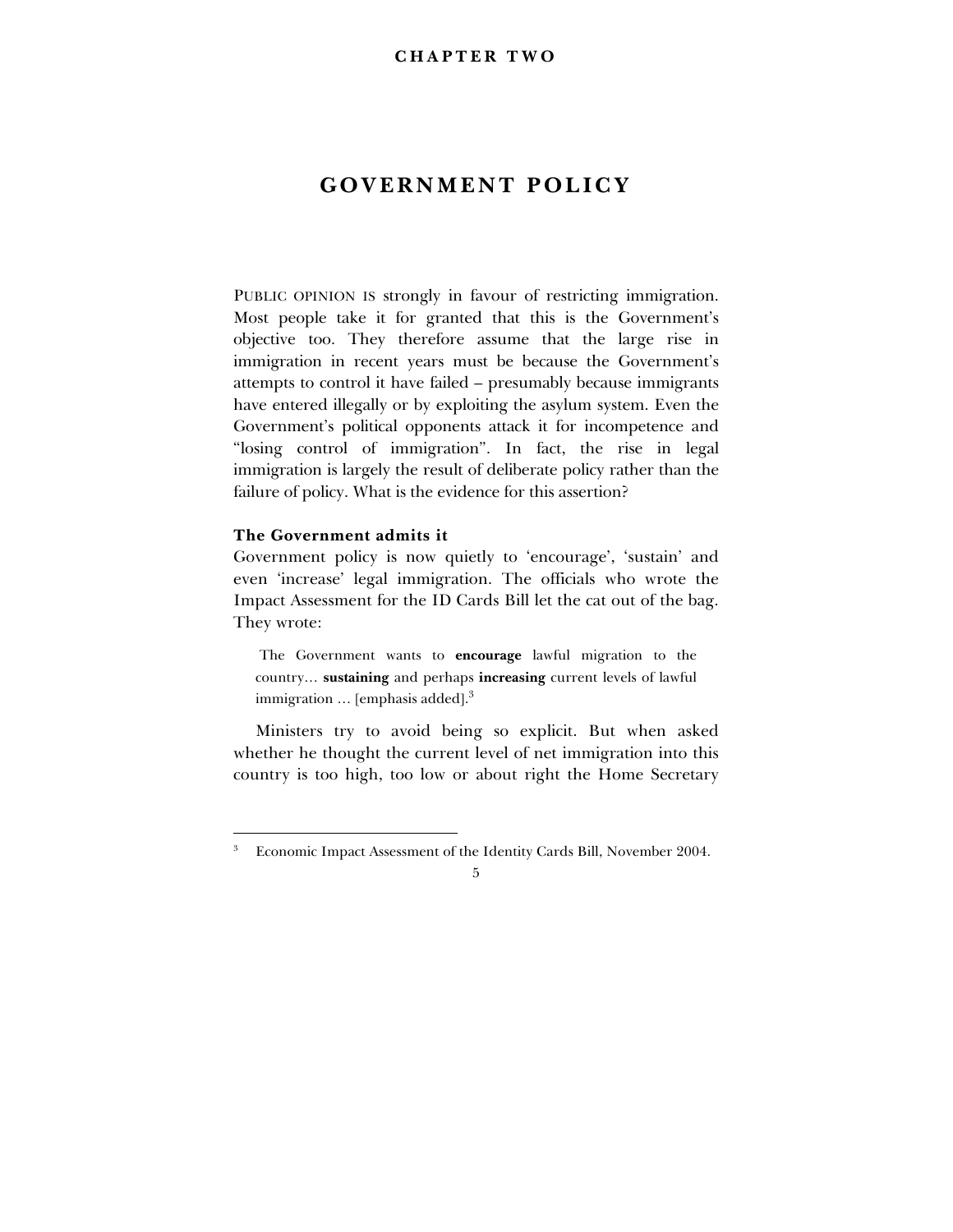replied: "I do not really have a view on that ..."<sup>4</sup> Subsequently he said "we want more immigration, more people coming to study, to work... to look for refuge".<sup>5</sup> His predecessor, David Blunkett, when asked if there would be any limit to the number allowed to settle in the country, said "No. I see no obvious limit."<sup>6</sup>

Ministers no longer even talk of 'controlling' immigration, only of 'managing' it. They laud the benefits of immigration at every opportunity. (Logically those benefits would also result from illegal immigration so the sharp distinction drawn between legal and illegal immigration can only be for rhetorical reasons.) They now refer to those seeking entry as 'customers' rather than applicants.

This is a clear reversal of the previous Government's policy which was "to restrict severely the numbers coming to live permanently or to work in the United Kingdom."<sup>7</sup>

#### **The Government actively encourages it**

The Home Office has written to businesses highlighting the potential benefits of recruiting employees – including lower skilled workers – from outside the EU.

Dear Sir or Madam:

Are you struggling to find the quality staff you need to run your business effectively? Do you want to employ an individual from outside Europe but aren't sure how?... High, medium or low skilled vacancies can be filled from overseas... Work Permits(UK) is a department of the Home Office... We have set up a Small Business Unit with the specific aim of raising awareness of the work permit arrangements  $\ldots^8$  .

<sup>4</sup> Reply of Charles Clarke MP to Peter Lilley MP - Hansard 7 February 2005.

<sup>5</sup> Charles Clarke MP, speech to Labour Party Spring Conference, 14 February 2005.

<sup>6</sup> David Blunkett, speaking on Newsnight, BBC2, 12 November 2003.

<sup>7</sup> Home Office Immigration and Nationality Department, *Annual Report,* 1994.

<sup>8</sup> Home Office 2 May 2003.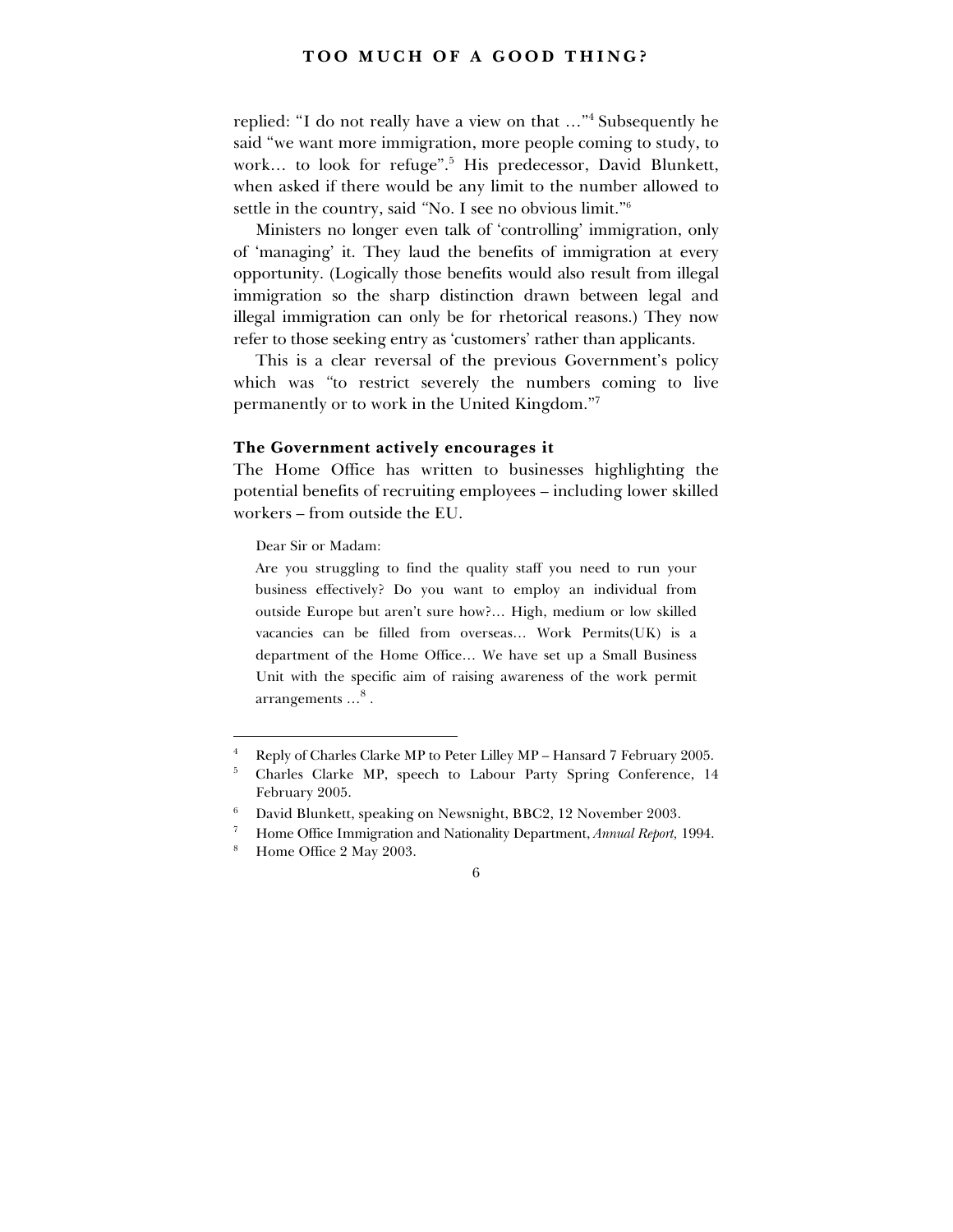# **GOVERNMENT POLICY**

**The Government has systematically made immigration easier** Since 1997 the Labour Government has:

- promised to give a decision on a work permit within 24 hours in  $90\%$  of cases – removing the possibility of any serious examination of the application;
- ! more than trebled the number of work permits issued annually from 47,000 in 1997 to 156,000 in 2004;
- abolished the 'primary purpose rule' making it easier to bring in spouses and fianc $\acute{\text{e}}(e)$ s;
- ! enabled several categories of students to apply for jobs in the UK at the end of their courses without returning home as previously required;
- ! allowed anyone with sufficient points to enter the UK to look for work without being sponsored by an employer under the Highly Skilled Migrant Programme (HSMP);
- ! increased uptake of the HSMP by reducing the points threshold since when the administration has been overwhelmed;
- ! introduced two new quotas for low skilled workers 9,000 for Hospitality and 6,000 for Food Processing;
- ! extended the Seasonal Agricultural Workers Scheme (SAWS) all year round;
- ! changed the SAWS quota from 10,000 in the 1990s to 25,000 in 2003. Half that quota was filled from states which are now EU members. Their citizens are now not included in the quota which has been reduced to 16,250, thereby effectively increasing the number available to workers from outside the enlarged EU;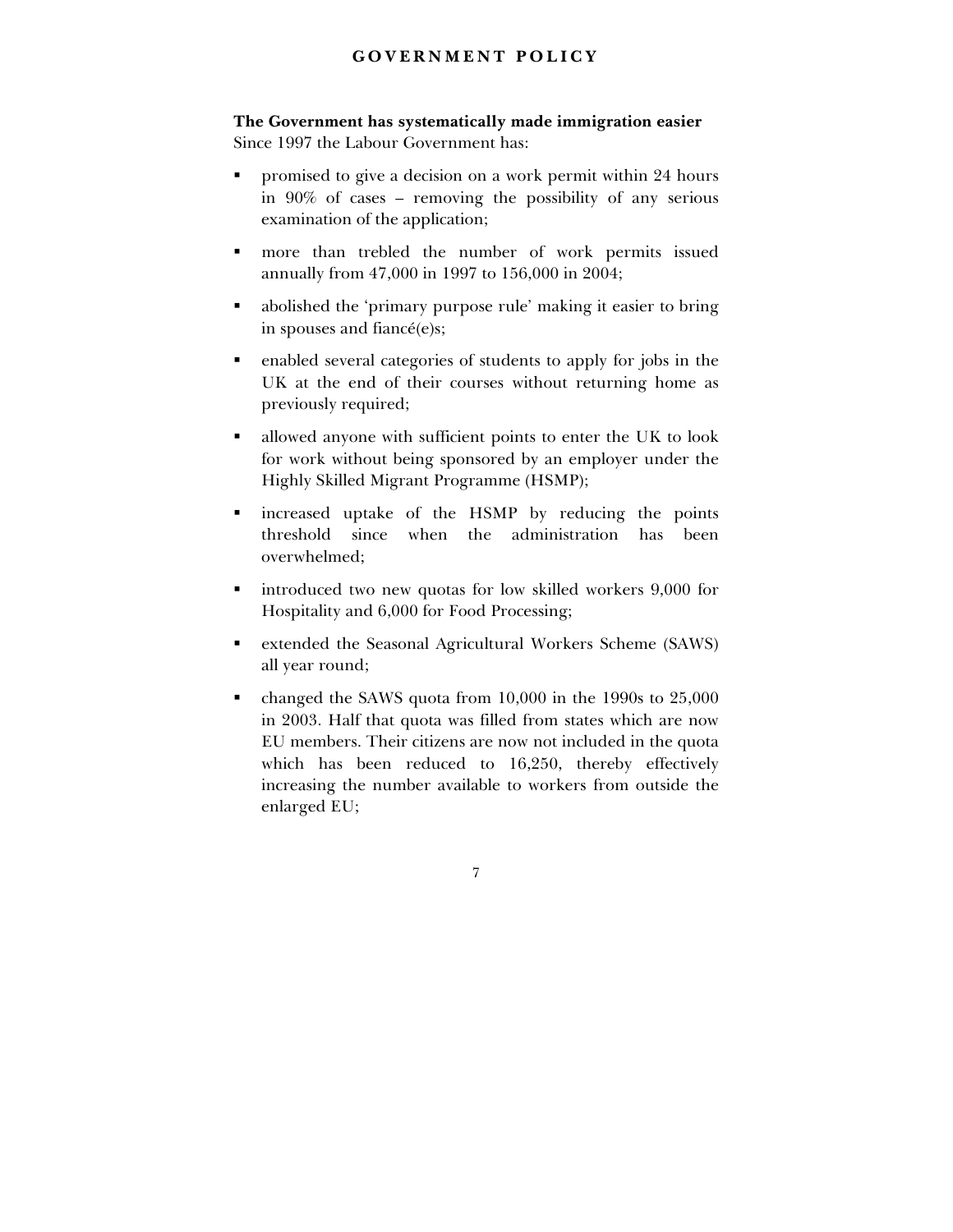- ! promoted the Holiday Workers Scheme, which was designed for the old Dominions, to New Commonwealth countries; and allowed participants to switch into work permit employment;
- ! changed the default position for many categories of applicant from 'refuse unless they can prove a good case' to 'accept unless it can be shown that they are ineligible'. Hence the revelation that the Home Office were allowing in wholesale applicants from pre-accession countries who did not provide adequate documentation. Failure to provide the information necessary to decide whether they met the official criteria meant they were given the benefit of the doubt;
- ! Britain was the only major EU member that did not invoke restrictions on nationals of the new member states resulting in 130,000 workers registering for work here between May and December 2004.

It is remarkable that, because of the lack of debate on immigration in this country, the Government has been able to effect a significant change in policy without attracting attention.

# **Recent Government policy**

The Government responded to recent Conservative proposals for an annual limit on the number of immigrants by announcing its own package of measures. These were clearly designed to give the impression that they would significantly reduce the level of immigration. If they had that effect, it should be welcomed. But that would represent a complete U-turn away from the policy of relaxation pursued over the last eight years.

On inspection, however, the Government's proposals appear to be a smokescreen under the cover of which the Government is free to pursue its previous course. Those measures that are welcome are minor; and those which appear more substantial in fact leave the Government free to continue to "encourage, sustain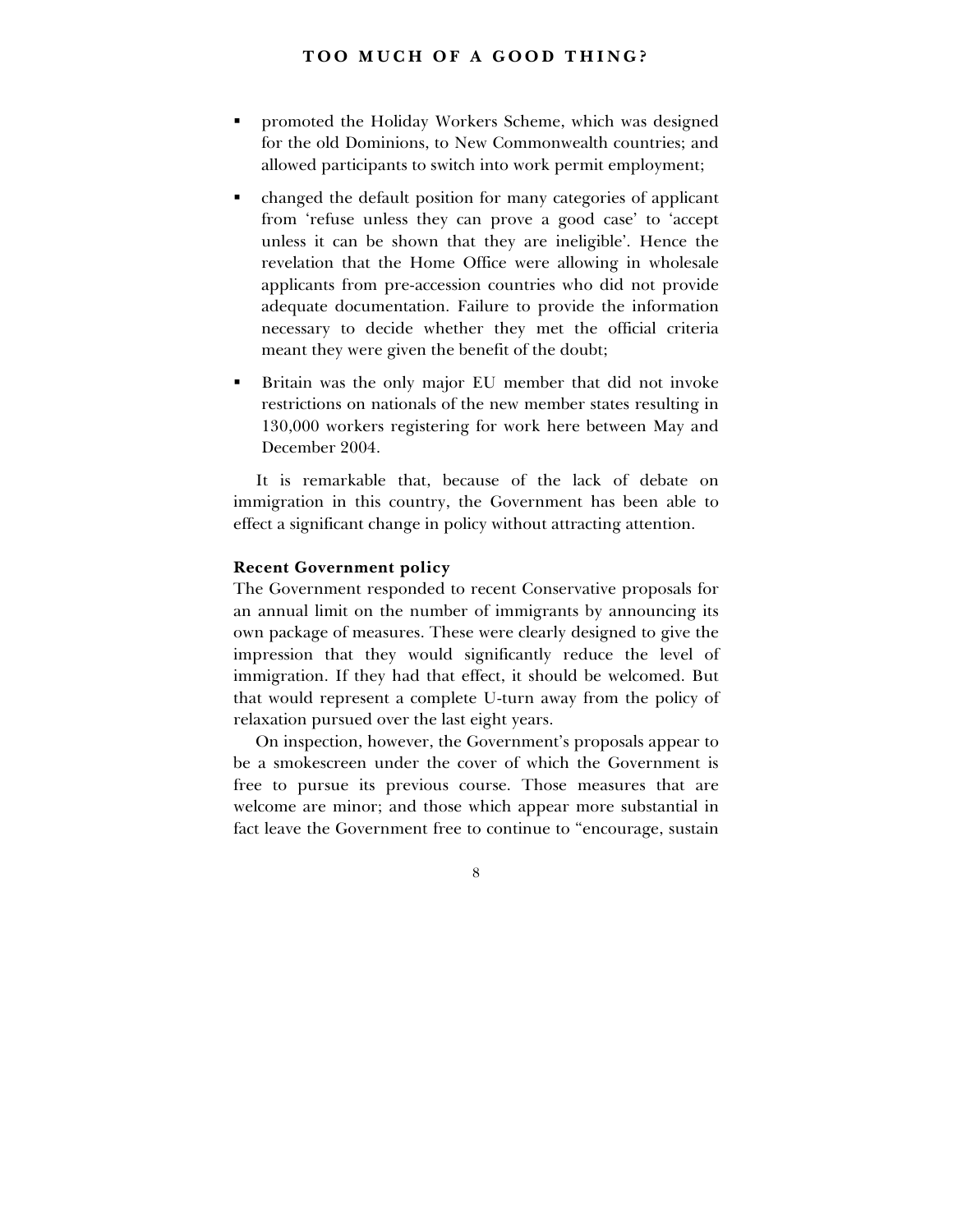# **GOVERNMENT POLICY**

and increase" the current unprecedented level of lawful immigration.

**"Australian style points system for immigrants".** This is the Governmentís main proposal. But in Australia the points system works alongside an annual limit: points are used to select the most qualified applicants up to that quota. However, Tony Blair has refused to set an annual limit. Even he would have found it difficult to square a tight annual limit with his rhetoric about the importance of allowing immigration to meet the 'needs' of the economy.

Indeed, the Government already operates a points system without a quota: the Highly Skilled Migrants Programme, introduced in 2002. The Government initially set the number of points that defined the level of qualifications and experience needed to be considered Highly Skilled. When the number of qualified applicants turned out to be fewer than expected, the Government promptly reduced the number of points required. As a result, the number of applicants has surged, overwhelming the administration. In February 2005, they were still working on applications received in June 2004. In short, the Government has manipulated the points system to *increase* immigration rather than to restrict it. There is no reason to suppose they will do otherwise with a more comprehensive points system.

"No right of settlement for 5 years." The Government has proposed extending from four to five years the period before which migrants gain the right to apply for permanent settlement. This will be restricted to "skilled workers". This is sensible enough, but will have little effect in practice. Most people from developed countries do eventually return home. By contrast, most people from developing countries want to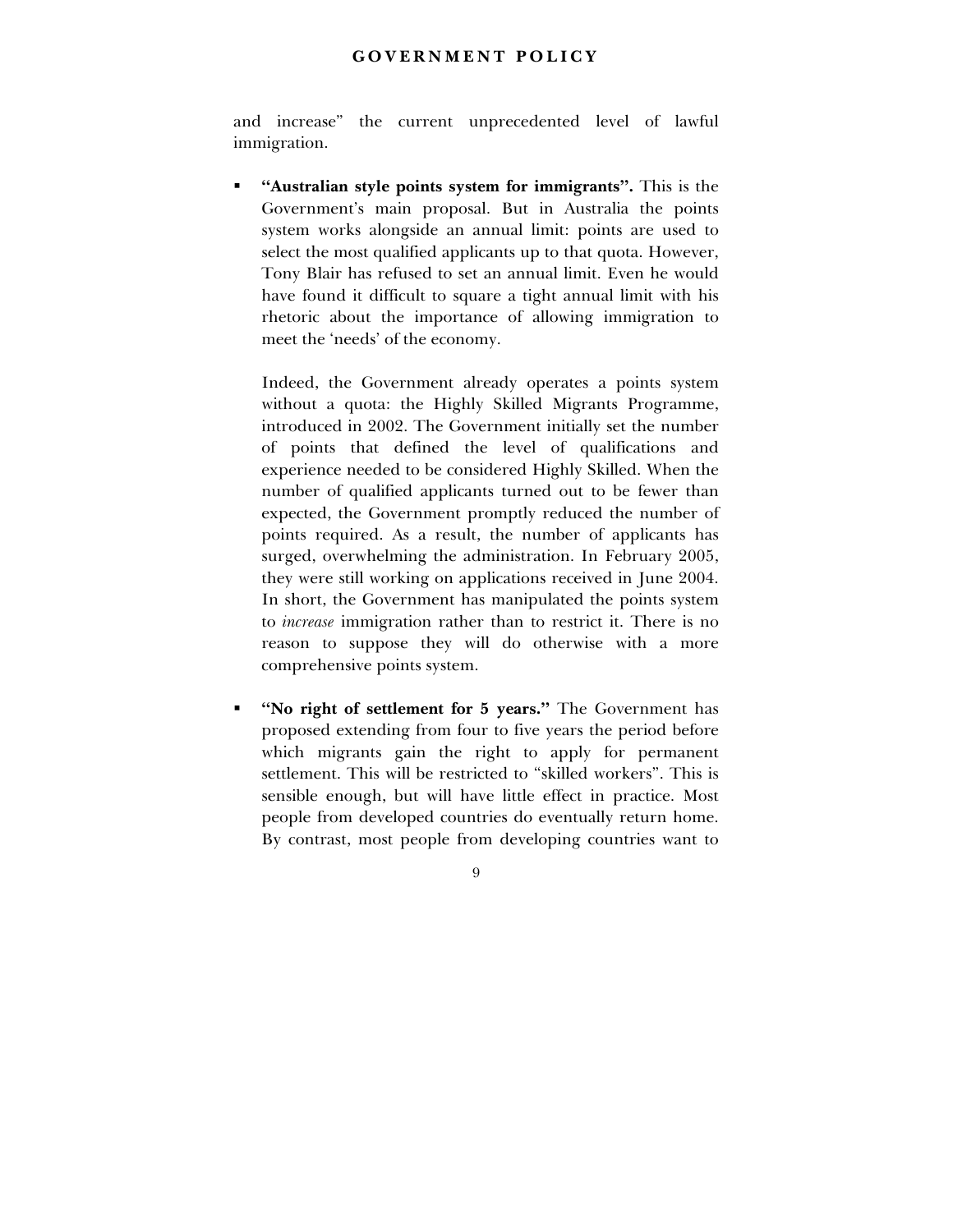settle here. They will be prepared to work an extra year before applying. The minority who are not originally classified as skilled will still gain the right to settle if they acquire either skills or wives and children. Dr Michael Teitelbaum put it more emphatically in his evidence to Congress:<sup>9</sup>

There is no such thing as a *temporary* immigrant moving from a low wage economy to a high wage economy... Don't be tempted by the siren song of temporary worker programs. If they involve movement from poor countries to rich countries, they universally prove to be more permanent than temporary, and very difficult to turn off once turned on.

- "Ending chain migration." Chain migration in the broadest sense is one of the main drivers of immigration. People come to the UK because their relatives, friends and fellow nationals have preceded them. However, it emerges that the Government only proposes to address one aspect of this process. At present those who have settled here on a family reunion basis can in turn sponsor further family members. The Government's proposals would merely delay this right until they have been here five years or have obtained British citizenship. In any case, exploitation of the right to bring in a spouse was only re-opened by the abolition of the 'primary purpose rule' in 1997. This has led to a doubling of the number of spouses brought in from the Indian sub-continent. It would be far better to introduce rules similar to those in Denmark that would also protect British Asian women from forced marriages.
- "Tightening up on overstayers." The proposals to use bonds, biometrics for visas and residence permits are sensible and should help to cut down on abuses. Regrettably the Government does not propose to reinstate comprehensive exit monitoring.

<sup>9</sup> Congressional testimony of Dr Michael S Teitelbaum, 27 September 1989.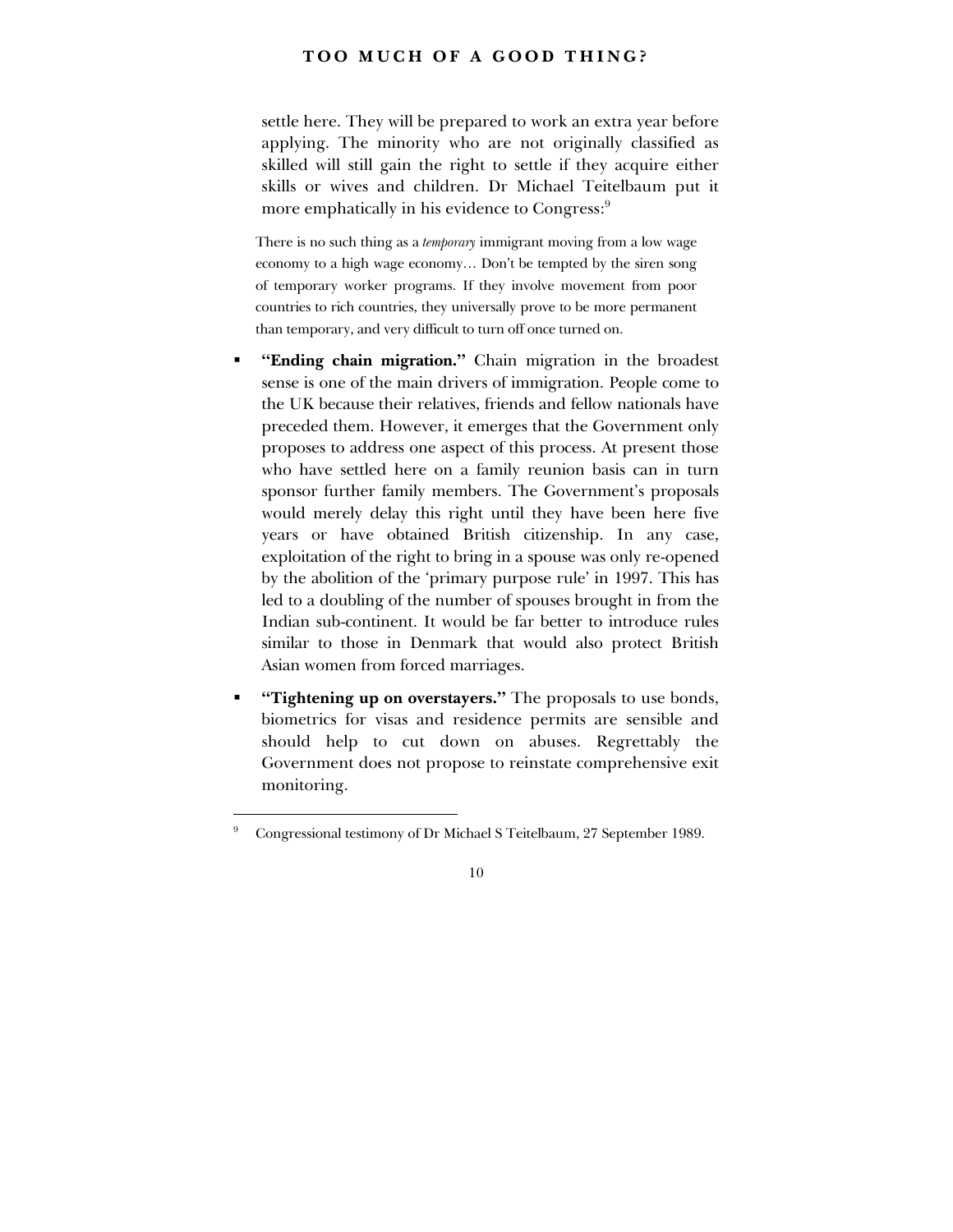# **DOES IMMIGRATION ENRICH US ECONOMICALLY?**

THE GOVERNMENT IS RIGHT to reject the popular fallacy that most immigrants come here to claim our benefits and are then a drain on the economy. The vast majority want to work and better the lot of themselves and their families. As long as they are able to work and do not get embroiled in the benefits system, they ought not to be a burden on the economy.

But does immigration positively improve the economic wellbeing of the resident population? The Government claims that it is economically essential and brings substantial economic benefits. That claim is often accepted uncritically. Yet most serious academic attempts to identify such benefits have found that at best they are marginal. For example:

There is not a compelling long-term case for increased immigration purely in terms of economic benefits.<sup>10</sup>

The arguments that there are large overall economic benefits to the existing population from immigration are questionable.<sup>11</sup>

The broad consensus... is that high levels of immigration will increase aggregate variables such as labour force, investment and real gross income, but cause... real wages to decline.<sup>12</sup>

<sup>10</sup> Mark Kleinman, *The Politics of Migration*, IPPR, 2003.

<sup>11</sup> Martin Wolf, *Financial Times*, 28 January 2005.

<sup>&</sup>lt;sup>12</sup> The 1985 Canadian Royal Commission on the Economic Union and Development Prospects.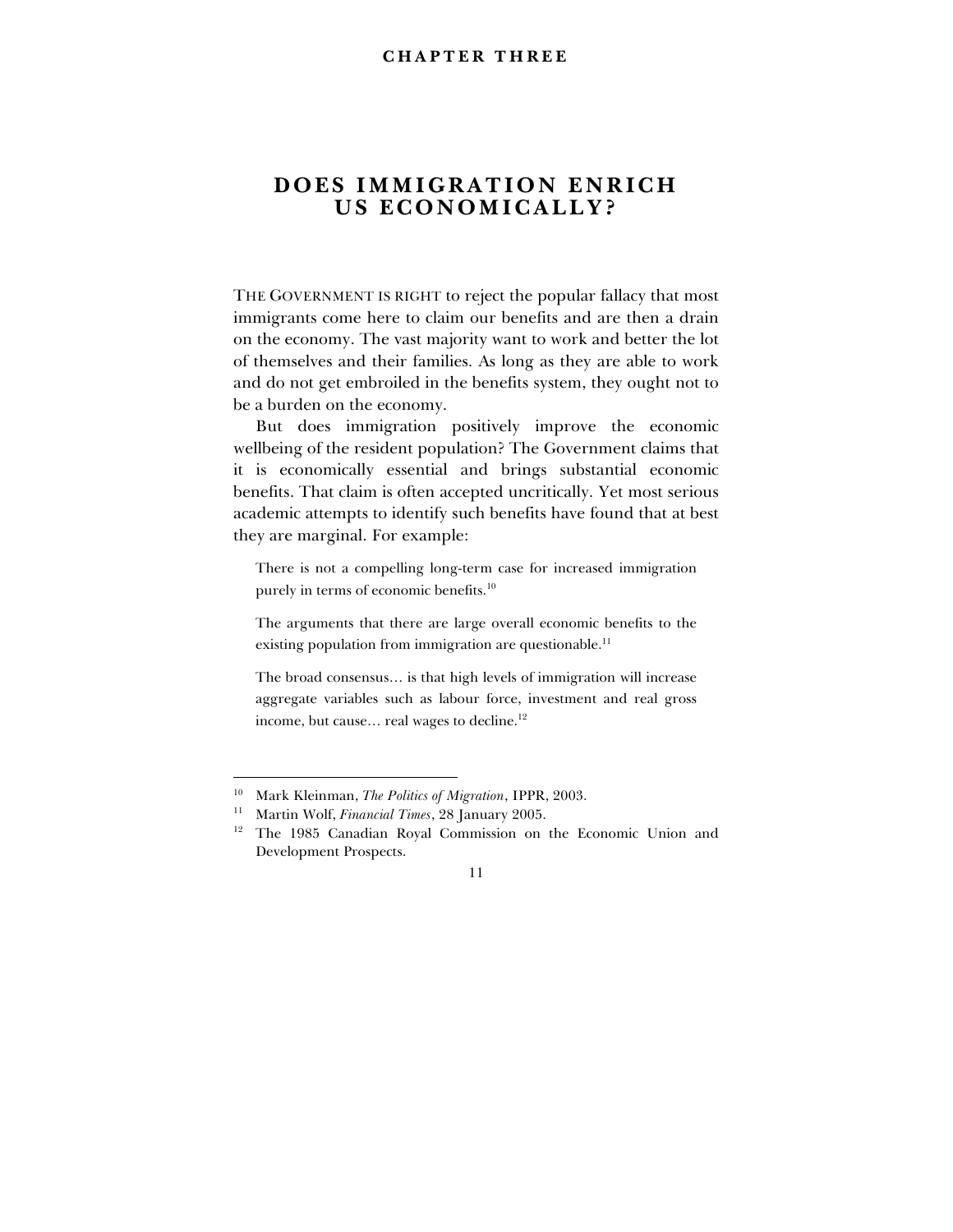In general, migration increases the supply of labour: this is likely, in theory, to reduce wages for workers competing with migrants, and increase the returns to capital and other factors complementary to migrant labour.<sup>13</sup>

The economic benefits from immigration are small... not a single academic body has concluded that they are higher – and some studies have concluded that they are lower.<sup>14</sup>

... immigration creates a net loss to US natives of nearly \$70 billion annually.15

Despite this the Government argues that immigration brings substantial benefits: by boosting economic growth; by filling labour and skill shortages; by staffing public services; by paying more in taxation than the cost of the services and benefits they receive; and by offsetting the effect of an ageing population on our pension crisis.

#### **Growth**

-

**According to the Treasury, our economic growth rate would be almost 0.5% lower for the next two years if net migration ceased. Lower growth means less individual and family prosperity.**

**Tony Blair, speech to the CBI, 27 April 2004.**

Tony Blair confuses growth in total national income (which is what the economic growth rate measures) with growth in per capita incomes of the existing population (which measures individual and family prosperity). Immigration increases the size

<sup>&</sup>lt;sup>13</sup> "Migration: an economic and social analysis," Occasional Paper No 67, Home Office 2001.

<sup>14</sup> Professor G Borjas, *Heavens Door: Immigration Policy and the American Economy*, Princeton University Press, 2001.

<sup>15</sup> Professors D Davis and D Weinstein, *US Technological Superiority and the Losses from Migration, Center for Immigration Studies*, National Bureau of Economic Research Working Paper 8971, February 2005.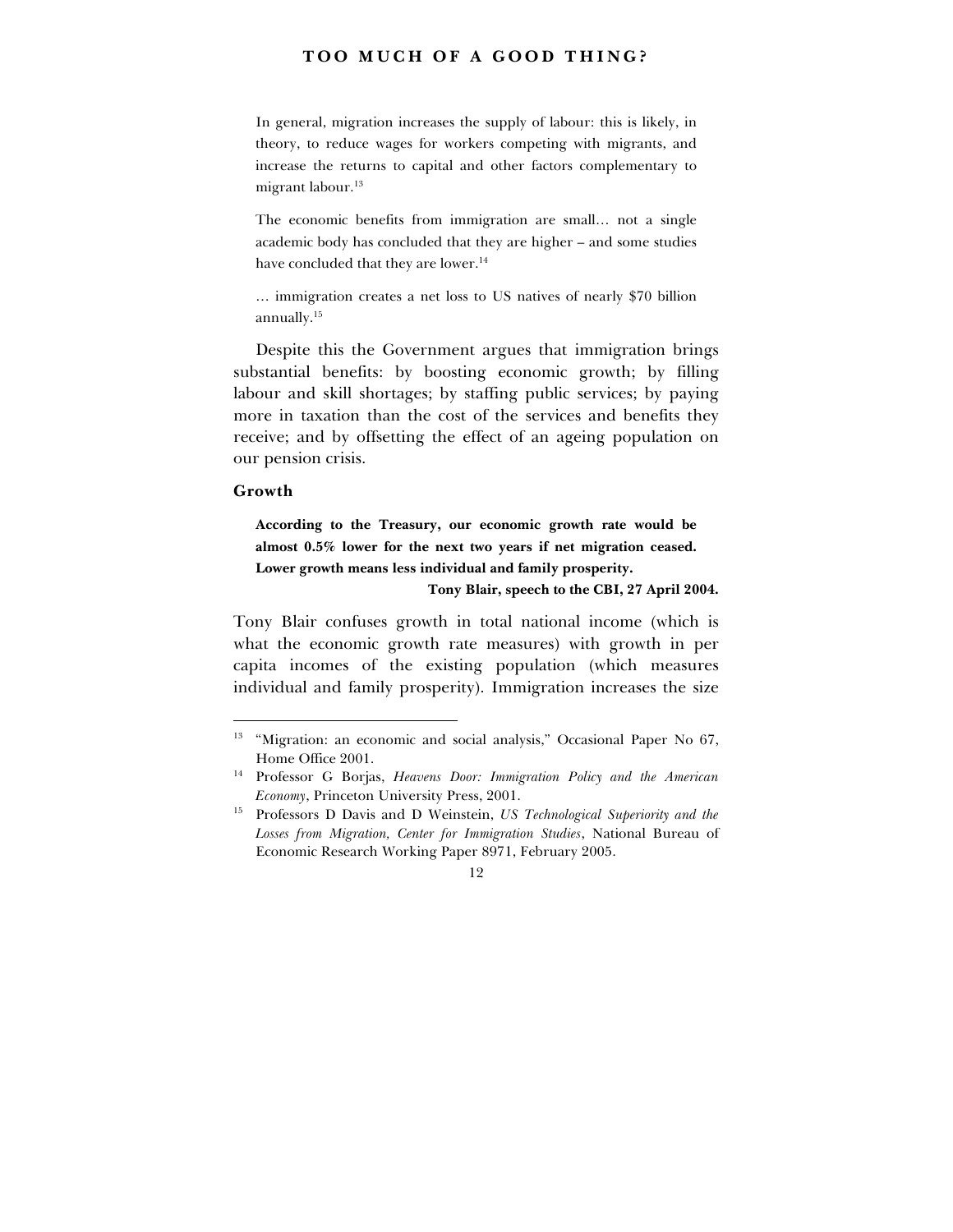### **DOES IMMIGRATION ENRICH US?**

of the labour force and therefore the size of the total national income. But that does not mean that incomes per head of the existing population will rise any faster. Indeed, the Treasury<sup>16</sup> simply assumes that net migration will add 0.4% p.a. (which Mr Blair rounds up to 'almost  $0.5\%$ ' to both the labour force and national output, implying *no* increase in per capita incomes and therefore *no* impact on "individual and family prosperity".

The Chancellor also attributed the success of the US economy (relative to that of the EU) to the large inflow of immigrants into the US.17 It is true that the US economy has grown faster than the EU because immigration has increased the US labour force; but growth of productivity per worker has risen at almost exactly the same rate  $-2\%$  p.a. – on both sides of the Atlantic. Moreover, since the flow of immigration into the US has increased, the rate of growth in income per worker appears to have slowed down. Likewise, since the Government began increasing immigration, the rate of growth in productivity per person in the UK has slowed.18

Economic theory suggests that rather than boosting incomes per head, an increase in the supply of labour will normally reduce labour's share of total national income, while increasing the returns to capital and property.

The 1985 Canadian Royal Commission on the Economic Union and Development Prospects noted that: "The broad consensus ... is that high levels of immigration will increase aggregate variables such as labour force, investment and real gross income, but cause ... real wages to decline."

The main factor that might offset this effect would be where there are increasing returns to scale. In general there is no correlation between either the size or the rate of growth of a

<sup>16</sup> HM Treasury, *Trend Growth: Recent Developments and Prospects*, April 2002.

<sup>&</sup>lt;sup>17</sup> Gordon Brown Budget speech, April 2003.

<sup>&</sup>lt;sup>18</sup> Bank of England Structural Economic Analysis Division, "Measuring Total Factor Productivity for the United Kingdomî, *Bank of England Quarterly Bulletin,* Spring 2004.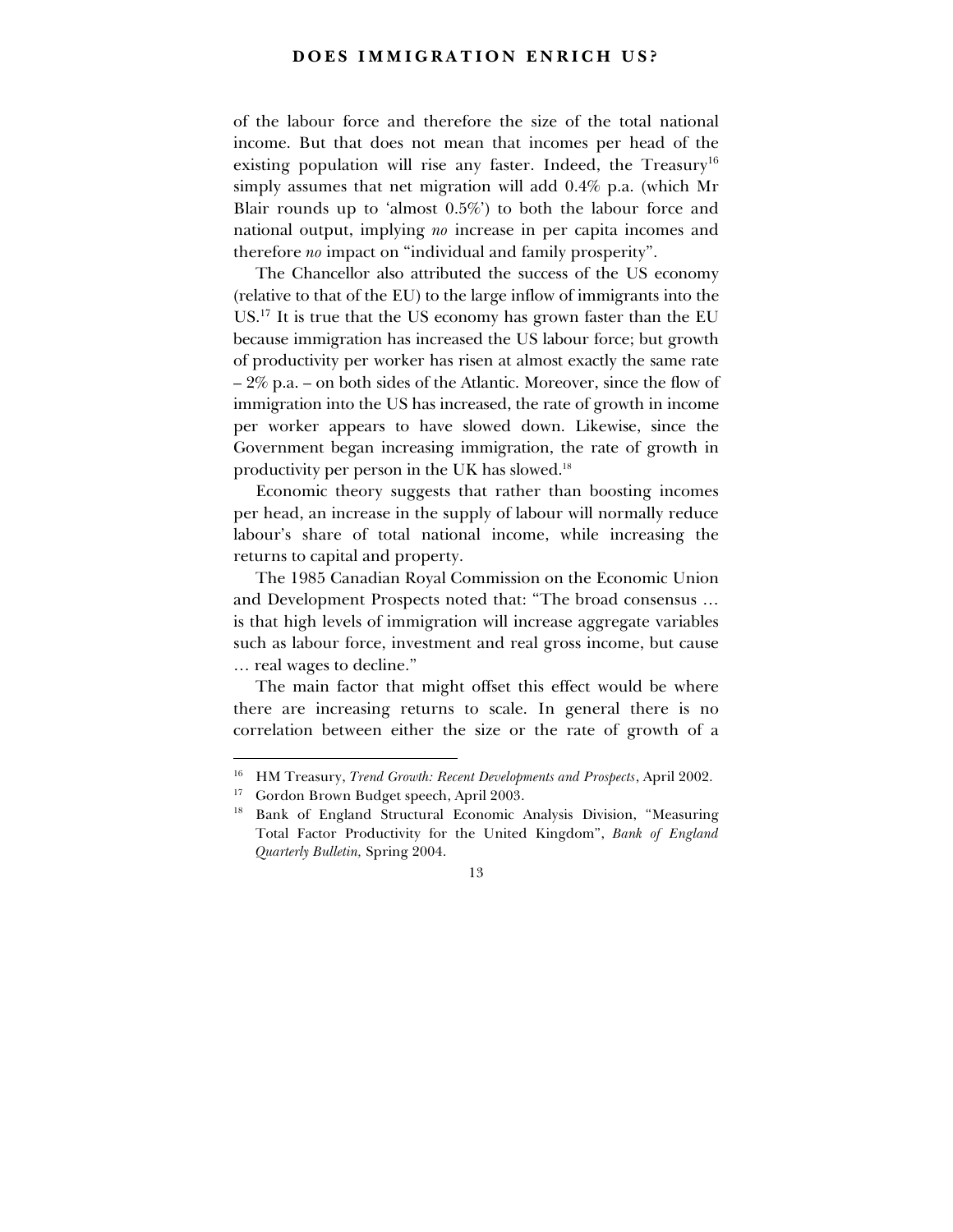countryís population and the level of income per head. Many of the countries with the highest incomes per head have smallish populations – like, Singapore, Switzerland and Norway.

Economies of scale may have existed in sparsely populated countries like Australia, Canada and the US when they needed a certain size of population to justify the infrastructure necessary to develop their resources. However, the reverse is the case in a densely populated country like Britain. An increase in population here generates diseconomies of congestion and pressure on scarce land and housing.

Arguably there may be economies of scale in certain industries. The City of London, in particular, undoubtedly benefits from its unrivalled aggregation of related financial businesses. To achieve that it needed to import a large number of talented people who could not realistically have been replaced in the numbers required from the pool of domestic British talent. But it is not easy to think of examples of other industries where scale is constrained by the size of the UK labour force which is, after all, 27 million strong.

#### **Shortages**

-

**There are half a million vacancies in our job market and our strong and growing economy needs migration to fill these vacancies.**

**Tony Blair, Speech to CBI, 27 April 2004.**

**There is clearly unsatisfied demand at all skill levels in the labour** market. ... skill shortages and unfilled vacancies manifest **themselves at all skill levels.**

**Home Office briefing.19**

The idea that we need to import labour to fill shortages is so plausible that it is almost never questioned. Yet there are strong reasons why it should be questioned: there is no symptom of a

<sup>19</sup> *Migration: an economic and social analysis*, Home Office Occasional Paper No 67.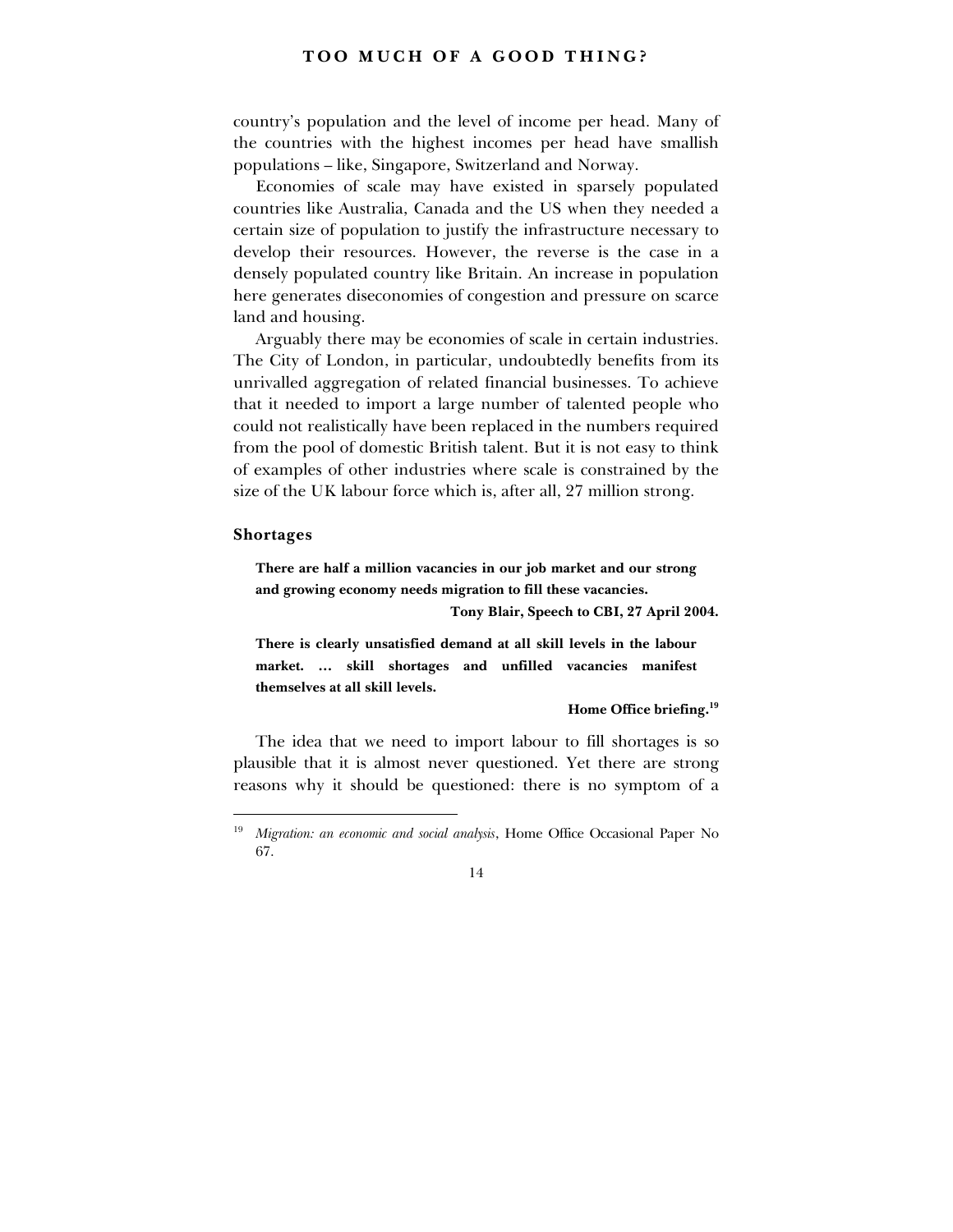# **DOES IMMIGRATION ENRICH US?**

labour shortage; immigration does not in practice seem to reduce the level of vacancies; the argument that immigrants will fill our vacancies is based on the same economic fallacy as the racist claims that immigrants take our jobs; and shortages in specific sectors can only persist if pay is held down.

- ! **No symptom of a shortage.** In any economy there are always some vacancies waiting to be filled. If the current level of half a million vacancies were too high and there were a general labour shortage – as the PM and the Home Office researchers  $claim - the symptom, as of any shortage, would be rising pay.$ Yet pay inflation has rarely been lower since the war.
- **Immigration does not end shortages.** The idea that importing more people would remove a general labour shortage is plausible – but it patently does not work in practice. There were half a million vacancies when Tony Blair began using that figure to justify high immigration. Since then there has been a net inflow of over half a million people – yet there are still half a million vacancies. London in particular, which is supposed to have had a labour shortage for decades, has not seen that shortage diminish even though over a quarter of the population came here from abroad. Precisely the same phenomenon is observable in other places experiencing mass immigration - from California and Miami to West Germany and Australia. Is this just an extraordinary coincidence or is there something wrong with the theory that immigration will mop up excess demand for labour?
- **Based on a fallacy.** There is a perfectly simple reason why immigration creates as many new jobs as it fills: immigrants are not only producers, they are also consumers. The new workers not only produce goods and services, they also consume goods and services. And those goods and services they consume will require yet more workers to supply them.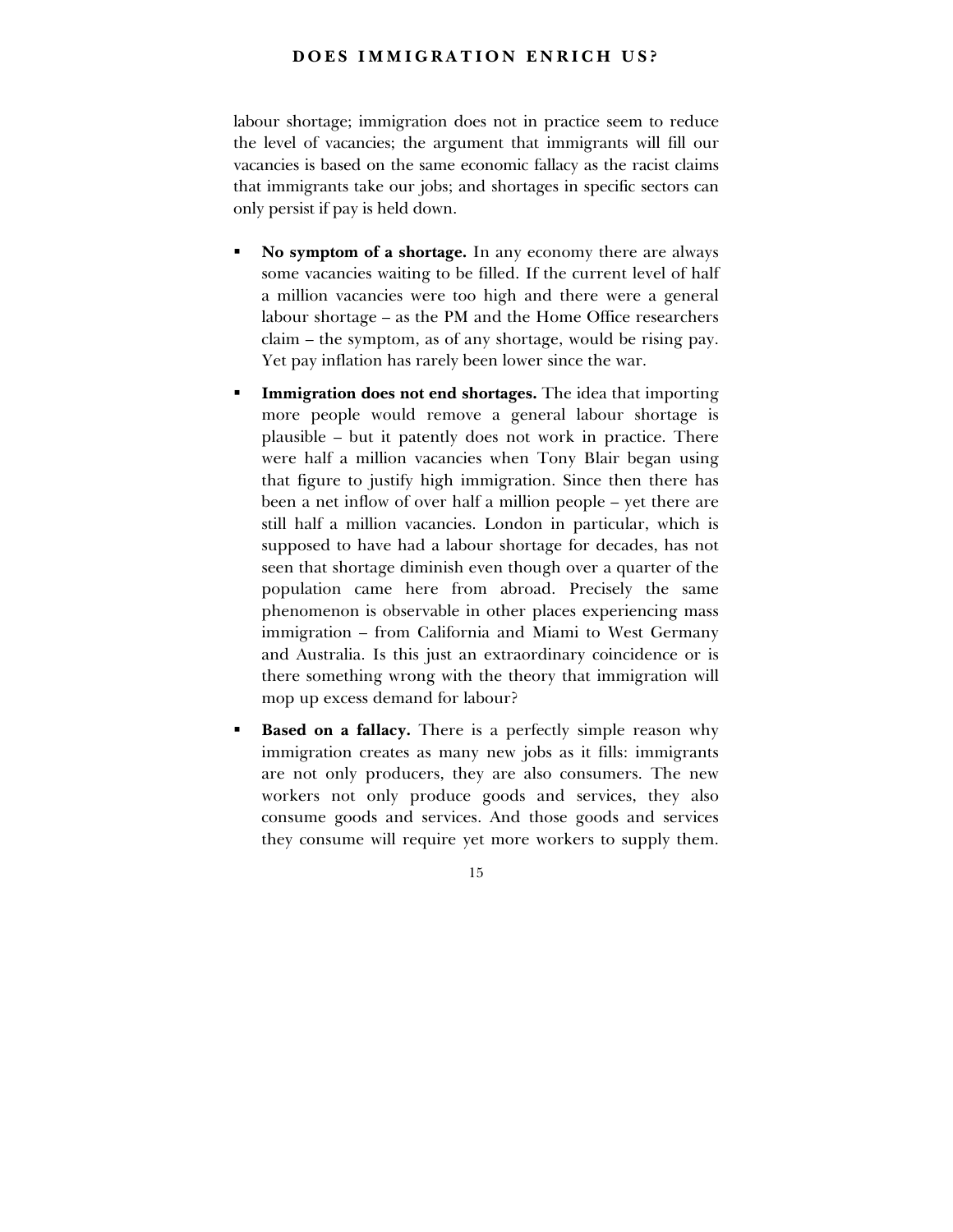The value of what immigrant workers produce automatically equals the extra demand they generate for goods and services which in turn generates demand for a similar number of extra workers. So if there are unfilled vacancies at the start there will still be a similar number of unfilled vacancies – though probably in different occupations – once the migrants have joined the workforce.

- ! **The same fallacy as extremists use.** The Government should not be surprised by this phenomenon. They rightly reject the demagogic argument that immigration ëtakes away jobs from British workers'. Yet the assertion that immigrants are needed to fill vacancies, and the fear that immigration will cause unemployment by taking jobs, are remarkably similar. Both claims are fallacious. Indeed they rest on the same fallacy  $$ known to economists as 'the lump of labour fallacy'; the idea that there is a fixed amount of work to be done. The Government assumes there is a given number of jobs to be done, which exceeds the resident labour force; so we need to encourage immigration. Some opponents of immigration assume there is a given number of jobs, which is barely sufficient to employ the resident workforce; so we must stop immigration.<sup>20</sup> Both are wrong.
- ! **The amount of work that needs doing is potentially infinite.** A well-working labour market with flexible wages will generate as many jobs as there are people willing and able to do them. Additional workers will not divert demand away from resident workers because 'supply creates its own demand'. The wages and profits which the new employees earn will be spent or lent generating extra demand equal to the extra supply which they

<sup>&</sup>lt;sup>20</sup> For simplicity, this assumes monetary policy accommodates the increase in supply – which will normally happen more or less automatically and/or with the support of the monetary authorities.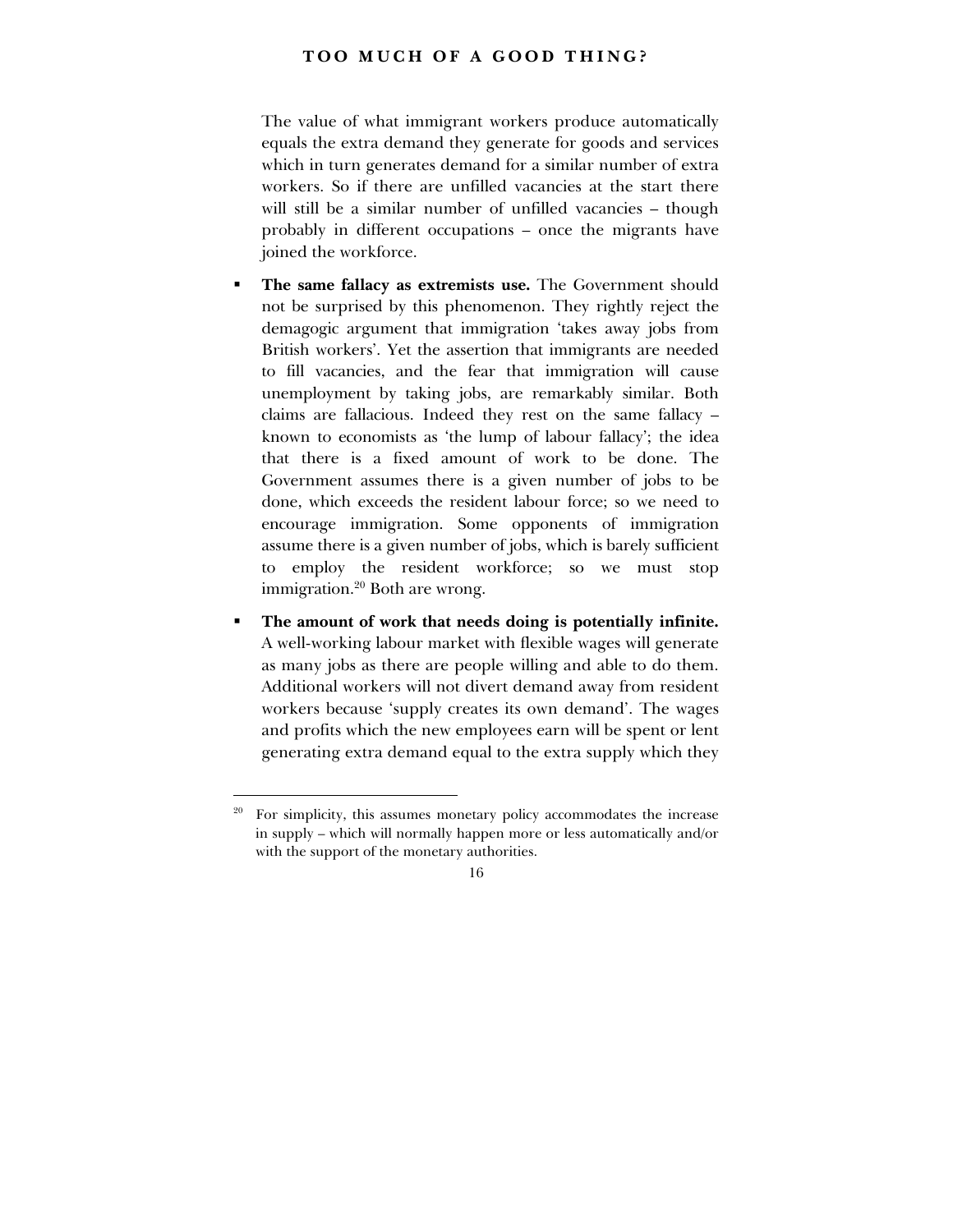# **DOES IMMIGRATION ENRICH US?**

provide. So immigrants do not take away jobs from the resident population. Nor do they reduce the total number of job vacancies.

! **Shortages only persist if pay is not flexible.** In a free and flexible market the very idea of a 'shortage' is problematic. As Dr Michael Teitelbaum, who became Vice-Chairman of the US Commission on Immigration Reform, told Congress:

...the very phrase itself 'labour shortage' provokes puzzlement or amazement among most informed analysts of... labour markets.<sup>21</sup>

His colleague Eric Weinstein later added:

Long term labor shortages do not happen naturally in market economies. That is not to say they don't exist. They are created when employers or Government agencies tamper with the natural functioning of the wage mechanism.22

By definition, in a free market, relative wages adjust to the market clearing levels – the levels which bring supply and demand for all types of labour into balance. So shortages cannot persist. The idea of a *general* labour shortage is particularly alien to economists. It would mean that monetary demand had outstripped the growth of output. The solution would be to rein back monetary demand in line with the supply of labour.

As for shortages of particular skills, they can only persist if relative pay rates are not able to adjust to bring supply and demand for those skills into balance. Before importing immigrants to meet specific shortages, two questions should be asked. First, why is pay for that occupation unable to adjust to a level at which demand is equal to the supply of suitable and willing resident

<sup>&</sup>lt;sup>21</sup> Congressional testimony of Dr Michael S Teitelbaum 27 September 1989.

<sup>22</sup> Eric Weinstein, *How and why Government, Universities and Industry Create Domestic Labor Shortages of Scientists and High-Tech Workers*, National Bureau of Economic Research.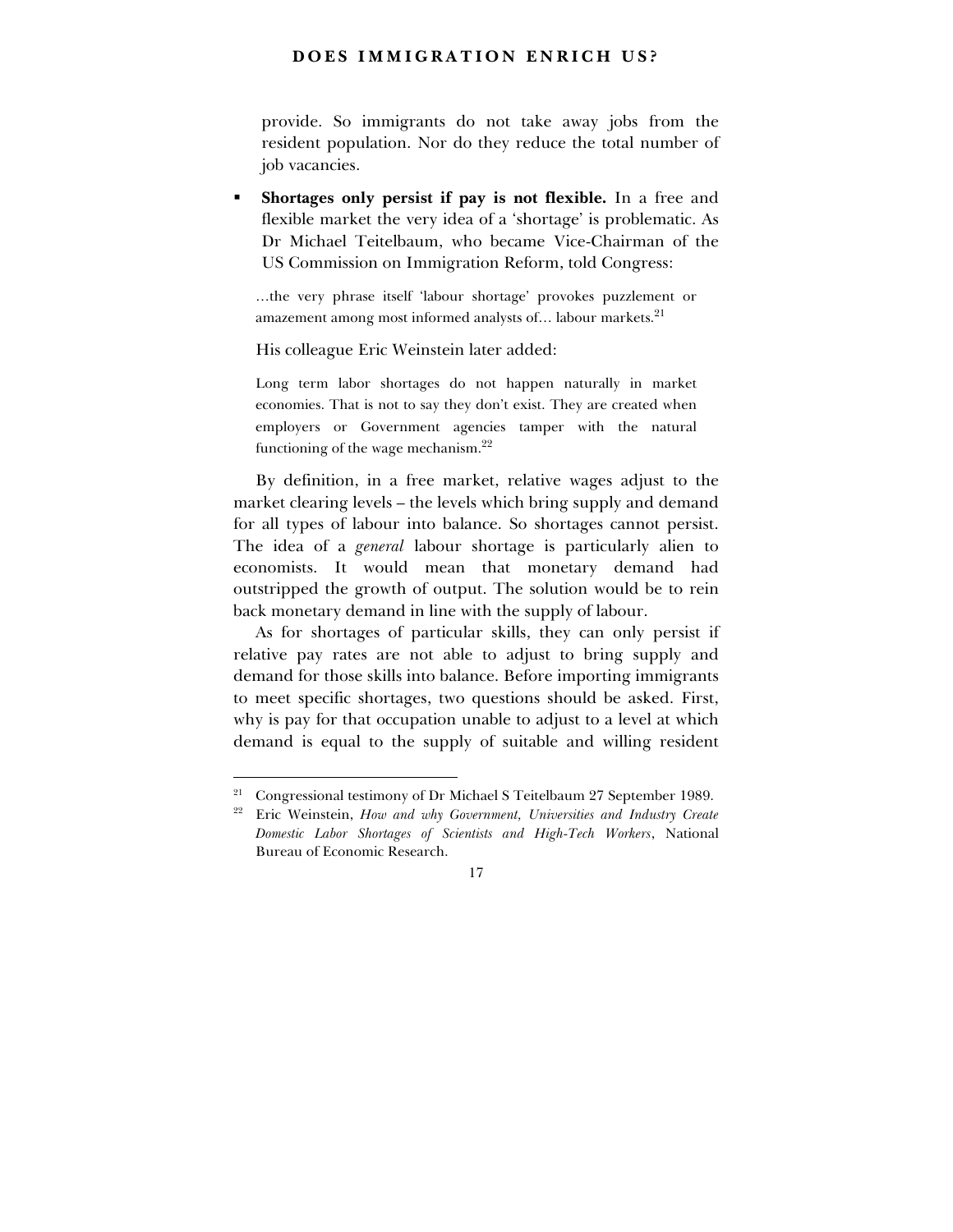workers? Second, would it be better if relative pay were allowed to adjust to bring domestic demand and supply of that skill into balance?

Pay rates may be rigid or slow to adjust because competition is absent or prevented from working. But even in competitive markets pay may be held down below the level needed to attract sufficient home grown employees to match demand if employers are allowed to recruit immigrants from cheaper labour markets abroad. As Dr Teitelbaum warned Congress:

 [To attract native] workers, the employer may have to increase his wage offer... So when you hear an employer saying he needs immigrants to fill a 'labor shortage', remember what you are hearing: a cry... to allow the employer to avoid the normal functioning of the labor market $^{23}$ 

Naturally, employers prefer importing cheap foreign labour to bidding up pay at home. The better off prefer employing cheap nannies, builders and cleaners from abroad. They also benefit indirectly from restaurants and hotels employing cheap waiters and catering staff. Conversely, the British employees in these fields suffer from having their wages depressed.

# **Filling jobs British workers shun**

-

... some [of these vacancies] are for unskilled jobs which people **living here are not prepared to do.**

#### **Tony Blair, Speech to CBI, 27 April 2004.**

This is an excuse for importing cheap unskilled labour. There is no shortage even for supposedly menial tasks if pay is sufficient to compensate for the unpleasantness. For example, there is no shortage of dustmen. Britain has a relatively high proportion of unskilled and semi-skilled workers – including many of the two

<sup>&</sup>lt;sup>23</sup> Congressional testimony of Dr Michael S Teitelbaum 1990.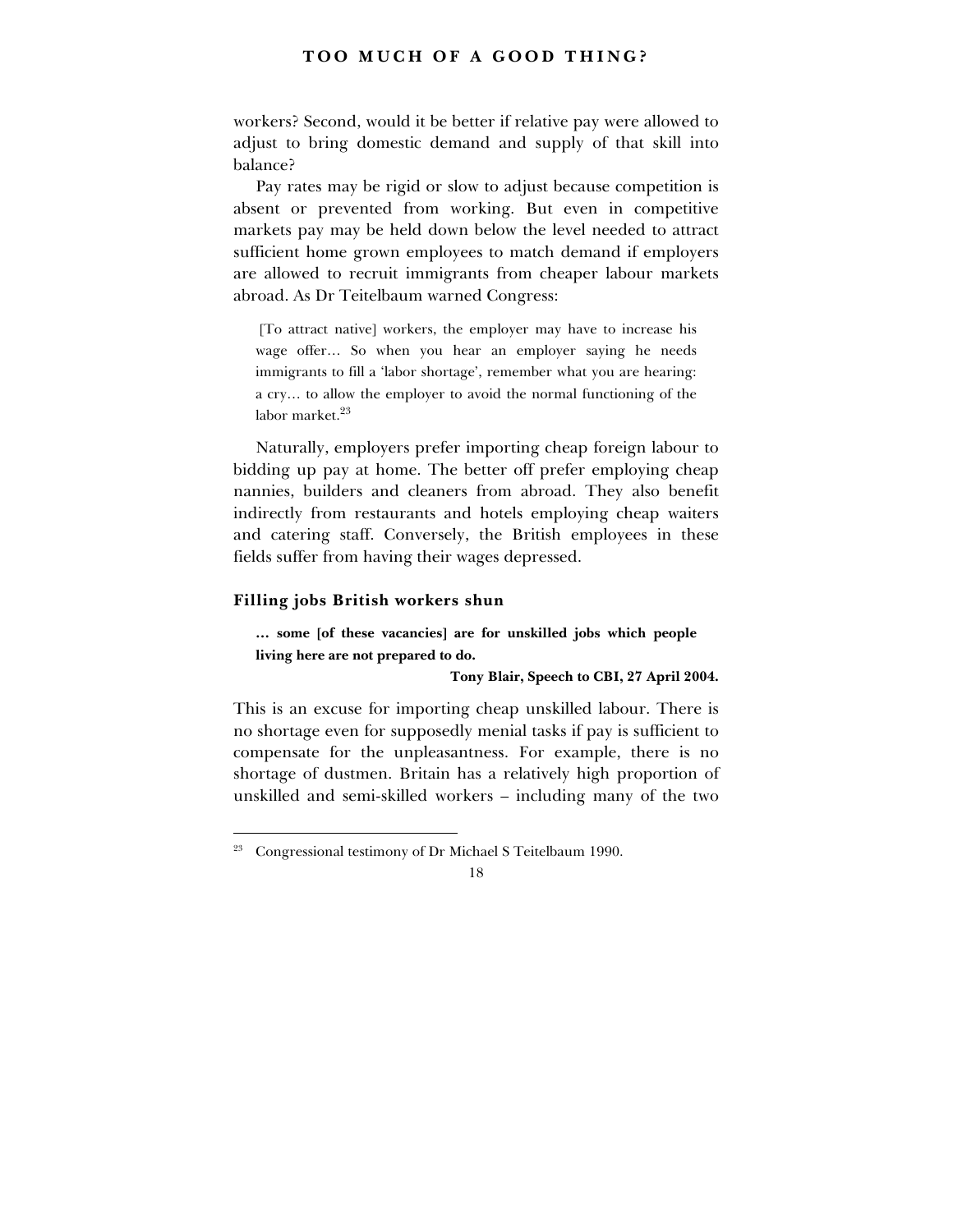# **DOES IMMIGRATION ENRICH US?**

million or more discouraged workers<sup>24</sup> – who might be attracted back into employment if pay was not depressed by an influx of low cost workers.

Professor Richard Layard – who advises the Government on labour markets and devised their New Deal policy, wrote to the *Financial Times*:

Europe needs immigrants skilled and unskilled', you say. This may now be the conventional wisdom, but it glosses over the conflicts of interests between different groups of Europeans.

For European employers and skilled workers, unskilled immigration brings real advantages. It provides labour for their restaurants, building sites and car parks and helps keep these services cheap by keeping down the wages of those who work there.

But for unskilled Europeans, it is a mixed blessing. It depresses their wages and may affect their job opportunities."

It is amazing that a Labour Government should be prepared to use the reserve army of third world labour to depress the living standard of the lowest paid British workers to provide cheaper services for the better off.

When Tony Blair says we need to import labour to do jobs which British workers are no longer willing to do, he is implicitly assuming that we will import a permanent class of helots – people who will always be willing to undertake work too menial for resident workers to undertake. Catering workers will remain forever catering workers. Nurses will remain forever nurses, and so on. But that neither will nor should happen. The shortage of resident labour in a sector exists only because there are more attractive alternatives available for resident workers. British nurses do not stay in nursing or return to it after bringing up a family

<sup>24</sup> J Fuchs and D Schmidt, *The Hidden Labour Force in the UK,* Bundeszanstalt fur Arbeit, 2000.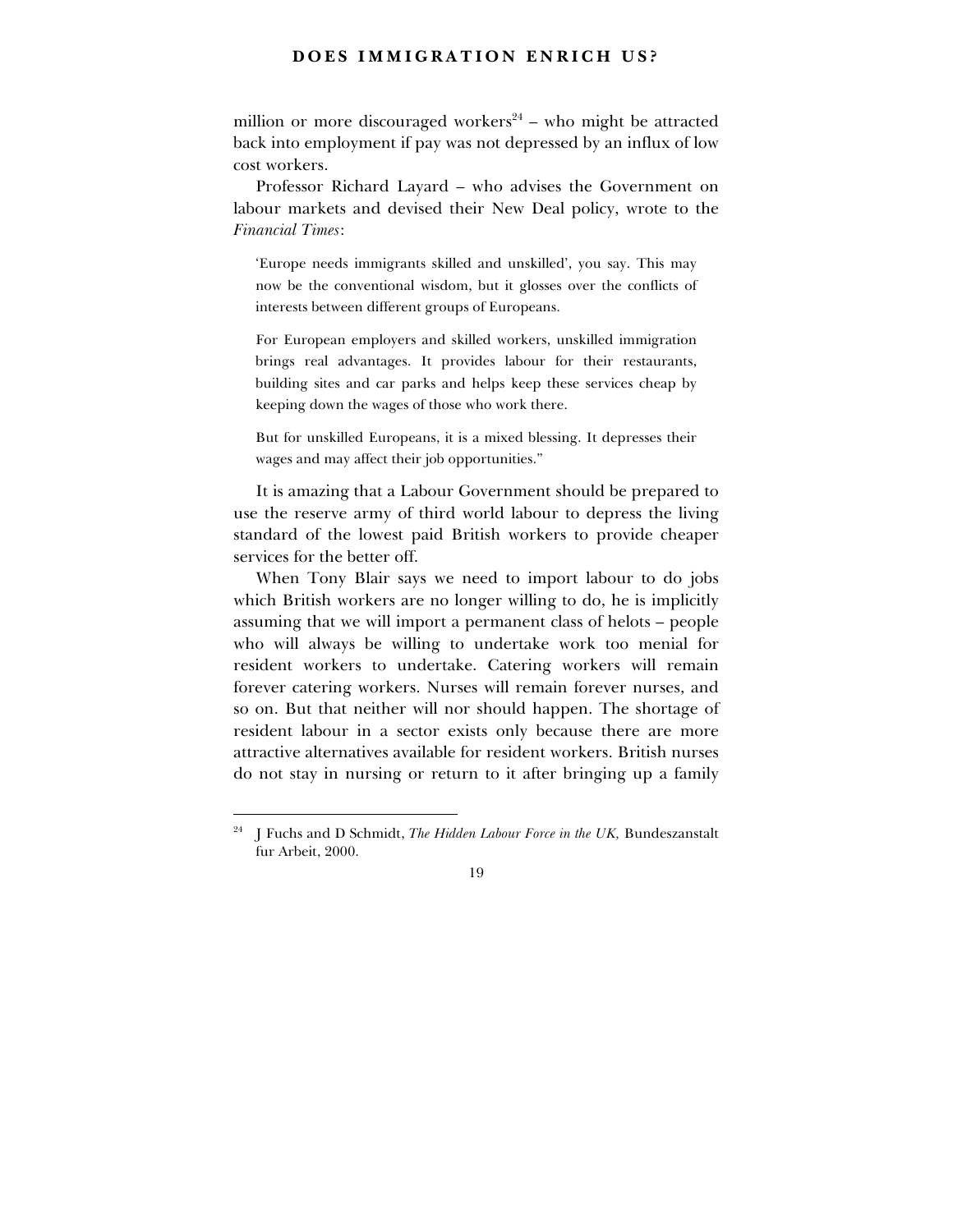because they discover that it is more attractive to work as a secretary or whatever. Once settled here, immigrants have the same right to change jobs as resident workers and will be at least as upwardly mobile. So they will need to be replaced by a continuous stream of fresh immigrants.

Reliance on immigrant labour to fill shortages is likely to ensure that the shortage becomes permanent. As a report published by the UN International Labour Organisation (ILO) explained:<sup>25</sup>

What may begin as a simple temporary 'spot shortage' of trained native workers, can be made considerably more permanent by attempting a quick fix from migrant labor. Any program which imports migrants into a sector whose employers are complaining of insufficient trained natives, can be expected to exacerbate (rather than alleviate) its native shortage. Rather than raising incentives to entice new workers to seek training to fill the empty slots, visas are likely to be used to avoid the needed market response.

#### **Public services would collapse without immigrant workers**

**Example 13 are set of all health professionals are overseas born...** 23% of staff in our HE institutions are non-UK nationals... Our public **services would be close to collapse without their contribution.**

#### **Tony Blair, CBI speech, 27 April 2004.**

In a market economy we are all dependent on each other. If a quarter of the staff of any institution were suddenly removed, it would probably collapse. No one is proposing to remove the foreign born staff from the public services. So Tony Blair is implying that if those foreign born staff had not been allowed to come to this country, the NHS would be short of a quarter of the staff it needs and would collapse. If, instead, resident people had taken all those NHS jobs, that would have left gaps in other parts of the economy.

<sup>&</sup>lt;sup>25</sup> IMP 40. *Migration for the Benefit of All*, Eric Weinstein, ILO, Geneva 2001.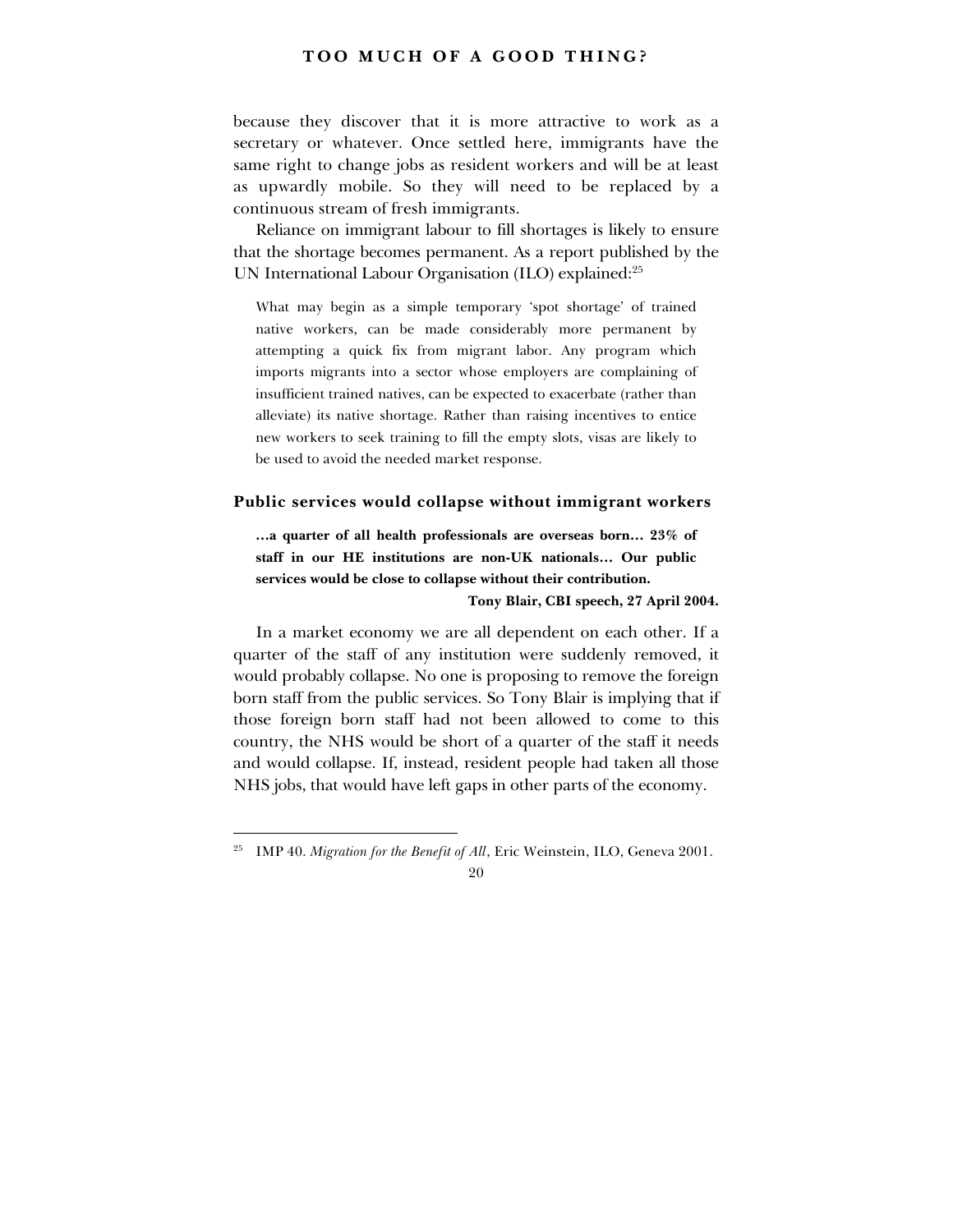# **DOES IMMIGRATION ENRICH US?**

This once again ignores the fact that the immigrant workers employed in the NHS are also consumers. They not only provide health services to the rest of the nation, they also consume goods and services that have to be produced by other people. The value of the manpower immigrant workers provide to the NHS is exactly equal to the value of the person-hours devoted elsewhere in the economy to satisfying their needs for food, clothing, entertainment, housing and so on. So, if those immigrant workers had not come to work in the NHS, then all the resources currently supplying their needs would have been available, directly or indirectly, to work in the NHS.

It is certainly possible to staff a health service with indigenous employees. Most other EU countries have done so. That leaves the question whether Britain would have had to pay far higher salaries to persuade sufficient resident workers to take jobs in the NHS. Put crudely, are we getting health and other public services on the cheap by exploiting labour from developing countries?

#### **Public services would cost us much more**

-

In health and education, wages are constrained by policy... Migration in these sectors, therefore, benefits the public sector - and hence the general public, as taxpayers ...

#### **Home Office briefing.<sup>26</sup>**

This is an unusually frank admission that migration is used to keep pay low in health and education. People are normally reluctant to boast about using cheap labour. But it is implicit in the arguments deployed by Tony Blair. How satisfactory for the liberal intelligentsia to be able to sneer at the racism of the British working class while enjoying the benefits of cheap Polish builders and Filipino nurses.

<sup>26</sup> *Migration: an economic and social analysis*, Home Office Occasional Paper No 67.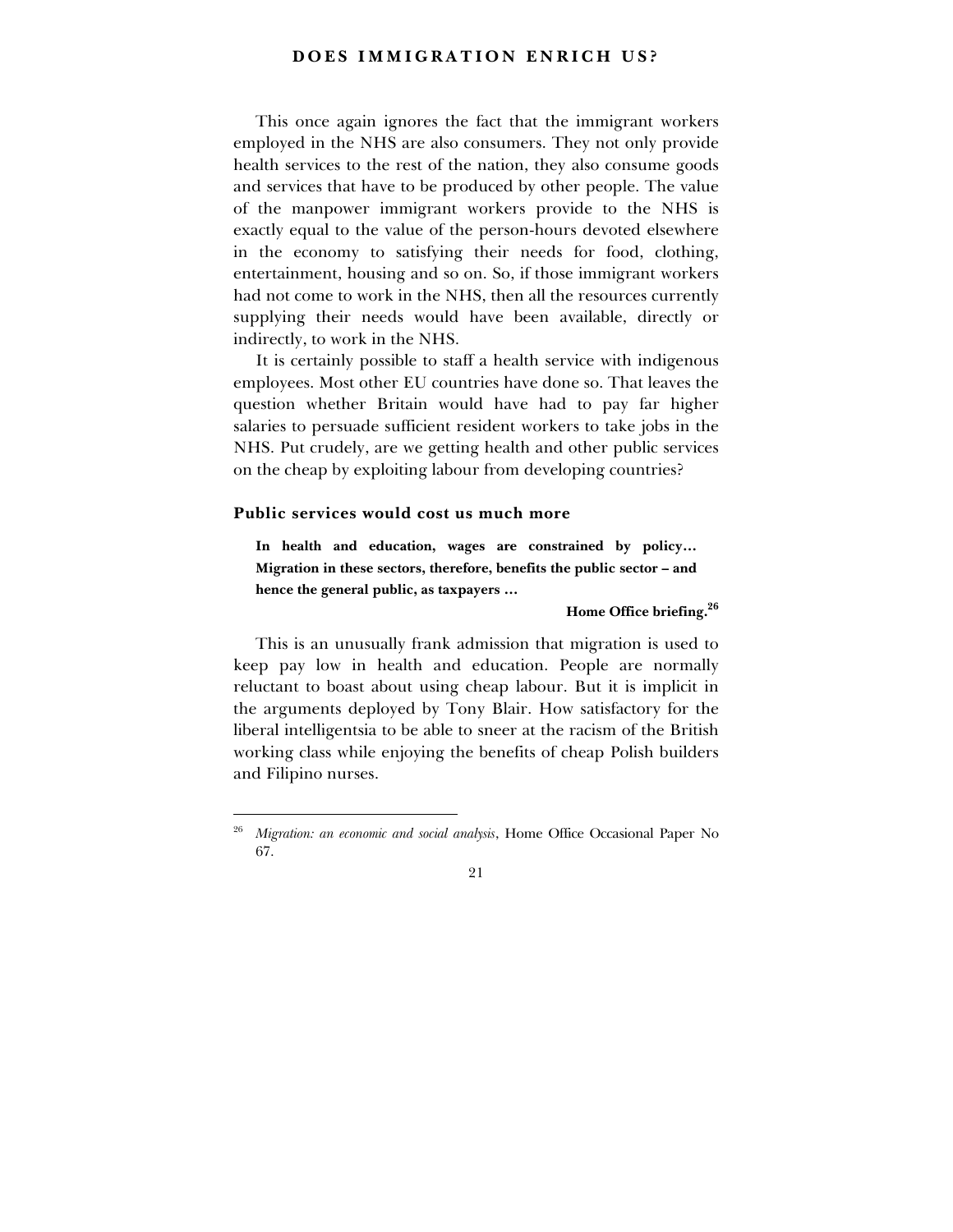When confronted with the argument that the benefits of immigration rely on exploiting cheap labour, which also drives down the pay of the least skilled resident workers (not least British ethnic minority workers), proponents of immigration deny that this happens. They point out that most econometric studies have found little or no effect on the wages of residents. But the absence of proof is not proof of absence. Recent studies – notably those that allow for differences between different gradations of skill and expertise in the resident labour force - have found that immigration depresses pay, particularly of the least skilled and worst educated.<sup>27</sup>

Some of those who claim that economic studies prove that immigration does not depress pay nonetheless argue that if we turn off the immigration tap, we will have to pay a lot more for our nurses and teachers, not to mention our builders and nannies.

One thing is clear. Defenders of immigration cannot have it both ways. Either immigration depresses pay in sectors like health care; or it does not depress pay in which case we are not getting health and other services more cheaply than if we relied on resident workers.

It is probable that an inflow of migrant workers can depress pay rates, but usually not by a large amount. That means that if less immigration was allowed in future and if there was a greater reliance on resident workers to staff the NHS, schools and other public services, salaries would only have to rise by a comparatively modest amount relative to other occupations to attract sufficient resident recruits.

Moreover, although using immigrant labour can reduce employersí direct payroll bills, it may simultaneously impose other burdens on the taxpayer, and social costs on the community. Most

<sup>&</sup>lt;sup>27</sup> G J Borjas, "The Labour Demand Curve is downward sloping: reexamining the impact of immigration on the Labor Market", *The Quarterly Journal of Economics,* November 2003.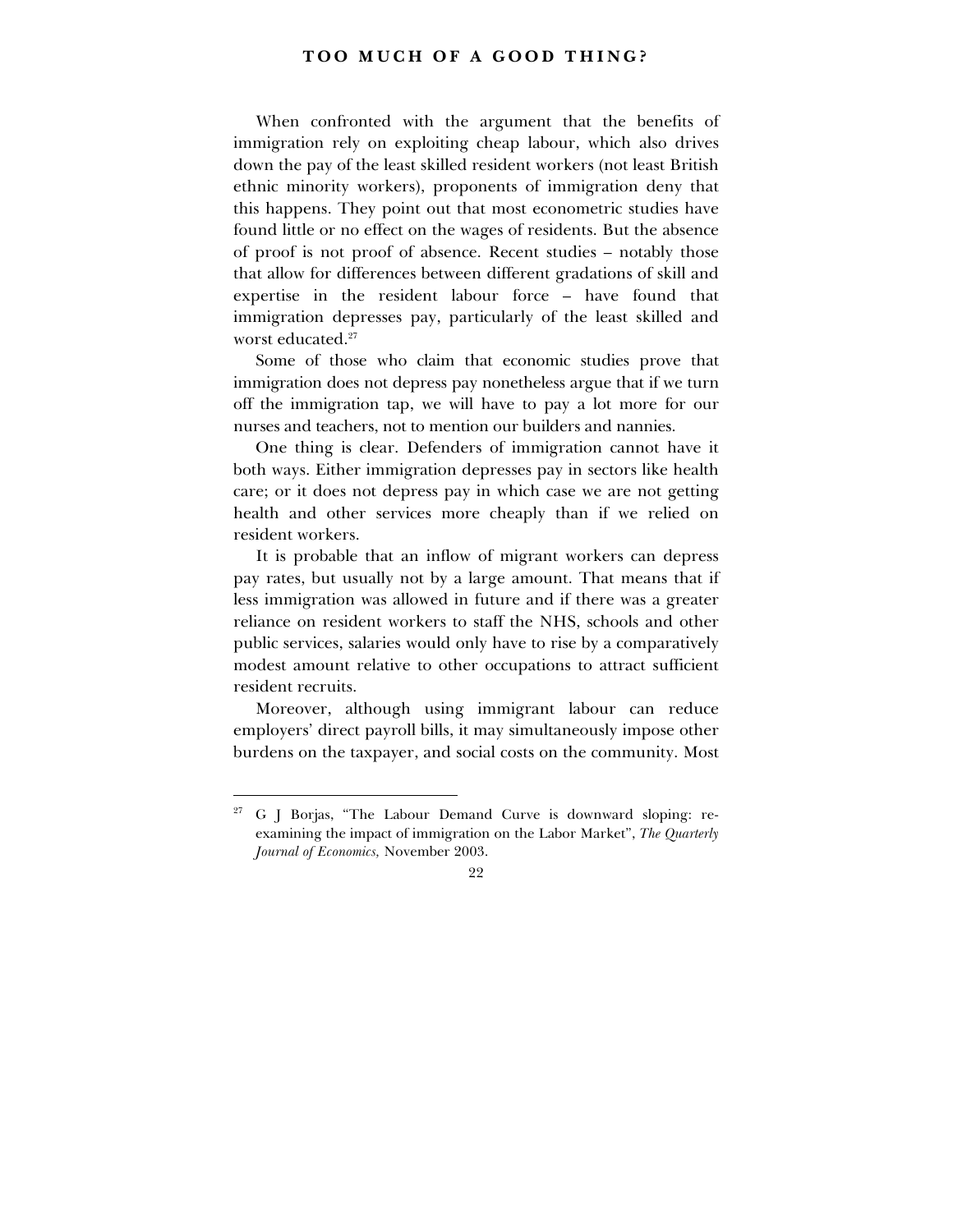attempts to buck the market tend to end up costing as much or even more than they were intended to save. In the case of the public services, paying nurses and teachers below the British going rate ends up with the taxpayer having to pay a high premium for agency staff. The use of agency staff adds over 5% to the total NHS pay bill before any allowance is made for their lack of familiarity and consequent lower productivity.

Because pay is depressed, public sector employees (both immigrant and resident workers) are often unable to afford housing, particularly in the South East to which most migrants come. The public sector will often have to bear the cost: either by providing tied housing (as the NHS does for nurses) or by hidden subsidies to make houses affordable for key workers, or via housing benefit and other in-work benefits. The whole community will pay the environmental cost of providing housing land for a larger population.

Taking these factors into account, it is far from certain that less reliance on immigrant labour in the public services would increase the overall cost to the taxpayer and the community as a whole.

# **Immigrants pay more tax than the benefits and public services they consume**

Migrants in the UK contributed... a net fiscal balance of approximately £2.5 billion... This is equivalent to around 1p on the **basic rate of income tax.**

#### **Home Office briefing.<sup>28</sup>**

Tony Blair draws on this study to claim that migrants reduce the burden of taxation on British taxpayers. However, the authors of this study emphasised that their conclusion was extremely tentative. Nonetheless, the Prime Minister uses it as an incontrovertible truth.

<sup>28</sup> *The migrant population in the UK: fiscal effects*, Home Office Occasional Paper No 77.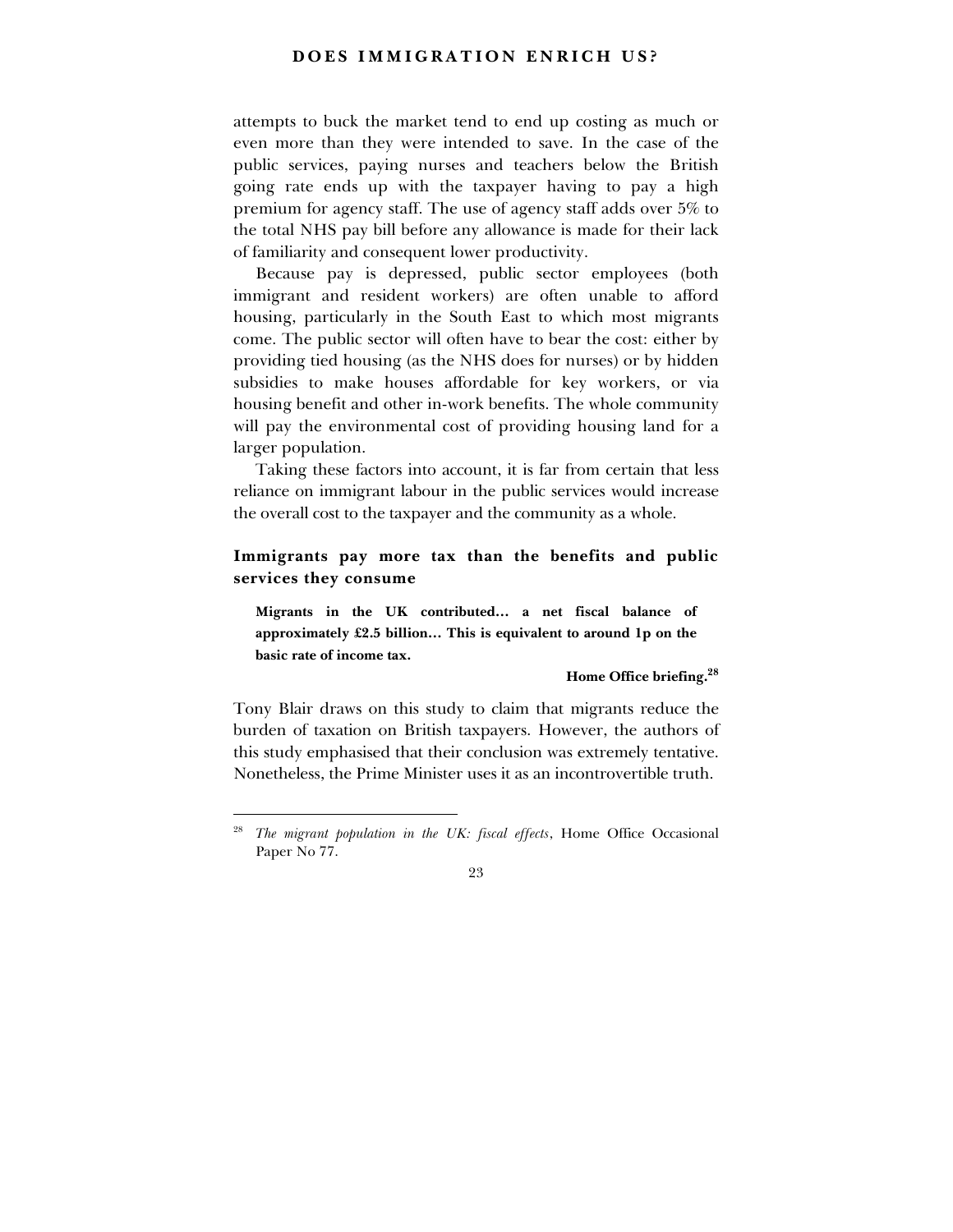The figures are generally discounted for two reasons. First, they refer to a year when the public finances were in surplus. So the nation as a whole, and not just immigrants, were paying more taxes than the cost of benefits and services they were using. That accounted for about half the net contribution the immigrants were making. Second, the study includes all the revenues from corporation tax, oil revenues and other non-personal taxes. It attributes them to immigrants and natives in proportion to their share of population. Even if that ratio were correct, this ignores the fact that a large proportion of corporation tax is attributable neither to immigrants nor to natives since it is paid by foreignowned companies. If the foreign-owned portion of corporation tax revenues were removed from the calculation, the remaining fiscal contribution of immigrants would largely disappear. Of course, it would also reduce the fiscal contribution of natives.

Far more important than either of these factors is the fact that, like most studies of this kind, it entirely excluded the pension liabilities accruing to the immigrant workers. Relatively few of them are yet retired and drawing state pensions or pension credits. But those currently of working age will be entitled to do so when they retire. Expenditure on the elderly is by far the largest element of public expenditure yet no allowance has been made for the future costs that immigrants currently of working age will impose on taxpayers.

If that had been taken into account the Home Office study would certainly have shown a net negative fiscal contribution. It would then be quoted by opponents of immigration confirming their beliefs that 'immigrants are burden on the rest of us'.

In fact it would be absurd to base policy on such aggregate studies. They bundle together everyone who comes here to work even though that covers a wide range of people. It needs no study to show that high earning immigrants, like high earning residents, pay more in taxes than they 'cost' in benefits and services over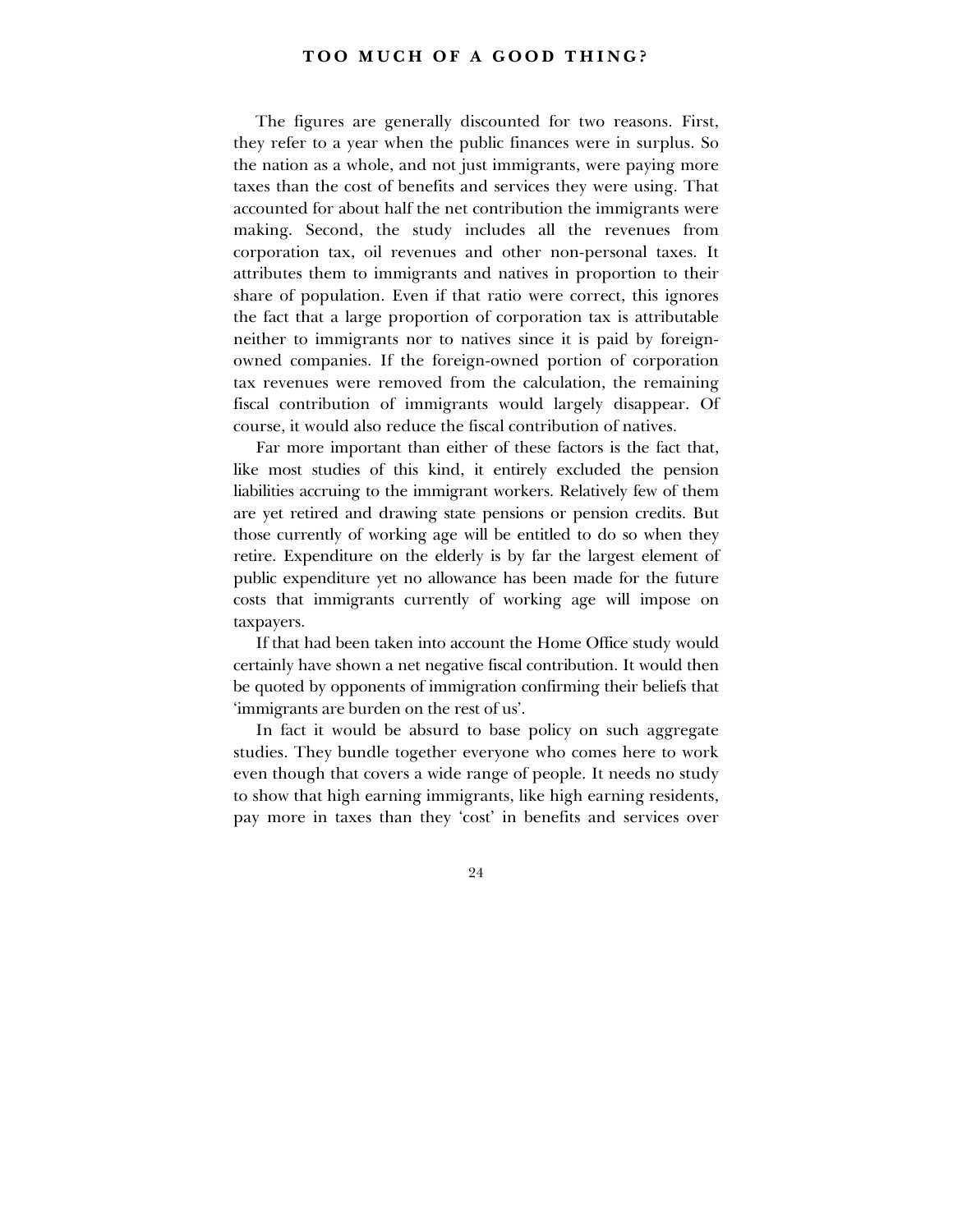### **DOES IMMIGRATION ENRICH US?**

their lifetime. For low earners the reverse is the case. The aggregate figure merely reflect the mix at any time.

A Swedish study (which is far more accurate than the British one since it was based on access to the actual tax records of a sample of immigrants) showed that the net contribution of immigrants has moved from slightly positive in the 1970s to a negative, amounting to  $2\%$  of GDP by 1994.<sup>29</sup> This is simply because in the earlier periods a higher proportion of immigrants were relatively high earners from neighbouring countries whereas recent inflows have been dominated by low earning asylum seekers.

The logic of Mr Blair's argument is that we should only allow in immigrants who are likely to be net taxpayers over their lifetimes. This implies that immigrants are essentially a fiscal milch cow. As a very thoughtful study<sup>30</sup> of the morality of immigration policy from a Christian perspective remarks, to treat people as a commodity is morally dubious.

#### **Paying our pensions**

-

**If we are to have the workforce to pay the pensions of future** generations... the UK needs skilled migrants.

**Sir Digby Jones, Director General of the CBI, 27 April 2004.**

Immigrants also grow old. Those arriving now will retire when the support ratio is far worse, thereby exacerbating the problem rather than solving it.

The UN calculated that for Britain "keeping the potential support ratio [working age people to those of pensionable age] constant would demand more than one million immigrants

 $29$  J Ekberg, "Immigration and the public sector: income effects for the native population of Swedenî, *Population Economics,* Springer Verlag, 1994.

<sup>30</sup> Nick Spencer, *Asylum and Immigration: A Christian Perspective on a Polarised Debate,* Jubilee Centre and Paternoster Press, 2004.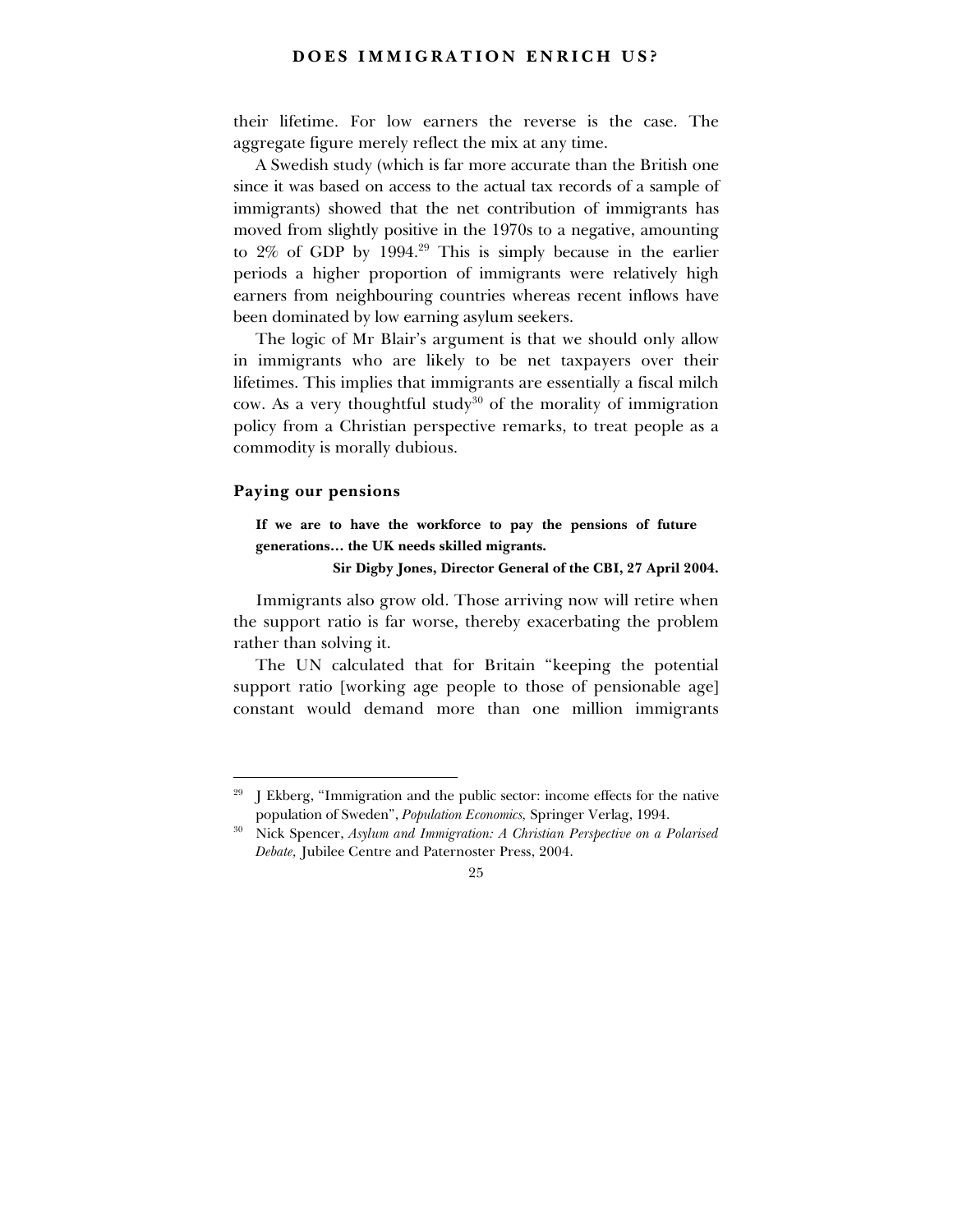annually". $31$  As the Government's pension Tsar - Adair Turner commented:<sup>32</sup>

You only have to look at these figures to realise that this scale of immigration is undesirable and impossible. Fortunately, it is also unnecessary.

Encouraging a higher proportion of existing workers to work to the current pension age and enabling more to work beyond that would be far more effective since it simultaneously increases the workforce and diminishes the pension burden.

<sup>31</sup> *Replacement Migration: Is it a solution to declining and ageing population?* UN Population Division, 2000.

<sup>32</sup> A Turner, *Demographics, Economics and Social Choice*, London School of Economics, 6 November 2003.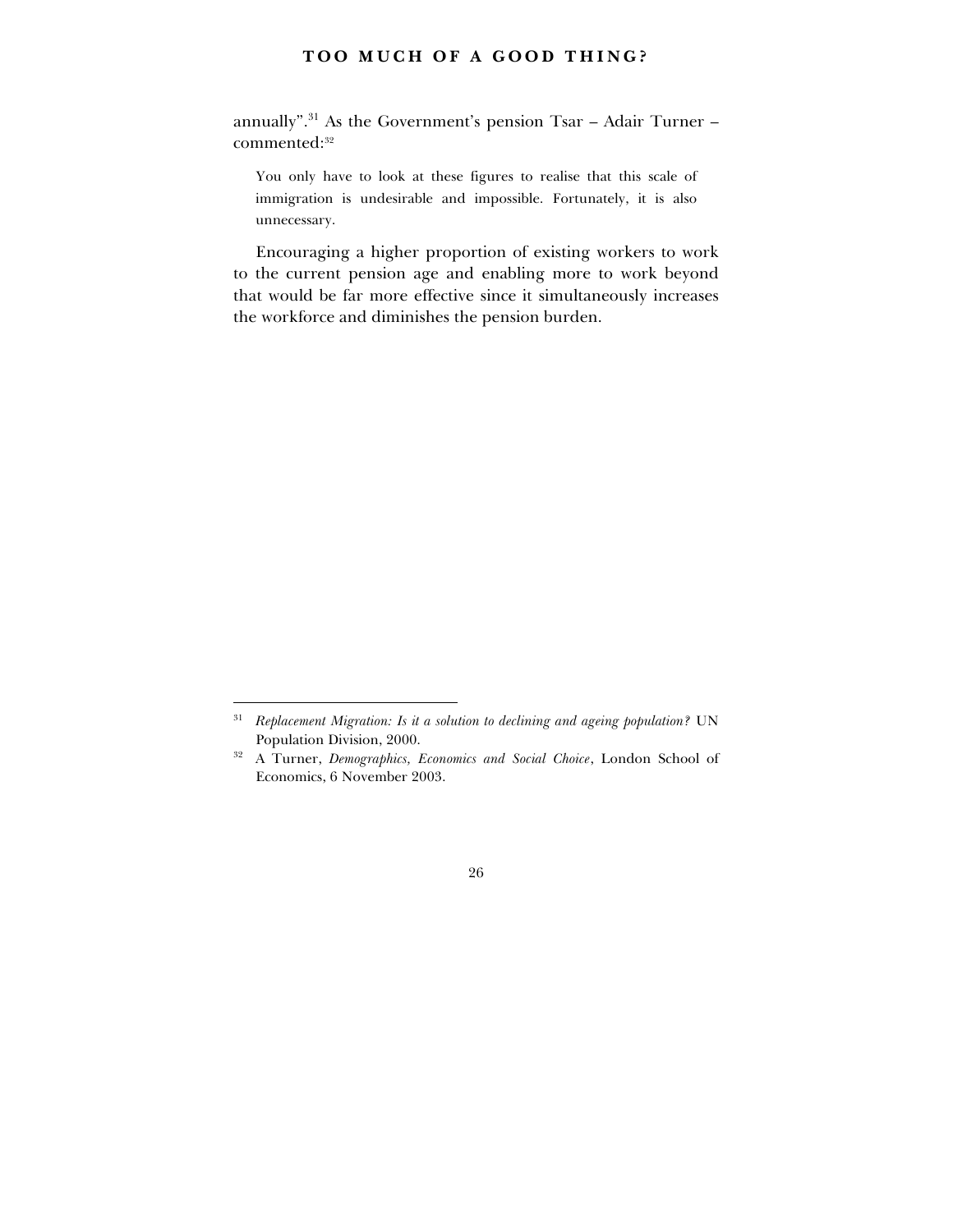# **THE TRUE ECONOMIC BENEFITS OF IMMIGRATION**

SOME IMMIGRATION UNDOUBTEDLY does enrich us economically and culturally. But beyond a certain point the benefits it brings do not increase in proportion to the numbers who come here, whereas the difficulties (notably pressure on housing and land) do. So it is sensible to set some limit on the total allowed to live, work and settle here.

Although the economic arguments Labour uses to justify large scale immigration are fallacious that does not mean there are no benefits. It is essential to analyse correctly the nature of the genuine benefits that immigration can bring so that they can be maximised.

The Prime Minister's belief that we have labour shortages that only immigrant labour can fill is bad economics and bad policy. In general it is best to encourage domestic workers to acquire the relevant skills by letting pay adjust until the incentive to acquire the skill is adequate. But there are some circumstances and certain types of skill which it is sensible to recruit from overseas, for example:

! **Company specific skills or experience.** International companies may want to bring in, with a minimum of inconvenience, employees with company specific skills or experience. For example, a company setting up, expanding or changing its operations in Britain may want to bring over staff who are familiar with the procedures used by that company elsewhere. By definition, such experience cannot be hired in the market place. Invariably such employees return home.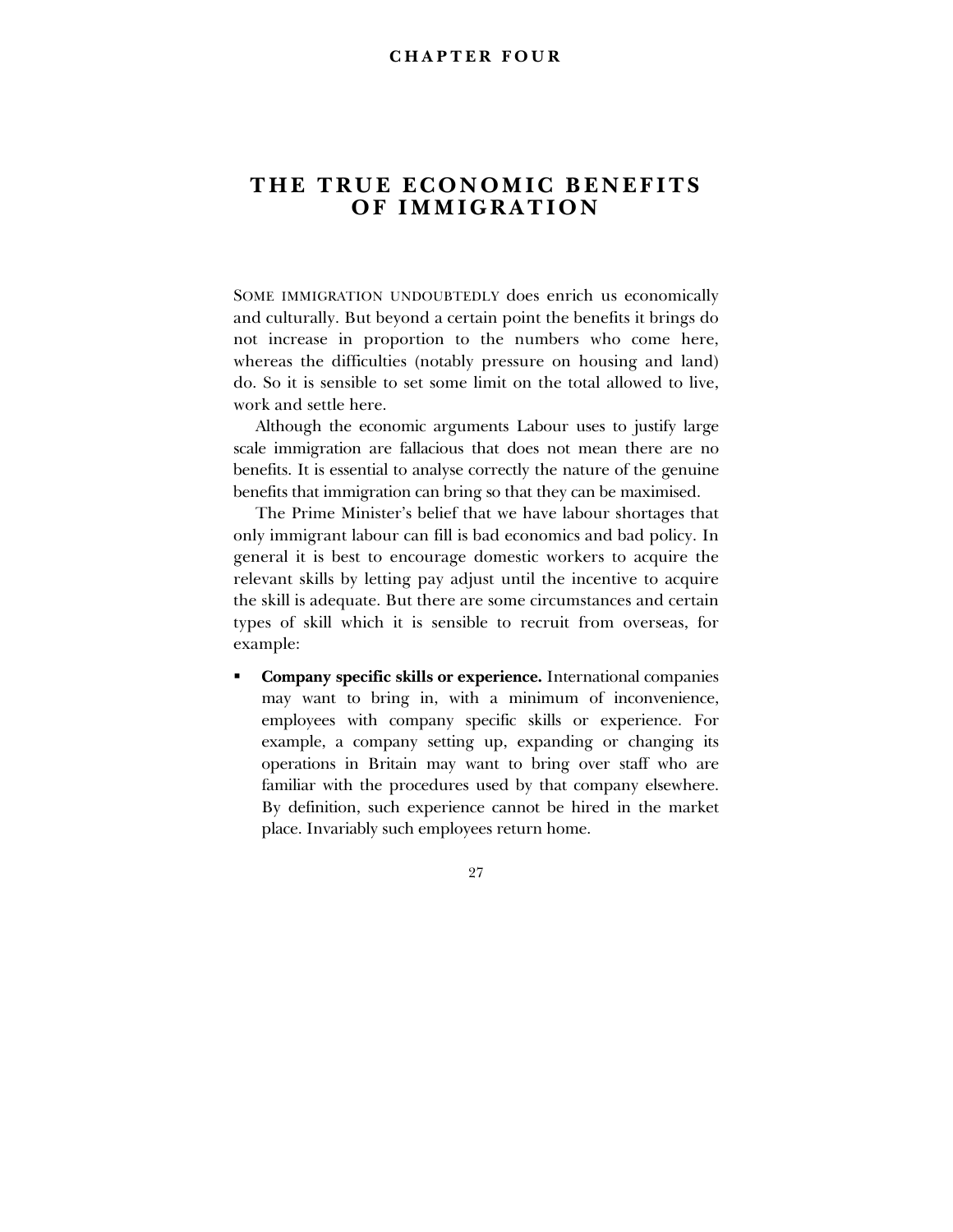- ! **Temporary shortages** may need to be filled from abroad when it will take time for sufficient domestic workers to acquire the necessary qualifications or experience. However, as emphasised earlier, there is a danger that a temporary shortage will become permanent if migrant labour is allowed to depress the differentials necessary to persuade resident workers to acquire that skill.
- **Star performers**. In some businesses success depends on having the top individuals in the world in your team. Premier league football is an obvious example where clubs need to be able to recruit the star performers world wide. The same may be true in certain aspects of fields such as finance, law and medicine. By definition, the number of people involved under this heading will be limited but their economic impact may be significant.
- **Entrepreneurs**. People intending to invest and set up new businesses should be welcomed to Britain because they create additional or more rewarding jobs for existing residents. It used to be a requirement that potential businesses should employ people in addition to the entrepreneur  $-$  i.e. that he or she could not be self-employed or a sole trader. Unfortunately, the accession treaties with Bulgaria and Romania and the association agreement with Turkey allow business people to enter without this condition. In addition, people who come here for other purposes can switch to being self-employed sole traders. The Sutton inquiry discovered that "a typical case could be a Romanian student coming to the end of their course of study in this country and planning to set up in business as a cleaner." Many thousands of similar applications were granted. Unfortunately, these treaties can only be altered by consent. That should be sought. In future EU treaties, only entrepreneurs intending to establish businesses which will add to domestic employment should be allowed entry. Meanwhile, existing terms should be enforced strictly.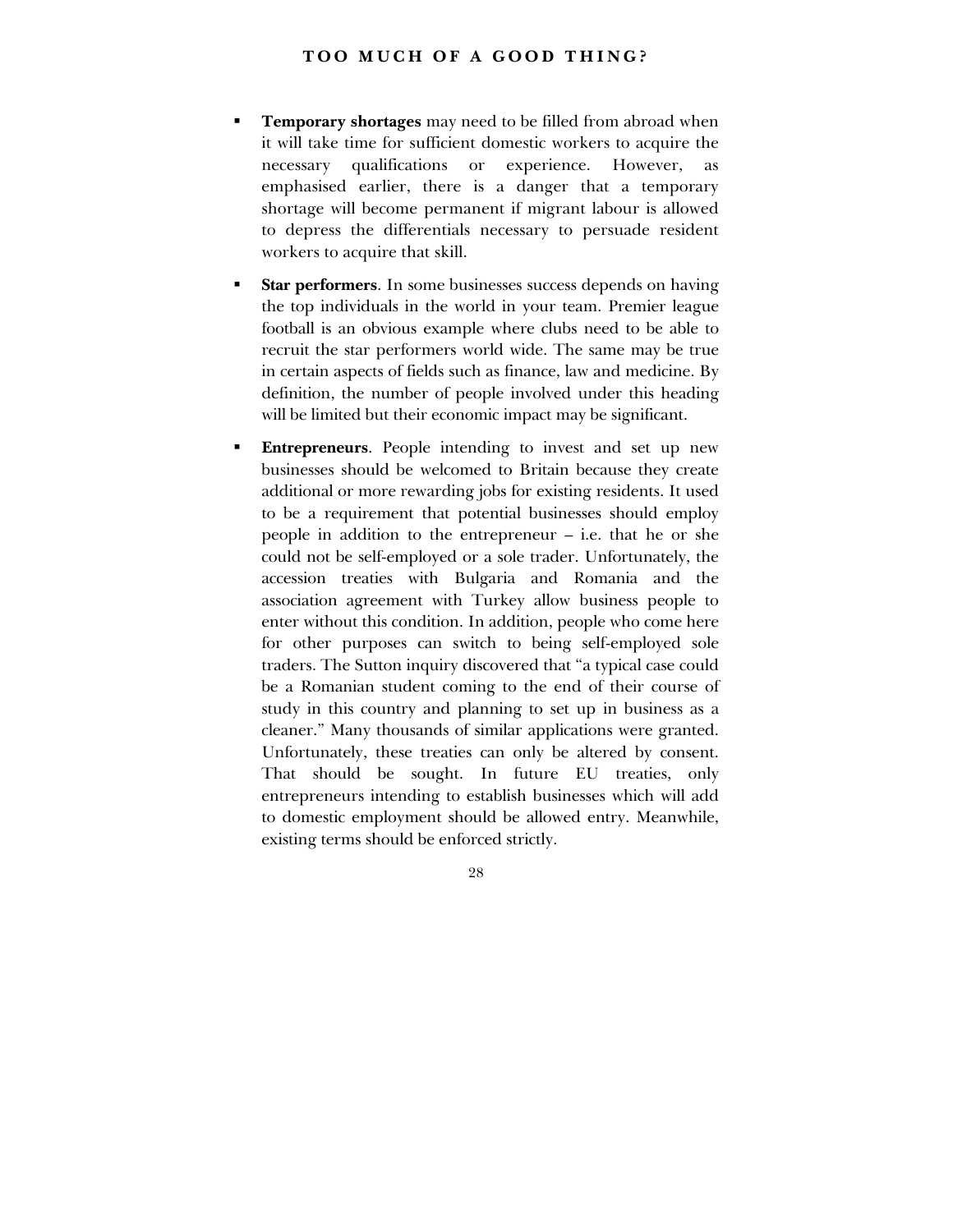# **THE TRUE ECONOMIC BENEFITS OF IMMIGRATION**

! **Economies of scale**. Economists recognise that migration can be beneficial where an industry experiences economies of scale which cannot be met from the existing labour force. The City of London is an example where potential economies of scale and aggregation required skills and experience not all of which could conceivably be filled entirely from the national workforce. Few other industries where there are economies of scale are so large relative to the total economy that they cannot meet the vast majority of their needs from the local labour force.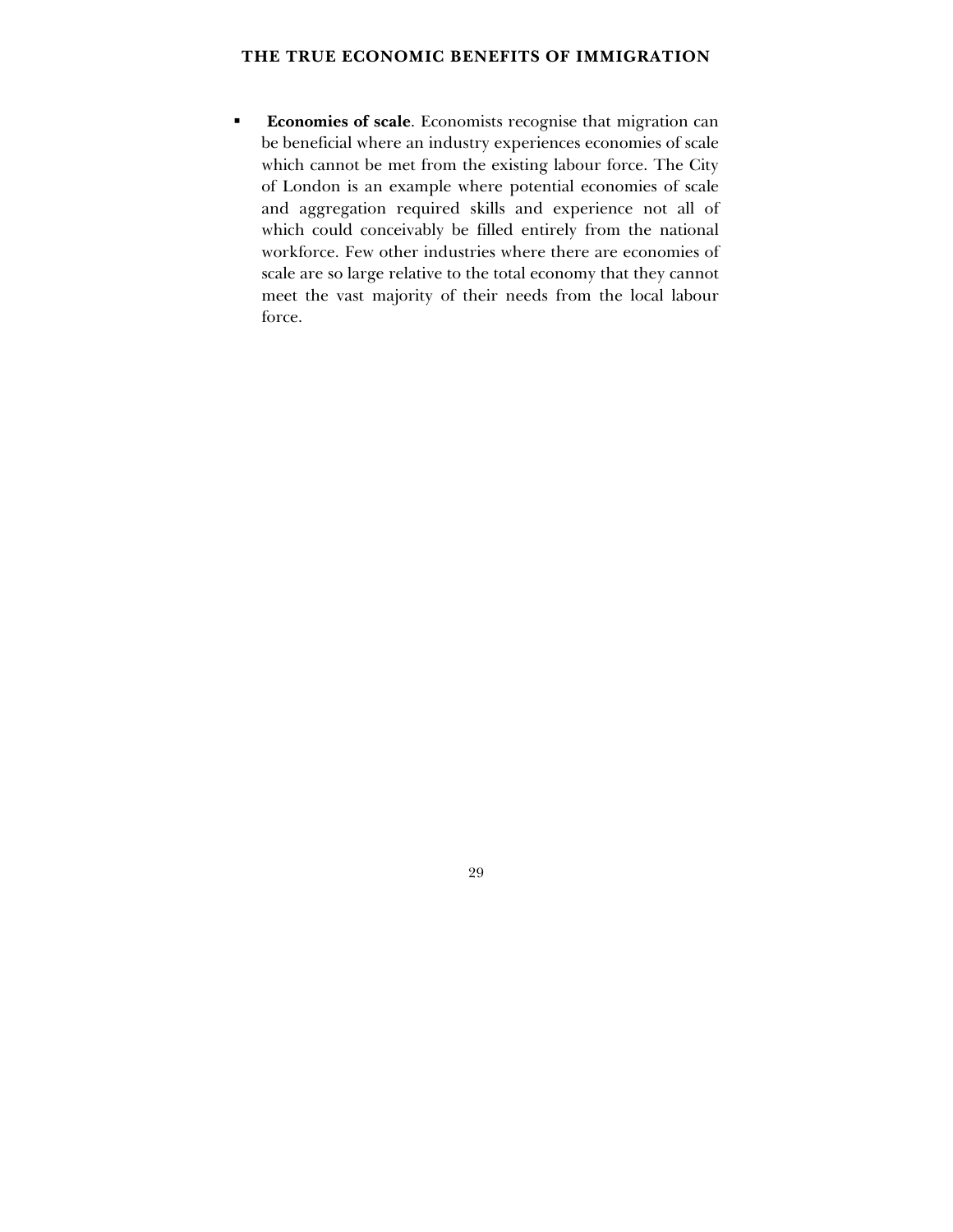# **HOUSING AND LAND**

ASK THE PUBLIC WHY they believe that immigration should be controlled and they often reply: "there is no room; we have a housing shortage and not enough countryside left to build more."

It is certainly true that England is one of the most densely populated countries in the world. It has even more people per square mile than Benelux, four times that of France, and 12 times that of the US. The South East of England including London has twice the population density of the Netherlands.

The current debate about housing targets, particularly in southern England, has raised the profile of the housing issue. But what part does immigration play in the pressure on building land?

To listen to the Government one would conclude that it is irrelevant. The Deputy Prime Minister, John Prescott, has made 17 statements to Parliament about housing since 1997. He has progressively raised the target for house building in England between 2001 and 2021 from 3.0 million to 3.78 million. He has frequently emphasised the disparities between North and South, implying that internal migration is the main factor affecting demand for homes. Not once has he mentioned the impact of immigration from abroad.

His Housing Minister emphasised a different factor:

Much of the need for new homes comes from increased housing need within the region. People are living longer, more people are living alone and young people leave home earlier. Approximately 60% of the homes proposed by EERA are to meet this household formation from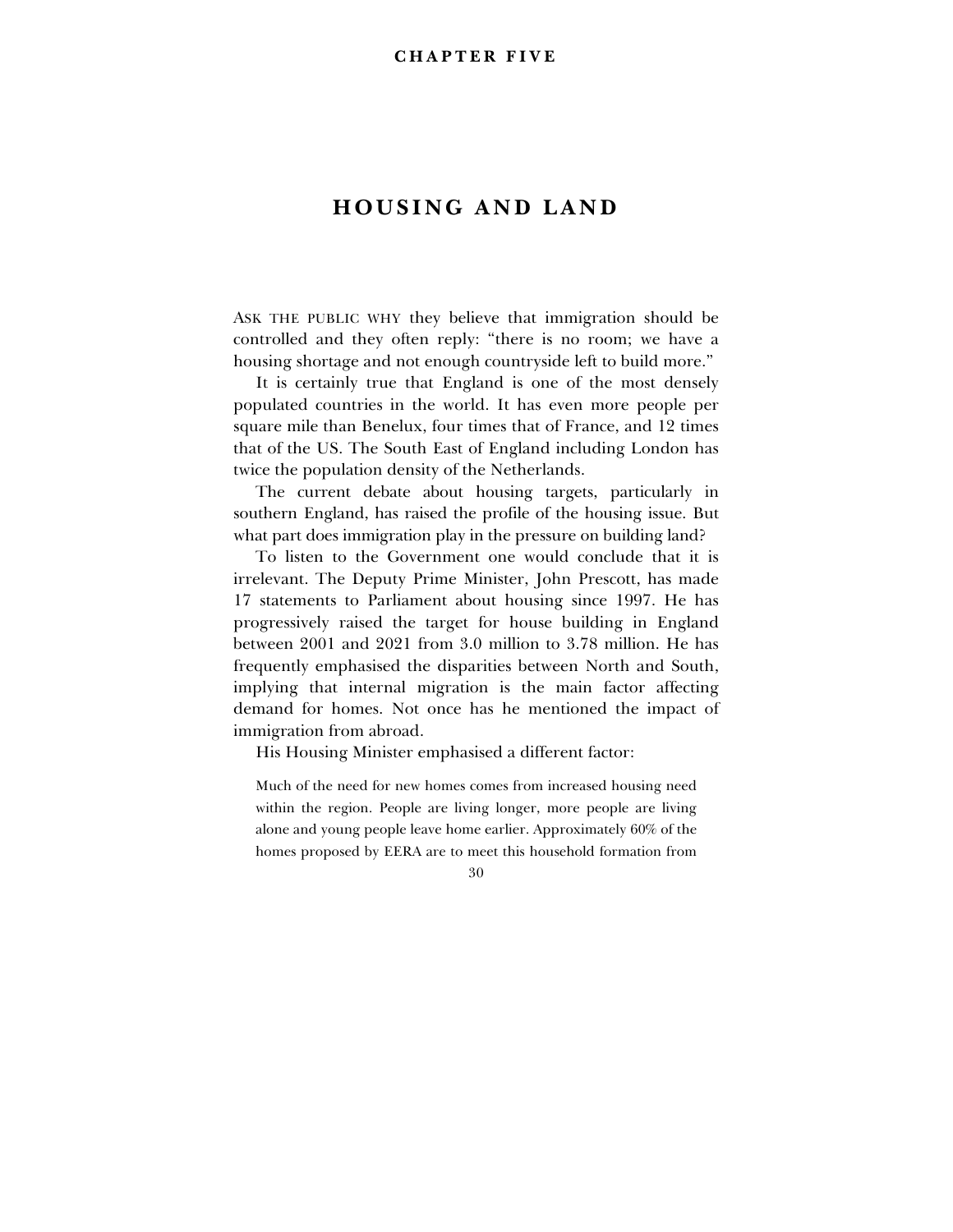# **HOUSING AND LAND**

the East of England's current population. There are also pressures for more housing in the East of England due to the general strength of the economy and because the demand for housing continues to outstrip supply, leading to rising house prices.<sup>33</sup>

Again no mention of international migration. What are the facts? Why are such high housing targets being set and then repeatedly increased?

# **Smaller Households**

-

The trend towards fewer people per household is certainly a major factor. Indeed, in recent decades it has been *the* major factor accounting for the need for extra homes. It is the result of parents having fewer children, young people leaving home earlier, parents living longer after their children have left the nest, couples splitting up, and elderly people living alone after their spouses have died. As a result, the average number of people per household has steadily declined from 2.67 in 1981 to 2.34 in 2001. That may sound a small change but it means that, *even if the population had remained static,* the number of households and therefore the number of dwellings they required would have increased by 14% over 20 years. The trend towards smaller households is projected to continue but at a somewhat slower pace in future  $-$  to 2.15 in 2021  $-$  requiring 9% more dwellings over 20 years. The trend is almost bound to slow further since household size cannot be less than one and single person households are already a significant proportion of the total.

The need for extra houses to accommodate the same number of people in smaller households is qualitatively different from building extra homes for an expanding population. Smaller households, on average, require *smaller* homes. More important, if the same number of people occupy more dwellings they do not require more infrastructure. They do not need any more schools, hospitals, shops and so on. Nor do they use more water or create more waste. Nor

<sup>&</sup>lt;sup>33</sup> Letter from Nick Raynsford MP to Peter Lilley MP, 27 January 2005.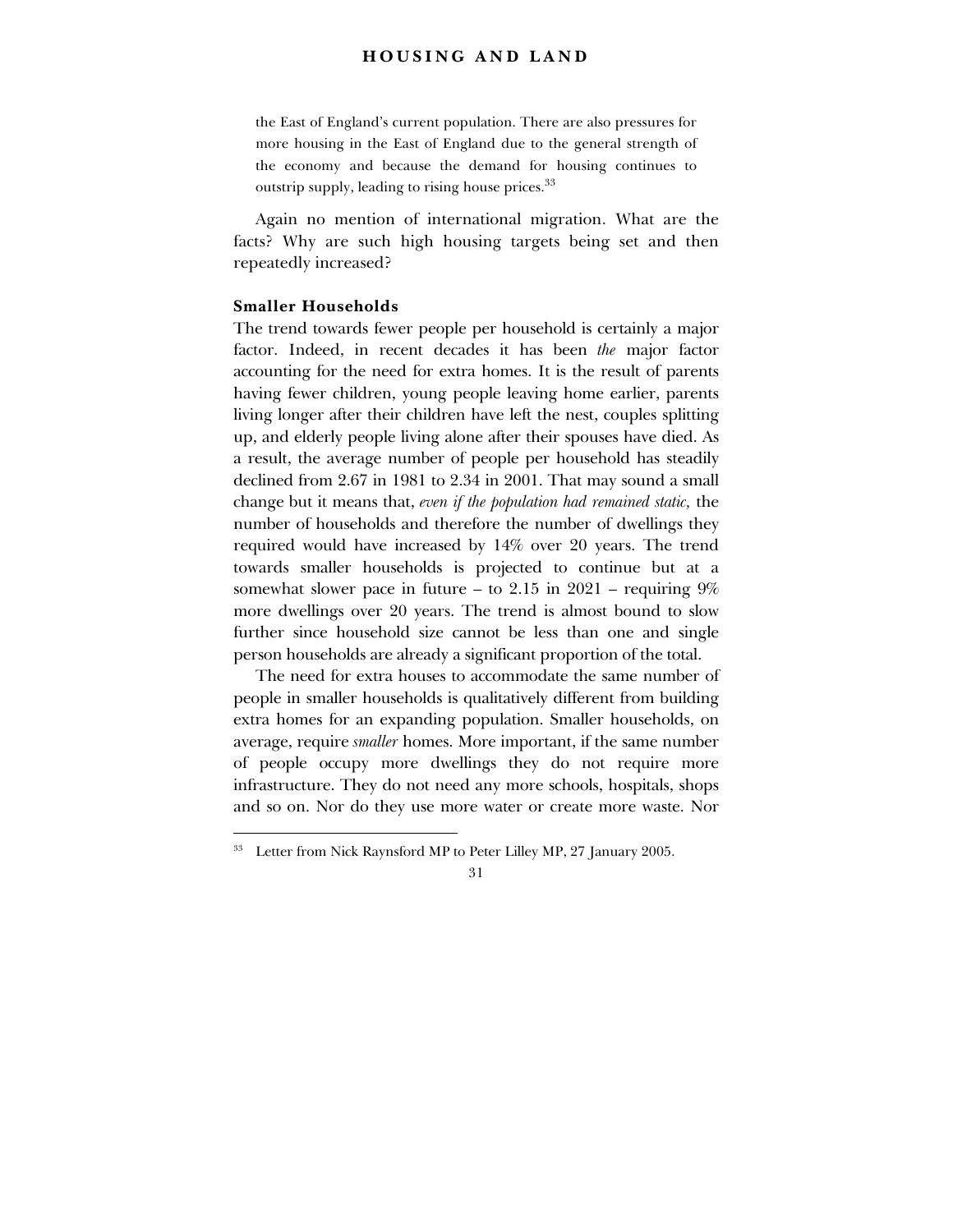should their demand for transport, roads, gas or electricity increase remotely in proportion to the number of households.

By contrast, building more homes to house a growing population does require more infrastructure as well. That is true even if the population grows in one part of the country simply because of internal movement from elsewhere in the UK.

#### **The North/South Drift**

The Deputy Prime Minister's statements to Parliament implied that the growth in demand for housing in southern England is largely the result of internal migration from the rest of the UK. Most commentators take it for granted that the North/South flow is the main reason for extra house building in the South East. In fact it is the *least* important factor of all. Only 9% of the population growth in the South of England in the 1990s came from a net inflow of people from the rest of the UK. 34

#### **Births less Deaths**

-

A somewhat larger source of population growth is the excess of births over deaths. The British birth rate is well below the replacement rate. However, while the increase in life expectancy is still working its way through there is still a modest excess of births over deaths over the UK as a whole. That excess is heavily concentrated in London.

Natural population growth [i.e. births minus deaths] in London accounted for 70% of the total natural growth in the UK in 2001, even though London was home to only 12% of the population.<sup>35</sup>

 $34$  R Bate, R Best and A Holmans, On the move  $-$  The housing consequences of *migration,* Joseph Rowntree Foundation, February 2000. Robert Holmans and colleagues are accepted by the Government as the leading authorities on housing demand.

<sup>35</sup> National Statistics www.statistics.gov.uk/cci/nugget.asp?ID=384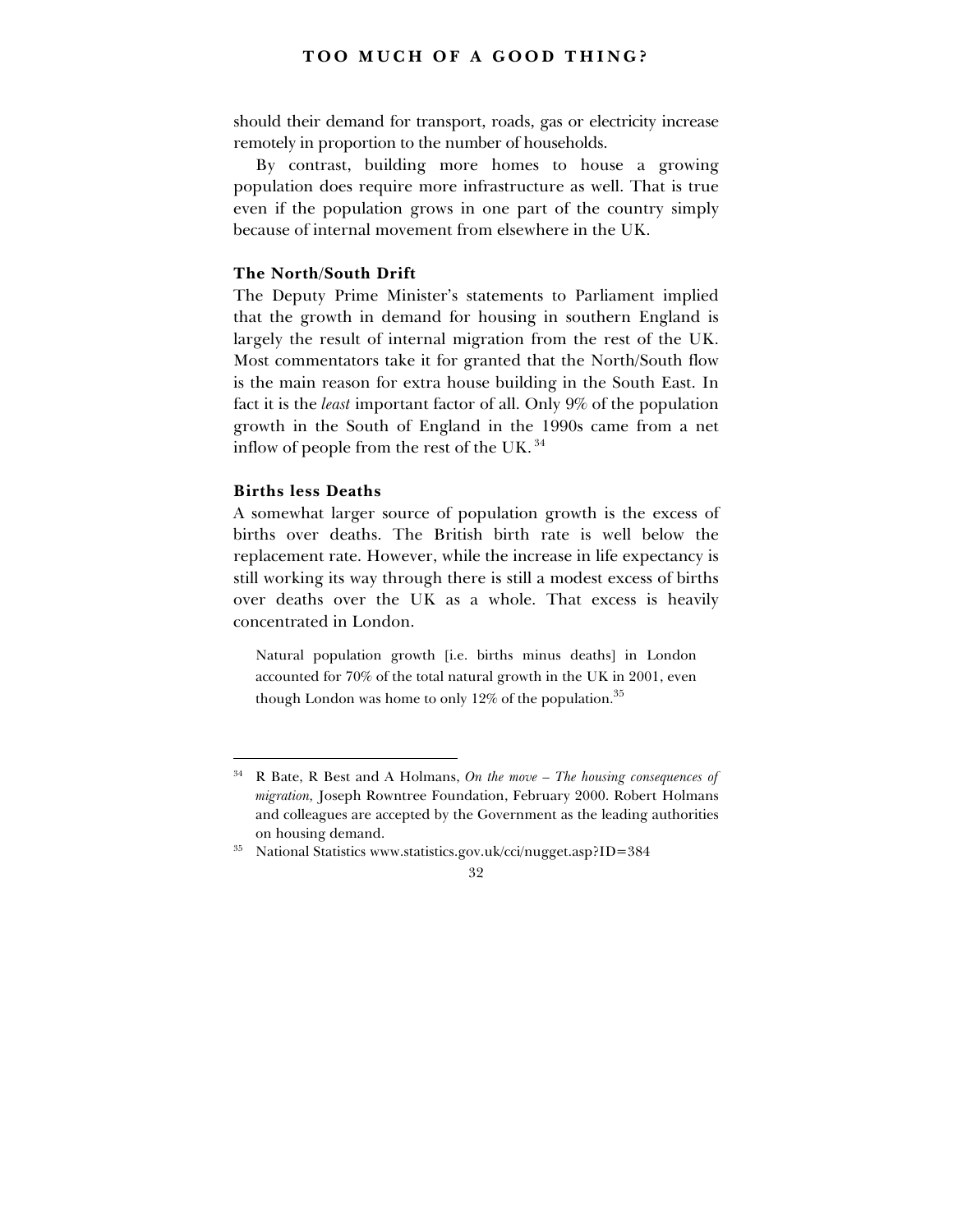# **HOUSING AND LAND**

This is because London's population is skewed heavily towards those of childbearing age  $-$  largely the consequence of immigration. It is not that those of immigrant origin have substantially larger families than the rest of the population. Their family size tends to converge on the national average. But most immigrants tend to be young.

| (thousands)                    | South<br>exc.<br>London | London | South<br>inc.<br>London | %     |
|--------------------------------|-------------------------|--------|-------------------------|-------|
| Births minus deaths            | $+183$                  | $+273$ | $+456$                  | 44%   |
| Net migration from rest of UK  | $+61$                   | $+33$  | $+94$                   | $9\%$ |
| Migration from London          | $+370$                  | $-370$ |                         | $0\%$ |
| Net international migration*   | $+137$                  | $+335$ | $+472$                  | 46%   |
| Other changes                  | $-16$                   | $+26$  | $+10$                   | $1\%$ |
| <b>Total population change</b> | $+735$                  | $+297$ | $+1032$                 | 100%  |

# **Estimated composition of population change in South and London 1991-98**

Note: South includes East, South East, South West and London **Residual** 

Source: Bate, Best and Holmans, op. cit.

# **International Migration**

The largest cause of population growth, even in the period of the 1990s analysed by Holmans, was the net inflow of immigrants. As the table above makes clear, London attracts a disproportionate number of immigrants. In that period there was a net inflow from abroad into London of 40,000 a year. A similar number of Londoners moved out largely into the surrounding Home Counties. Currently the numbers flowing into London from abroad and out of London into neighbouring counties is probably twice that of the 1990s.

The major impact of immigration on housing pressures in the Home Counties is therefore indirect. This enables Ministers and officials to deny that immigration plays a major *direct* role in the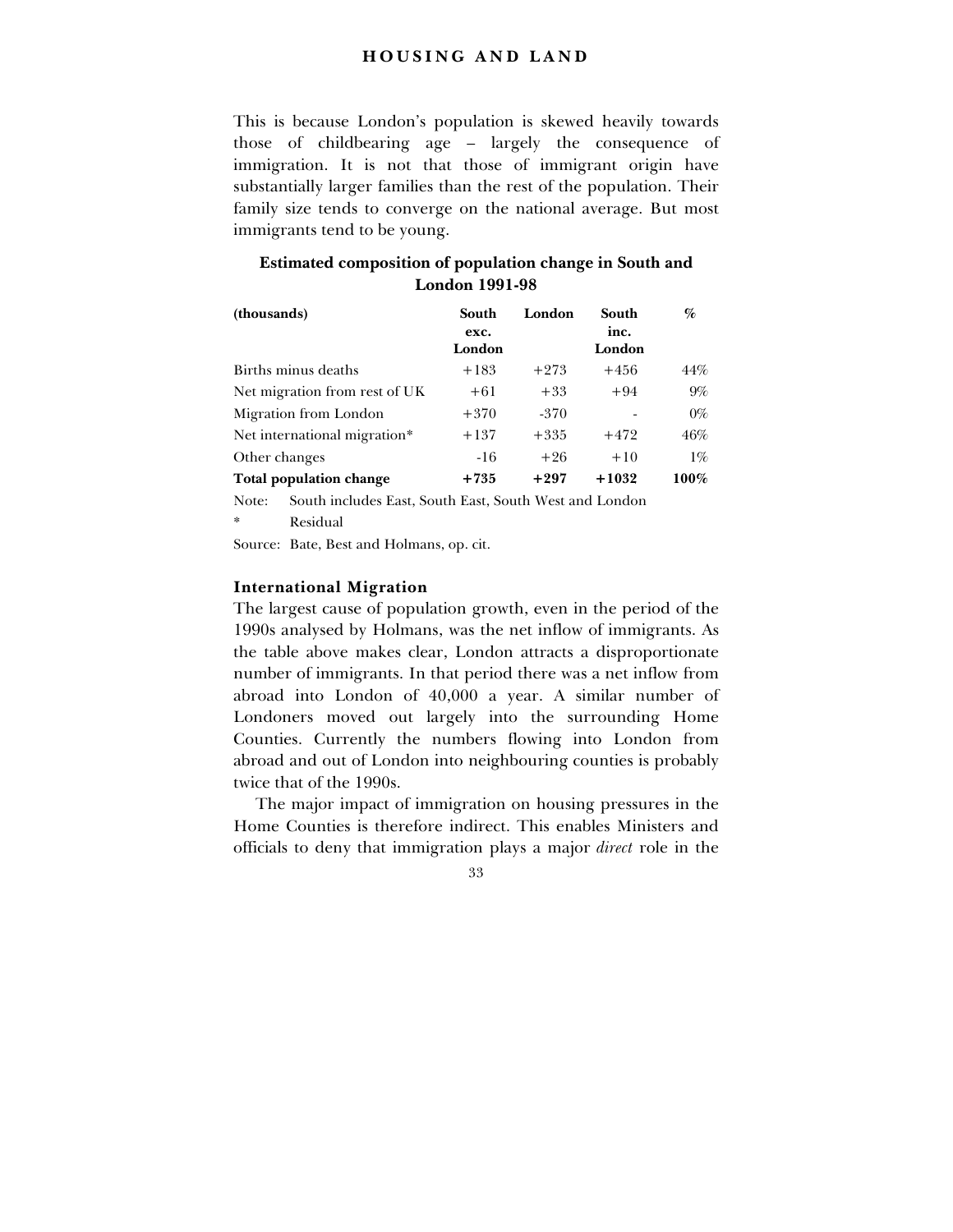housing pressures in neighbouring regions. That is mere word play. London itself cannot conceivably provide additional housing for both its existing population and a net inflow now approaching 100,000 a year.

Those who claim that immigration plays no part in the housing crisis in southern England are reluctant to admit this fact. Their immediate reaction $36$  is to allege that anyone who says the outflow from London is the result of immigrants moving in is saying that ëpeople are moving out of London because they cannot abide living among immigrants'. That is nonsense. Those moving out are Londoners of all ethnicities. As incomers buy, rent or are allocated houses that would otherwise have been occupied by Londoners (of all races) prices are driven up. So Londoners look further a field. This in turn drives up house prices in the Home Counties and beyond.

Holmans and his colleagues were in no doubt about the importance of net immigration:

The starting point of an assessment of what might be done to reduce the pressure of... housing demand and need in the south of England ... is the rapid growth of the total national population ... Without a large fall in net international migration, the situation in the  $1990s...$ will run on into the future.

Rather than there being ëa large fall in net international migration', the net inflow has doubled since the 1990s.

Until recently, Government housing targets were based on 1996 population projections that assumed a net inflow of 67,000 people annually for the whole UK. More up to date population projections assume a net inflow of 130,000. This is double the old figure though still lower than the average recorded legal net immigration of 157,000 over the last six years. As a result, the latest official projections show Britainís population growing by 6.1 million people

<sup>36</sup> See for example, *St Albans Observer*, 13 May 2004.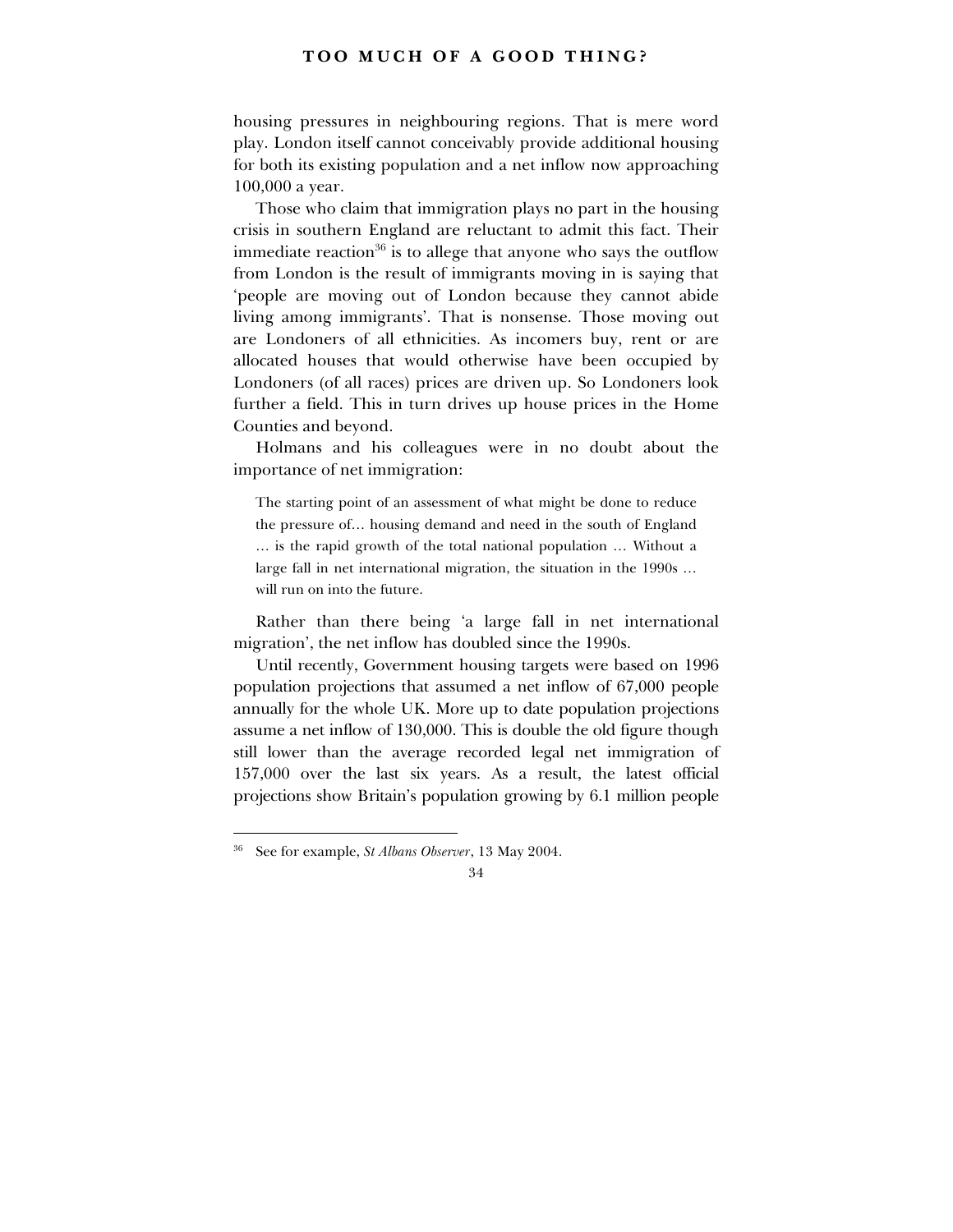# **HOUSING AND LAND**

by 2031 and that 5.2 million of this (84%) is due to the projected level of net immigration  $(130,000 \text{ p.a.})^{37}$ 

In the light of this projection a Minister, Lord Rooker, has finally admitted that about one third of the projected number of new households over the next 20 years will be due to net immigration into this country.

It is estimated that, in the 2002-based interim household projections for England, about 59,000 additional households per year are attributable to net international migration out of a total of 189,000 additional households per year between 2001 and 2021.<sup>38</sup>

This is a highly significant figure. The Government has set a target of building at least 60% of new homes on brownfield sites which means that up to 40% of homes will have to be built on greenfield sites. But for the third of new households resulting from net migration, the need to build on green fields, let alone Green Belt, would be much diminished.

That is particularly true for southern England. Immigration is overwhelmingly concentrated in London resulting in an outflow to southern England. Ministers have refused to give a full breakdown of projected household formation on a regional basis. However, figures they have given<sup>39</sup> indicate that nearly half of all new households projected in southern England over the next 20 years will be due to net immigration from abroad.

<sup>&</sup>lt;sup>37</sup> Government Actuary's Department, 30 September 2004.

<sup>38</sup> House of Lords, 8 December 2004.

<sup>&</sup>lt;sup>39</sup> Letter from the Minister for Housing and Planning at the ODPM, Keith Hill MP, to Peter Lilley MP, 4 October 2004.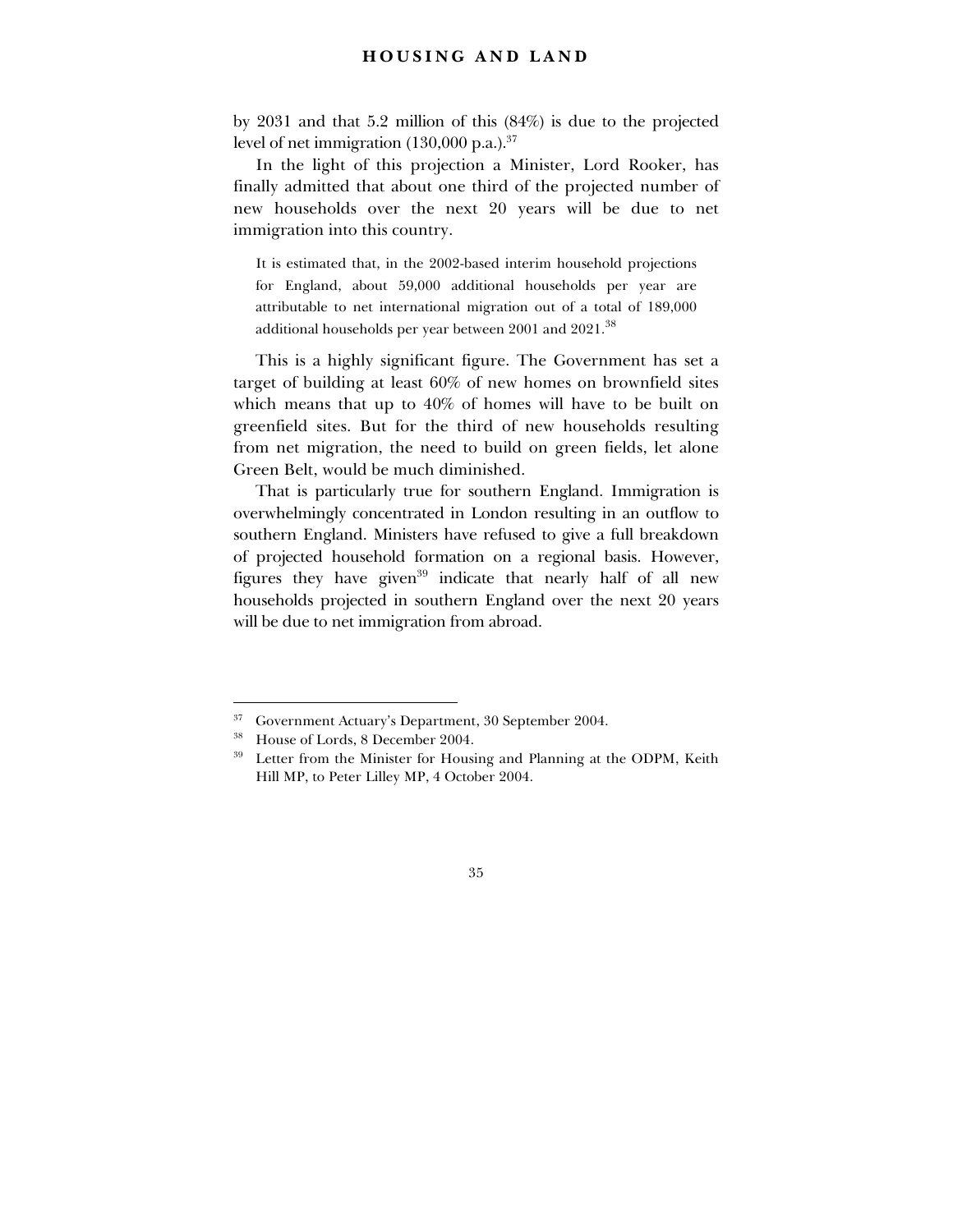# **RECOMMENDATIONS**

FOR THE ECONOMY, immigration acts as a lubricant, not a fuel. Without lubrication, a car will suffer severe damage. But once it has enough, adding more does not make it go better – indeed it may cause problems. Likewise, stopping all immigration would damage the economy. But beyond a certain point more immigration will not make it grow better.

Unfortunately, the Government mistakenly believes that immigration is a fuel which makes the economy grow faster and has duly put its foot on the accelerator. If it believes, as its rhetoric implies, that the economic benefits of immigration are proportionate to the number of immigrants, it should remove openly (rather than by stealth) the remaining controls and confront the issues for housing, land use and pay relativities. Alternatively it should spell out any non-economic reasons for retaining restrictions on immigration.

Although the benefits of immigration are not proportionate to the number of immigrants, as the Government appears to believe, the costs – particularly pressure on housing and land – are.

# **The Conservative proposal: the right direction, but not far enough**

The Conservative proposal to set an Australian style annual limit is sensible. However, no indication has been given of what that target might be.

Current inflows are huge. There is therefore ample scope for reducing the net inflow whilst still allowing a high level of gross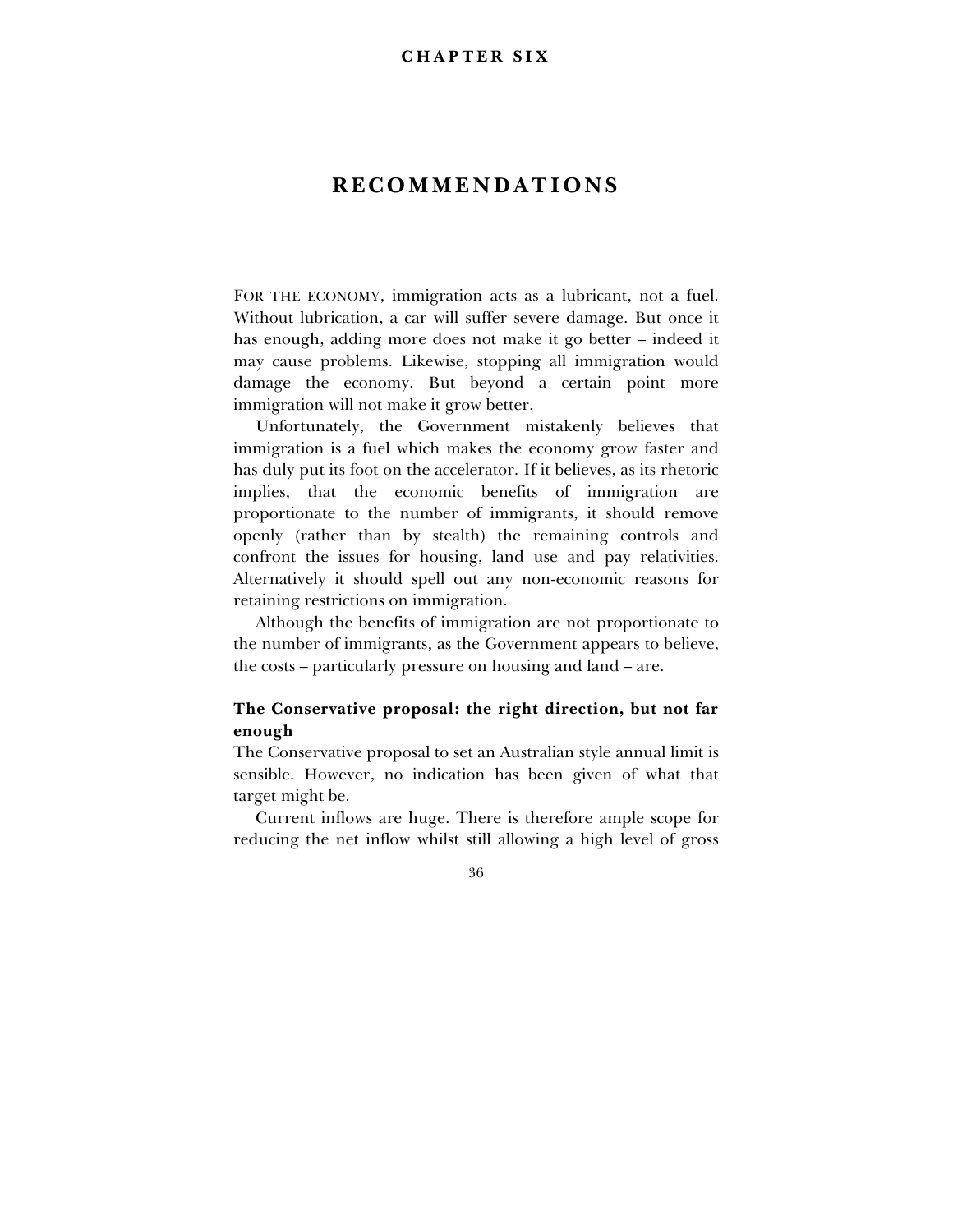# **RECOMMENDATIONS**

immigration. In 2003, the estimated number of people (including returning Britons) entering to stay for a year of more was 513,000 whereas some 362,000 people left to live abroad for a year or more, giving a net inflow of 151,000. Even if the aim were to secure a balance  $-$  no net inflow  $-$  to end the pressure imposed by net immigration on housing and land, the ceiling on immigration could still be set at nearly 360,000 people a year in all categories. That leaves plenty of room to accommodate our humanitarian obligations given that the peak number of asylum seekers granted asylum or leave to remain was 42,000.

There is likely to be a net inflow from the new EU member states until their living standards begin to catch up with ours. As the Government surrendered the right to restrict this movement, we must accept it. Meanwhile the aim should be to bring non-EU migration into balance, with particular restraint on forms of immigration which tend to result in permanent settlement.

But Conservative policy should go further than promising a limit in two respects.

First, it should spell out the categories of entrant most likely to make a genuine economic contribution  $-$  notably, but not exclusively, the categories explained in Chapter 5: employees with company specific skills, star performers, entrepreneurs, investors, workers to meet *temporary* shortages and where an industry has economies of scale which it is constrained from achieving because of the domestic pool of talent is too small. The visa scheme can then be tailored to restrict economic immigration to those categories.

Second, it should harness market forces to limit demand and to ensure that the benefits are secured by the community as a whole. Relying purely on bureaucratic procedures to ration immigration is bound to create distortions in the labour market. Employers will continue to try to exploit the system simply to bring in cheap labour. That undercuts the pay of domestic workers in those occupations and reduces the incentive for the resident population to acquire the imported skills. Many employers like to import workers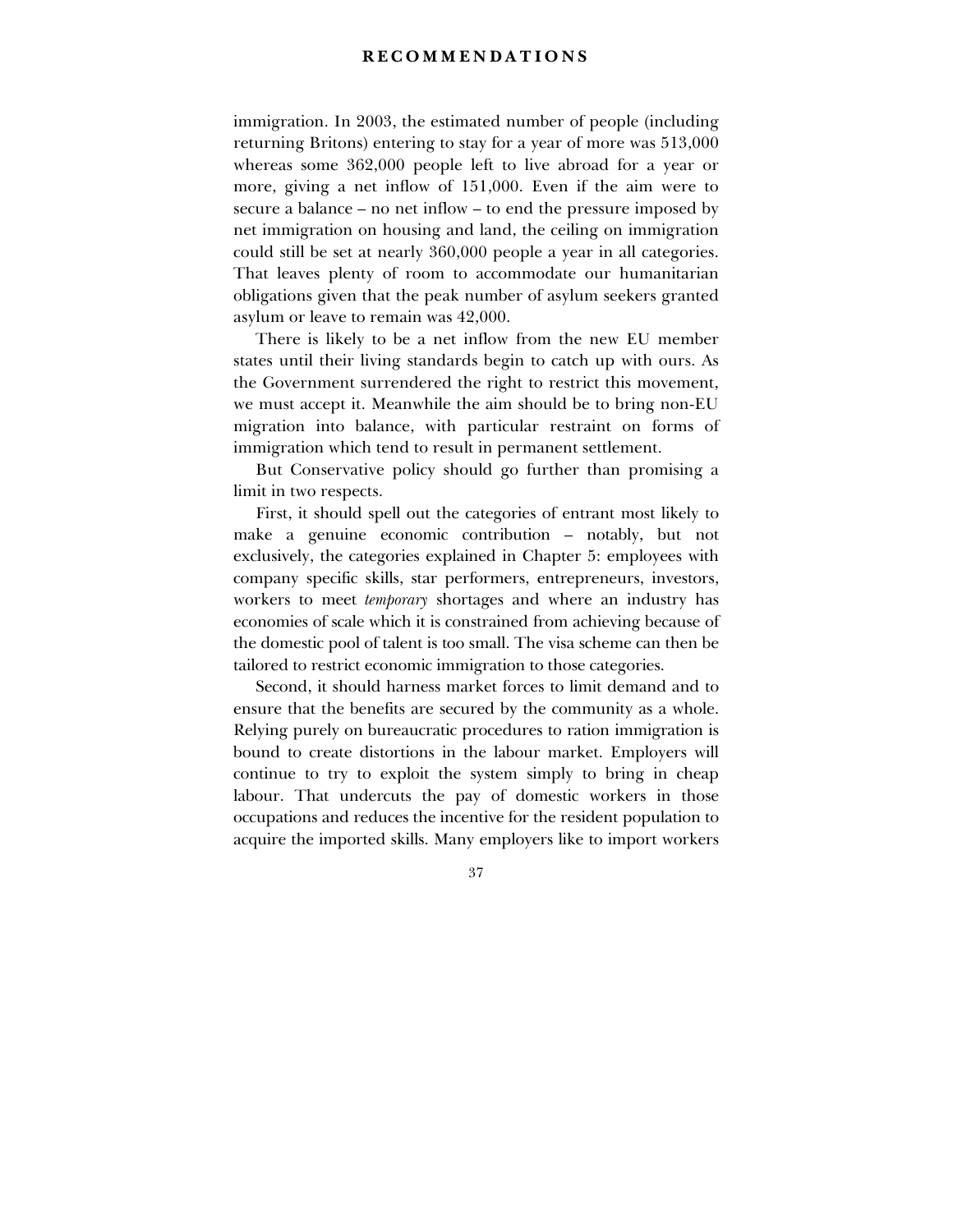on work permits, not just because they are cheaper, but because they are more beholden to the employer. They are in effect indentured labour. Most workers on a work permit assume they must stay with their sponsoring employer until they have been here four years and can apply for indefinite leave to remain. (Moving to another employer who is willing to reapply for a work permit is possible but not easy). Tying workers to an individual employer risks injustice to the employee. It is also economically damaging since the employer has less incentive to motivate the employee and the employee is precluded from moving to another job where he or she may be more productive.

These problems can all be diminished if employers are charged a fee representing not just the administrative cost of the work permit system but also the other social costs that expanding the population involves as well as the economic benefit of being able to import workers from abroad.40 At present the maximum fee for an employer applying for a work permit is £153. This covers only the administrative costs. It compares with fees of £500 to £1,000 in Australia and the US. British agencies charge an additional £1,500 simply for helping companies obtain these permits. This is an indication of how valuable foreign workers can be to employers. American studies show that even though US employers, like those in the UK, are supposed to pay the prevailing wage to employees brought in on a skilled workers visa, in practice they pay on average 15% to 30% less than resident workers with identical experience and job description.<sup>41</sup> So the value of work permits is substantial. It would be far more effective to charge an annual fee

 $40$  E. Weinstein, "Migration for the benefit of all: towards a new paradigm for migrant labor", UNILO Paper 43.

<sup>&</sup>lt;sup>41</sup> Dr Norman Matloff in evidence to Congress updated in "Debunking the Myth of a Desperate Software Labour Shortage" in 2002 cites seven studies reporting immigrants with H-1B visas earning between 15% and 33% below comparable Americans - see www.heather.cs.ucdavis.edu/ itaa.real.html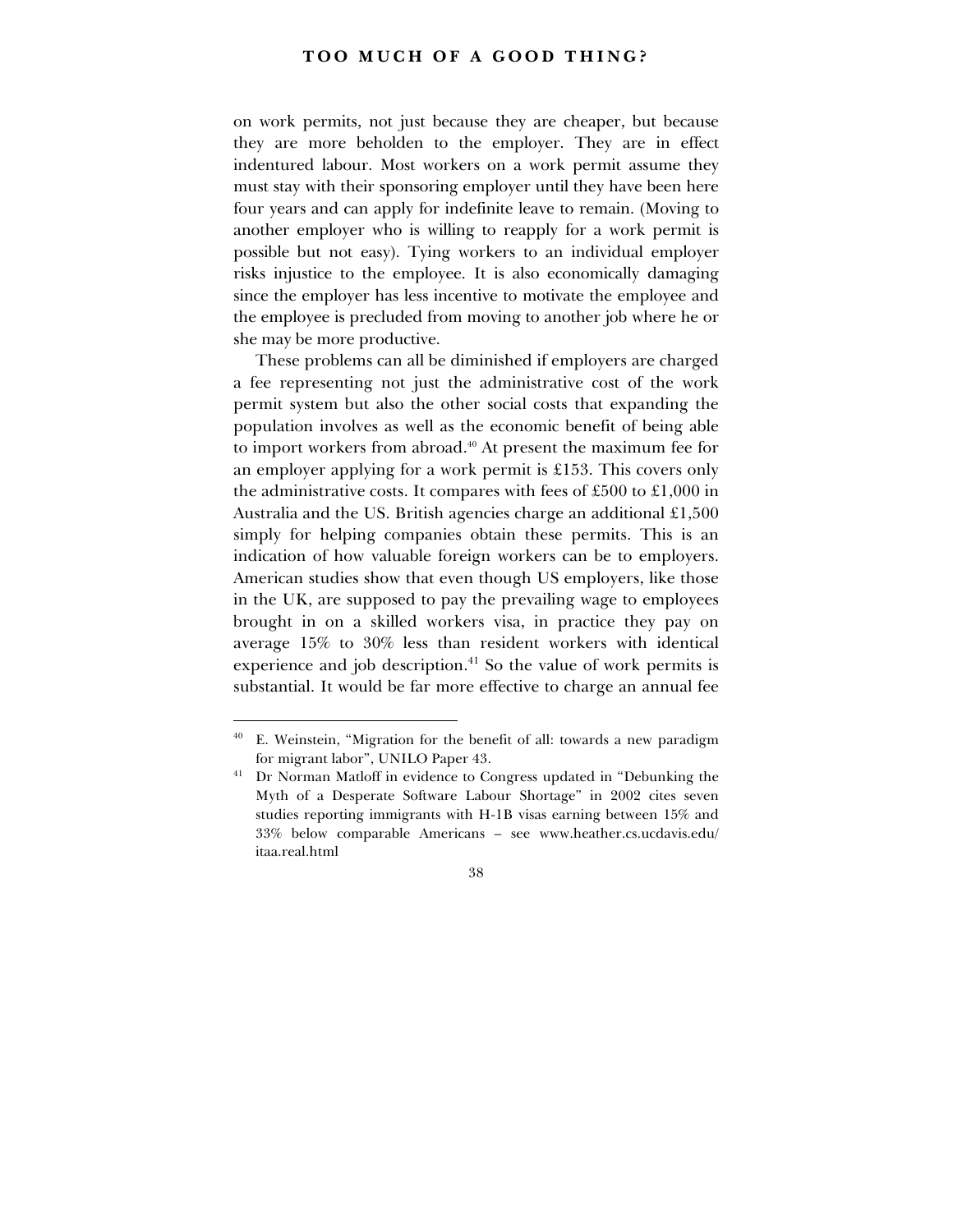# **RECOMMENDATIONS**

of at least a four figure sum for the privilege of employing a work permit holder.

This would make employers think twice about bringing in foreign workers just because they are cheaper than British workers. It would stop domestic pay rates being artificially depressed. It would maintain the differentials necessary to give domestic residents the incentive to acquire scarce skills. And it would make it easier to stop employers treating migrant workers as indentured labour. They could be permitted to move to another employer if he (or they) were prepared to pay the annual fee for the remaining visa period. Work permit holders would then be more likely to be employed in a more productive way.

Martin Wolf of *The Financial Times* has suggested that work permits should be sold to employers by auction. Presumably the Government would set an annual quota of work permits it proposes to issue for the year and then hold monthly auctions. To be eligible to bid, employers would still need to satisfy the criteria set by the Government as would the candidate they wished to bring in. $42$ 

Wolf outlined the following benefits of an auction:

- ! it would reduce the need for bureaucratic rationing procedures;
- ! the market would allocate the scarce resource of access to the UK labour market more efficiently than a bureaucracy can;
- ! businesses that genuinely need a specific applicant will be prepared to pay for the privilege of bringing them here;
- ! those who merely wanted access to cheap or indentured labour are likely to be outbid by firms with a compelling business case or at least will find that much of the benefit is siphoned off to the benefit of the public purse;

<sup>42</sup> See M Wolf, *The Financial Times*, 25 February 2005.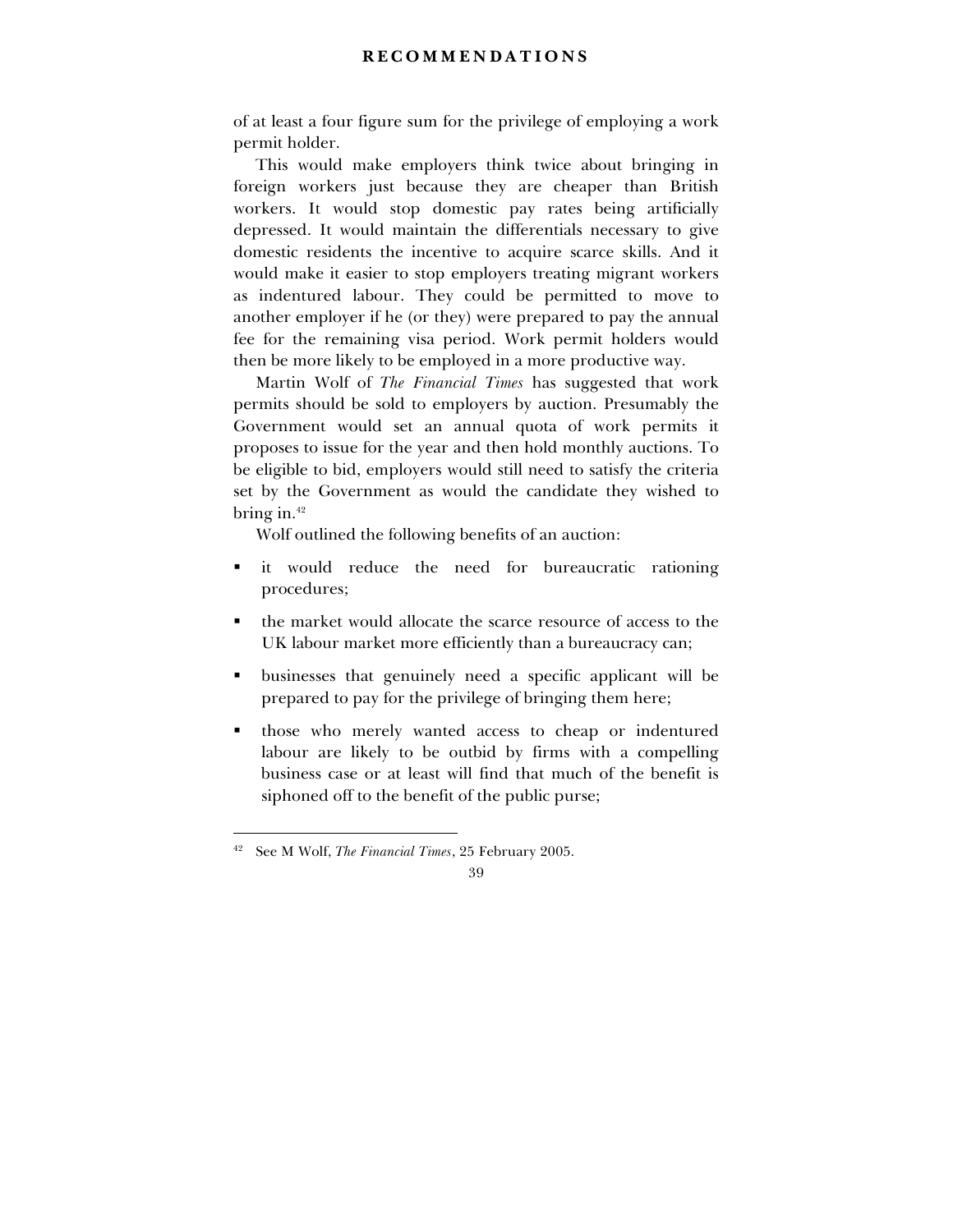- those who put the highest value on the right to work here are likely to be those who will gain most from it and therefore to be the most economically productive;
- ! the general public has a right to benefit from the value, which they collectively own, of access to a high productivity economy.

However, it would be wise to be cautious before adopting such a proposal. In theory, employers wishing to bring in cheap labour might outbid those needing to bring in staff with company specific skills, for example, to establish a new venture. Yet the latter would bring more benefit to the British economy than the former. It might nevertheless be useful to auction some permits on a trial basis to help establish the true market value of access to the UK market.

Whether the fee is set administratively or by auction it could in aggregate raise substantial sums. At present work permits are being issued at the rate of over 120,000 a year for up to four years each. Even at £2,000 per annum those are worth well over £1 billion. At present that value accrues primarily to employers. Of course, a tight limit on the number of work permits issued would reduce the yield unless the reduction in numbers is offset by increased scarcity raising their market value.

In fairness, a portion of these revenues could be used to compensate poorer countries for the cost of training the graduate staff whom we poach.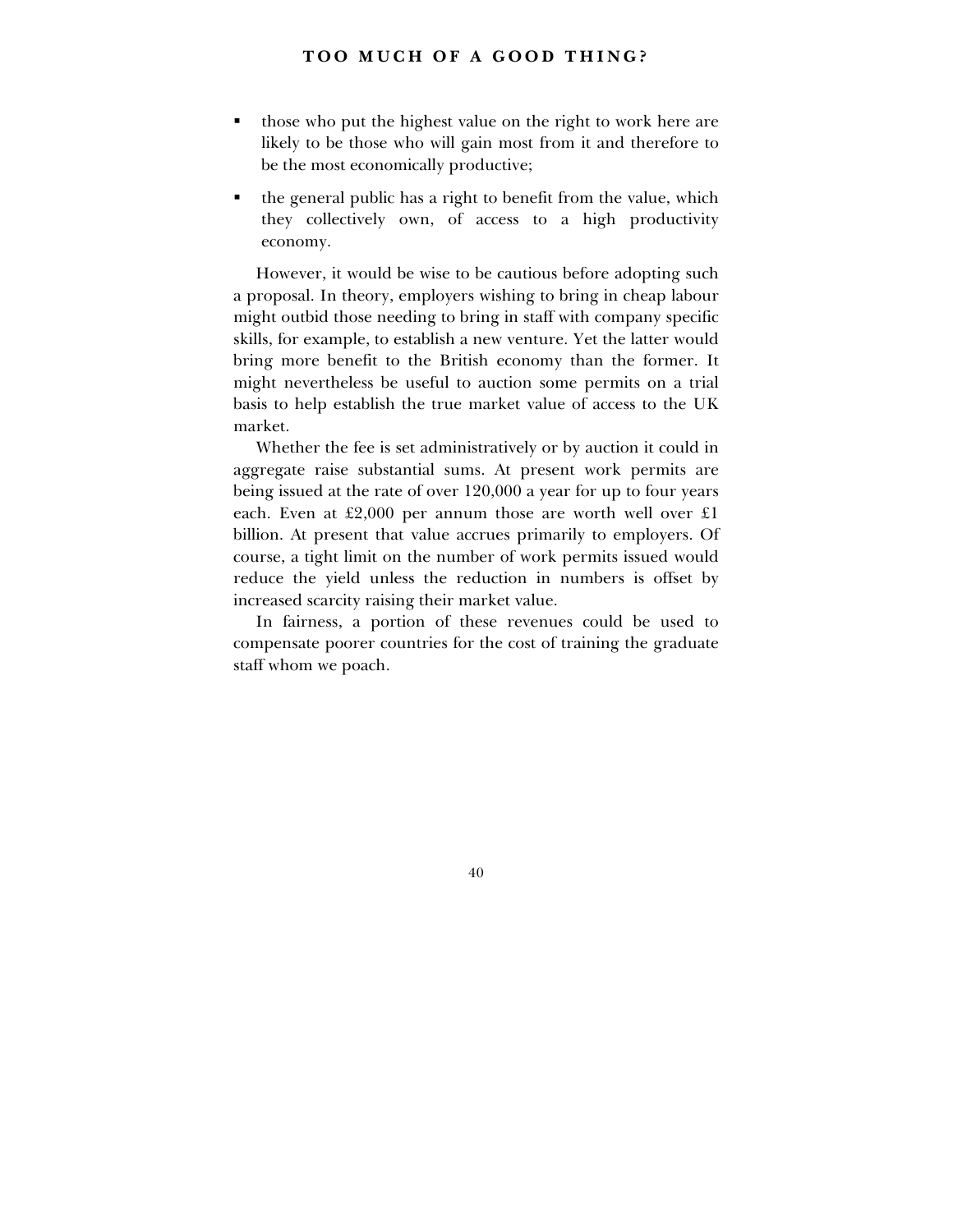#### **WELCOME TO THE ASYLUM £10.00**

#### *Harriet Sergeant*

The Government has lost control of immigration. Britain is now seen as the softest touch in Europe. Government failure corrupts and criminalises. And immigrants, who are dependent on criminal gangs to claim asylum, are the first to suffer. Can the next generation of refugees survive all the indignities of immigration  $-$  the gangs, the slave labour, enforced prostitution, a sink estate in Glasgow – and go on, as their predecessors did, to dazzle us with their achievements? *As Harriet Sergeant shows in her pamphlet for the Centre for Policy Studies, the shambolic way in which the Western world, and Britain in particular, is dealing with illegal immigration is encouraging criminal racketeering, prostitution and a black market in jobs – Philip Johnston, The Daily Telegraph* 

#### **NO SYSTEM TO ABUSE**  $\qquad \qquad \text{\&} 7.50$

# *Harriet Sergeant*

The NHS is being exploited. It is being taken advantage of by people from other countries who have no entitlement to our system of free health care. This is not the fault of the individuals concerned, but a systemic failure at the heart of the National Health Service. The problems are threefold. Firstly, the system is open to abuse. To the determined health tourist, it is relatively easy to get free health care. Secondly, the number of people arriving in this country who have a legal entitlement to free health care is also growing, and putting increasing pressure on the NHS. Thirdly, the great majority of immigrants  $-$  whether legal or not  $$ are coming from countries where diseases such as TB, Hepatitis B and HIV are all endemic. In the absence of any system of control, the Department of Health is unfair on NHS staff, on genuine asylum seekers and on the ordinary citizen.

*ìHarriet Sergeantís explosive report on the abuse of the NHS by asylum seekers and illegal immigrants suggests Britain has taken leave of its senses*" - Daily Mail